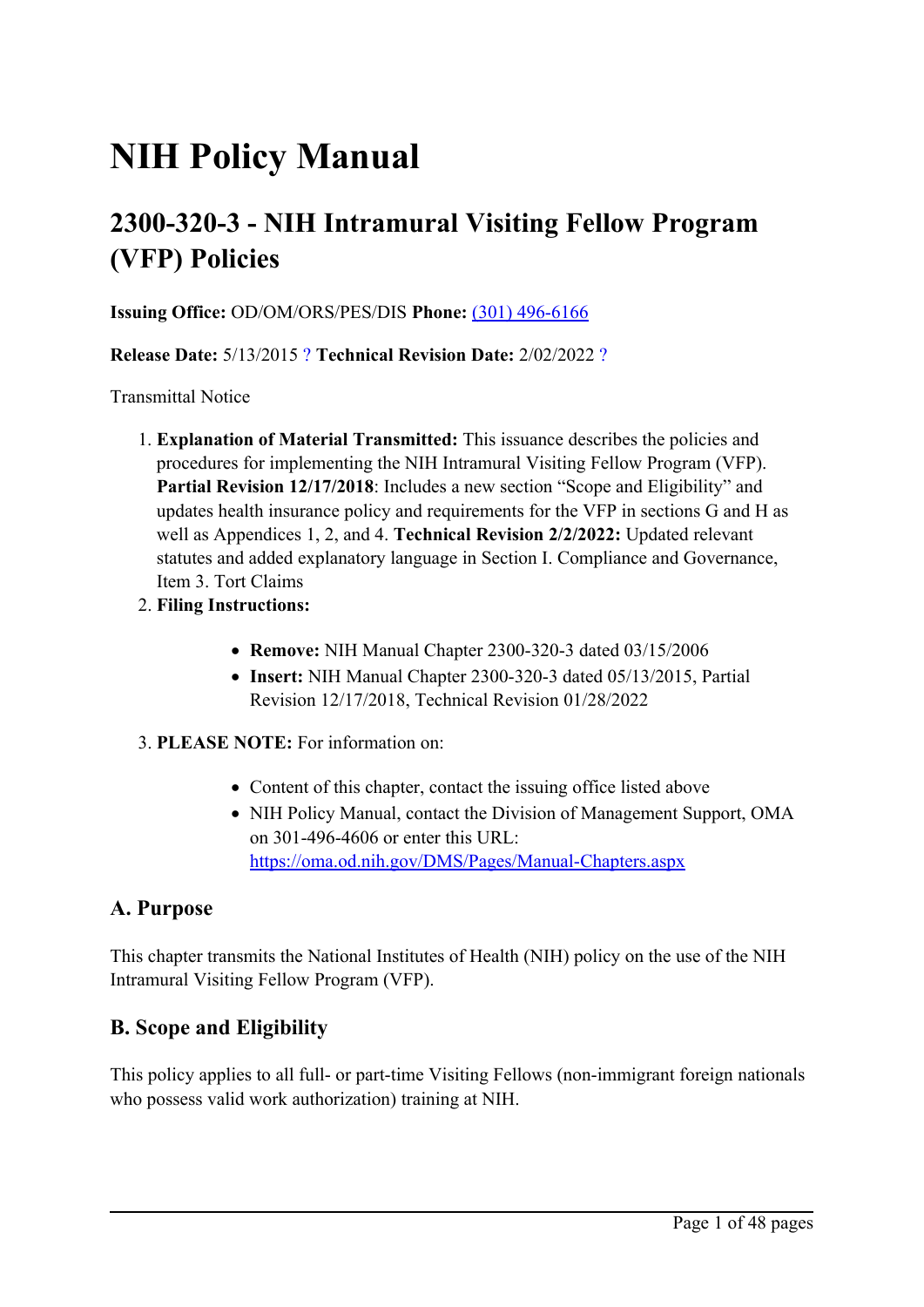## **C. Background**

VFP Fellowships are established for the principal benefit of non-immigrant foreign national participants and to provide opportunities for developmental training and practical research experience in <sup>a</sup> variety of disciplines related to biomedical research, medical library research and related fields. VFP Fellowships are designed to provide research training "for which fellowship suppor<sup>t</sup> is not provided under Section 487 of the Public Health Service (PHS) Act [Title 42 United States Code, [Chapter](http://www.gpo.gov/fdsys/browse/collectionUScode.action?collectionCode=USCODE) 6A], and which is not residency training of physicians or other health professionals."

NOTE: All U.S. Citizens and Permanent Residents ("green card" holders) should apply for an Intramural Research Training Award (IRTA) or, if with the National Cancer Institute (NCI), for <sup>a</sup> Cancer Research Training Award (CRTA).

## **D. Program Structure**

All VFP Fellows are non-immigrant, foreign nationals who possess valid work authorization issued by the appropriate Federal agency. Non-immigrants are defined as those who are **not** Citizens or Permanent Residents of the United States.

Service is <sup>a</sup> by-product of the VFP Fellowship unlike Full-Time Equivalent (FTE) Research and Clinical Fellowships, where service is <sup>a</sup> dominant par<sup>t</sup> of the training objective. VFP Fellows may**not** be assigned official supervisory responsibilities or sign documents on behalf of the U.S. Government (such as requisitions).

#### 1. **Eligibility and Types of VFP Fellowships**

VFP Fellowships are available only to foreign nationals on <sup>a</sup> valid United States nonimmigrant, work-authorized status. If the VFP Fellow does not possess his/her own valid non-immigrant, work authorized status, the NIH typically offers immigration sponsorship under the J-1 [Exchange](https://www.ors.od.nih.gov/pes/dis/AboutDIS/Pages/FAQs.aspx) Visitor Program. Applicants currently in the U.S. sponsored as J-1 [Exchange](https://www.ors.od.nih.gov/pes/dis/AboutDIS/Pages/FAQs.aspx) Visitors may be eligible to transfer their J-1 status to the NIH. However, any such applicant must be continuing within the parameters of his/her original research objective for coming to the U.S. and have at least one year remaining on his/her overall J-1 five-year program duration. This is to allow adequate time to accomplish the research objectives. The Division of International Services (DIS), Office of Program and Employee Services (PES), Office of Research Services (ORS), may make exceptions to this minimum of one year for J-1 transfers on <sup>a</sup> case-by-case basis based on scientific need. All VFP Fellows that are sponsored by the NIH must meet all relevant non-immigrant requirements mandated by the specific visa classification.

To be eligible for <sup>a</sup> Postdoctoral Fellowship, the applicant must possess <sup>a</sup> Ph.D., M.D., D.D.S., D.M.D., D.V.M. or equivalent degree in <sup>a</sup> biomedical, behavioral, or related science field; or certification by <sup>a</sup> university as meeting all the requirements leading to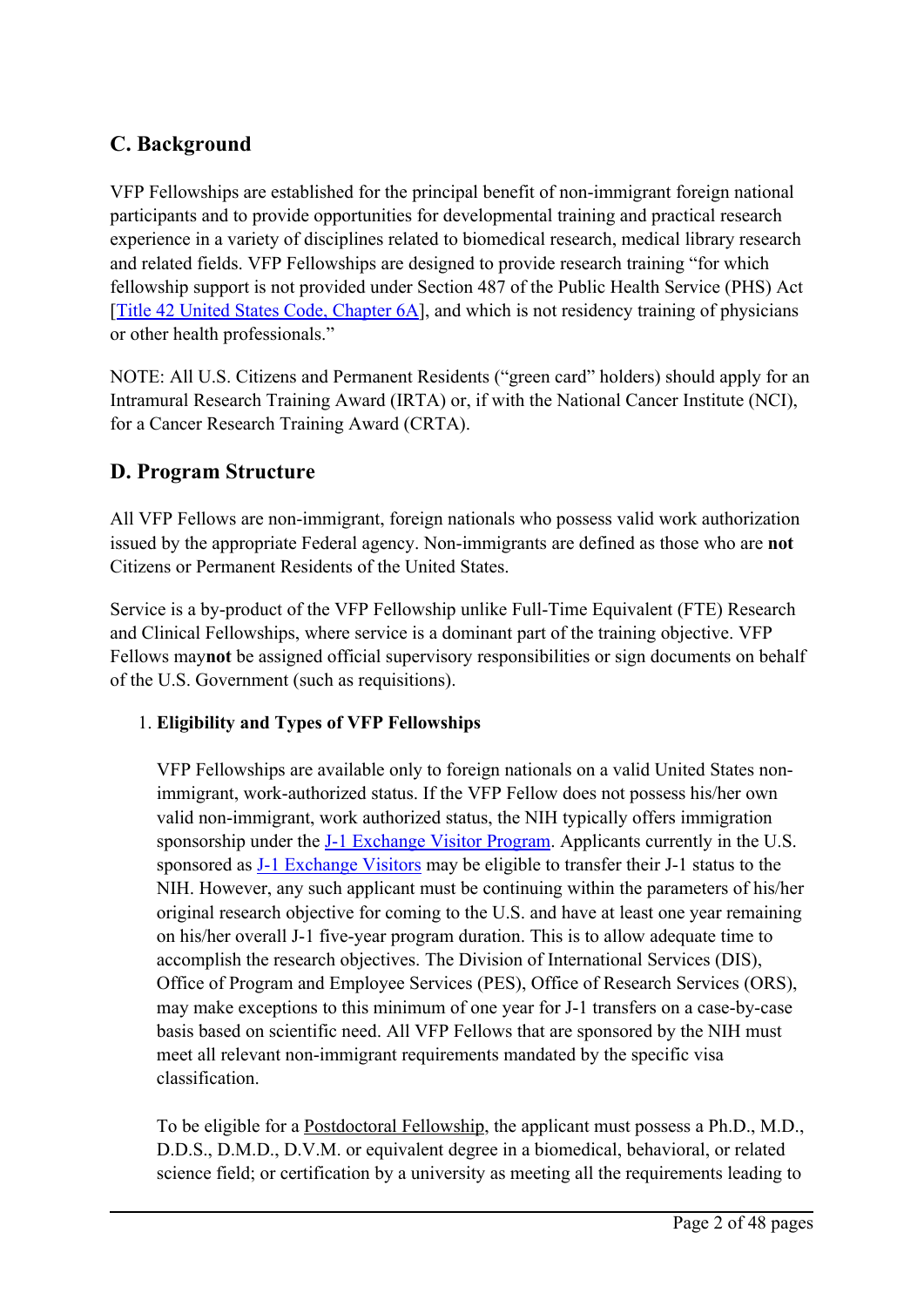such <sup>a</sup> doctorate. In addition, the applicant must have five years or fewer of relevant Postdoctoral experience and typically up to two additional years of experience not oriented towards research (e.g., clinical training for physicians). If the doctoral degree was earned more than five years from the proposed start date, but the applicant has less than five years of relevant Postdoctoral experience, then the Fellowship must be approved by the **Institute/Center (IC) Scientific Director**.

To be eligible for <sup>a</sup> Pre-doctoral Fellowship, the applicant must be enrolled in <sup>a</sup> Ph.D., M.D., D.D.S., D.M.D., D.V.M., or equivalent degree program at <sup>a</sup> fully accredited U.S. or foreign university, which frequently involves dissertation research.

**\*NOTE: Pre-doctoral Visiting Fellows must be registered with the NIH [Graduate](https://www.training.nih.gov/programs/gpp) [Partnerships](https://www.training.nih.gov/programs/gpp) Program (GPP), Office of Intramural Training and Education (OITE), Office of Intramural Research (OIR), Office of the Director (OD).**

**Additionally, all VFP Fellows must be proficient in English and comply with the Office of Intramural Research'<sup>s</sup> (OIR) policy on the Use of [English](https://oir.nih.gov/sourcebook/personnel/recruitment-processes-policies-checklists/policy-use-english-official-scientific-communication-nih-laboratories) for Official Scientific [Communication](https://oir.nih.gov/sourcebook/personnel/recruitment-processes-policies-checklists/policy-use-english-official-scientific-communication-nih-laboratories) in NIH Laboratories and Branches.** The policy states:

<sup>o</sup> *To ensure the safety and efficiency of NIH laboratories, and to optimize training of staff, all work-related conversations should be in English. If all those presen<sup>t</sup> in the laboratory are fluent in another language, that language may be used for work-related conversations. Further, all official written documents should be in English, for example, publications, laboratory notebooks, e-mail that will be retained in an official file, letters, and memoranda. Personal communications unrelated to the work of the laboratory may be made in any language.*

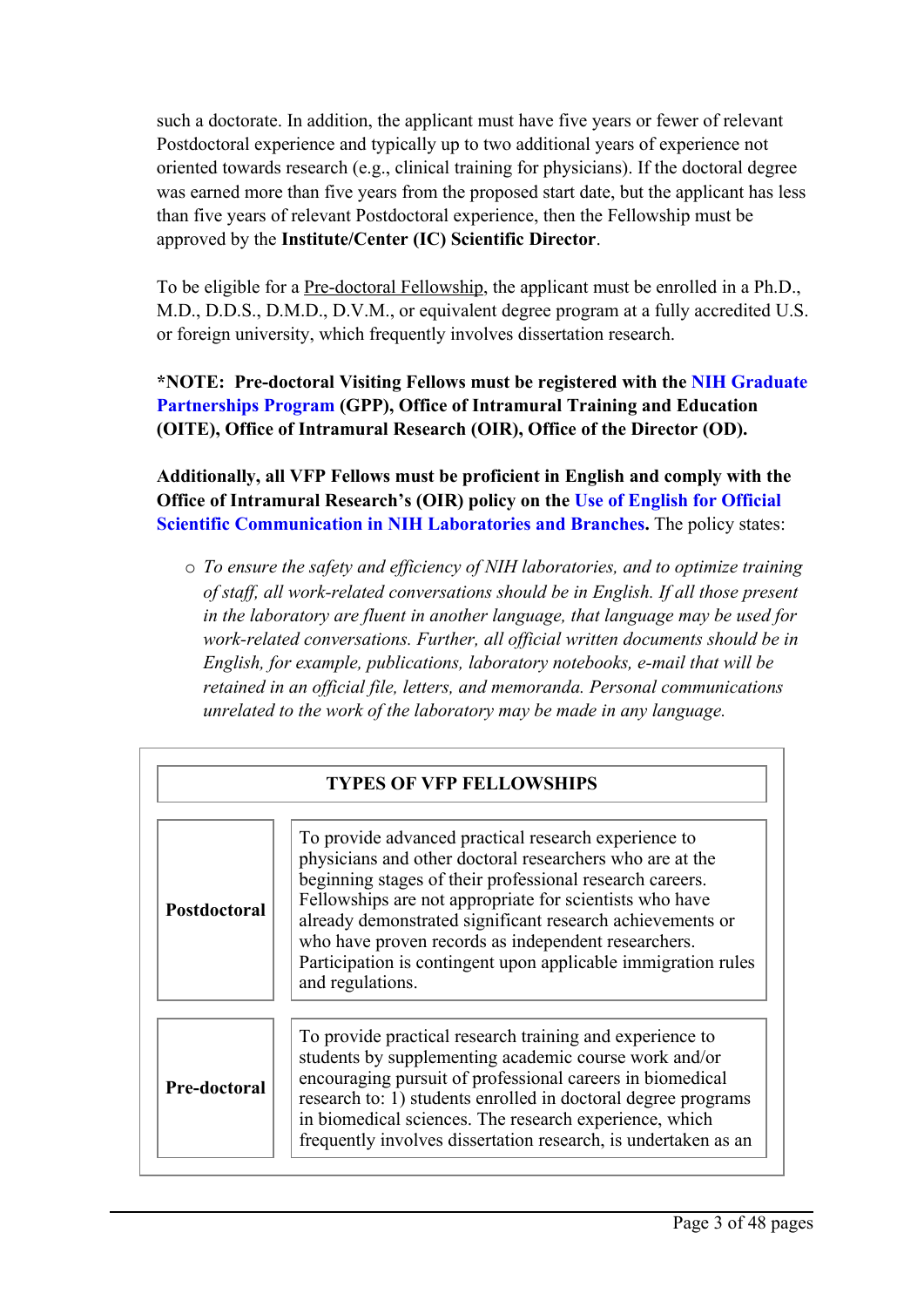|  | integral part of the student's academic preparation and will<br>involve close cooperation and planning between NIH and the<br>academic institution (foreign or domestic); 2) students who<br>are enrolled in graduate, other doctoral or medical degree<br>programs, and who have written permission from their<br>school to interrupt their current schooling and to return<br>within one year to their degree granting program.<br>Participation is contingent upon applicable immigration rules<br>and regulations. |
|--|------------------------------------------------------------------------------------------------------------------------------------------------------------------------------------------------------------------------------------------------------------------------------------------------------------------------------------------------------------------------------------------------------------------------------------------------------------------------------------------------------------------------|
|--|------------------------------------------------------------------------------------------------------------------------------------------------------------------------------------------------------------------------------------------------------------------------------------------------------------------------------------------------------------------------------------------------------------------------------------------------------------------------------------------------------------------------|

#### 2. **Resources and Funding**

VFP Fellows are not Federal employees and are subject to the availability of space, funds, preceptors' time, and limited by the number of training assignments available within participating ICs. All awards are contingent upon applicable immigration rules and regulations.

VFP Fellows must be **physically presen<sup>t</sup> at NIH research facilities**. They cannot be assigned elsewhere.

#### 3. **Duration of Award Components**

Postdoctoral Fellows typically may not remain at the NIH for more than five years according to the Office of Intramural Research (OIR) 5 Year/8 Year [Duration](https://oir.nih.gov/sourcebook/personnel/recruitment-processes-policies-checklists/5-year-8-year-duration-rule) Rule. Pre-doctoral Fellows typically may not remain for more than three years. Time spen<sup>t</sup> on any Pre-doctoral award does not count towards the 5 Year/8 Year [Duration](https://oir.nih.gov/sourcebook/personnel/recruitment-processes-policies-checklists/5-year-8-year-duration-rule) Rule.

The chart that follows illustrates the duration of each award component. The duration of each award componen<sup>t</sup> may be limited because applicable immigration rules and regulations may not allow for the desired full award componen<sup>t</sup> or renewal of the award. Some renewals, however, may require special immigration processing if the Fellow is sponsored by the NIH as a **J-1 [Exchange](https://www.ors.od.nih.gov/pes/dis/AboutDIS/Pages/FAQs.aspx) Visitor**; see **DIS Technical [Advisory](https://www.ors.od.nih.gov/pes/dis/AdministrativeStaff/Documents/technicaladvisory11.pdf)** [11](https://www.ors.od.nih.gov/pes/dis/AdministrativeStaff/Documents/technicaladvisory11.pdf) for details.

Note that time spen<sup>t</sup> on <sup>a</sup> VFP Fellowship within any award componen<sup>t</sup> counts toward the maximum Fellowship time as allowed under the 5 Year/8 Year [Duration](https://oir.nih.gov/sourcebook/personnel/recruitment-processes-policies-checklists/5-year-8-year-duration-rule) Rule (see also the following chart), regardless of the number of VFP Fellowships granted by different ICs. Similarly, time spen<sup>t</sup> on <sup>a</sup> componen<sup>t</sup> of an award (such as fully funded Pre-doctoral vs. Supplemental Pre-Doctoral or fully funded Postdoctoral vs. supplement Postdoctoral) counts towards the total award component.

The duration of the award componen<sup>t</sup> and the original termination date may be extended due to periods (four to twelve months) of excused absence without stipend (AWOS) contingent upon applicable immigration rules and regulations. All Fellowship components (initial and renewal) must be in writing and include beginning and termination dates.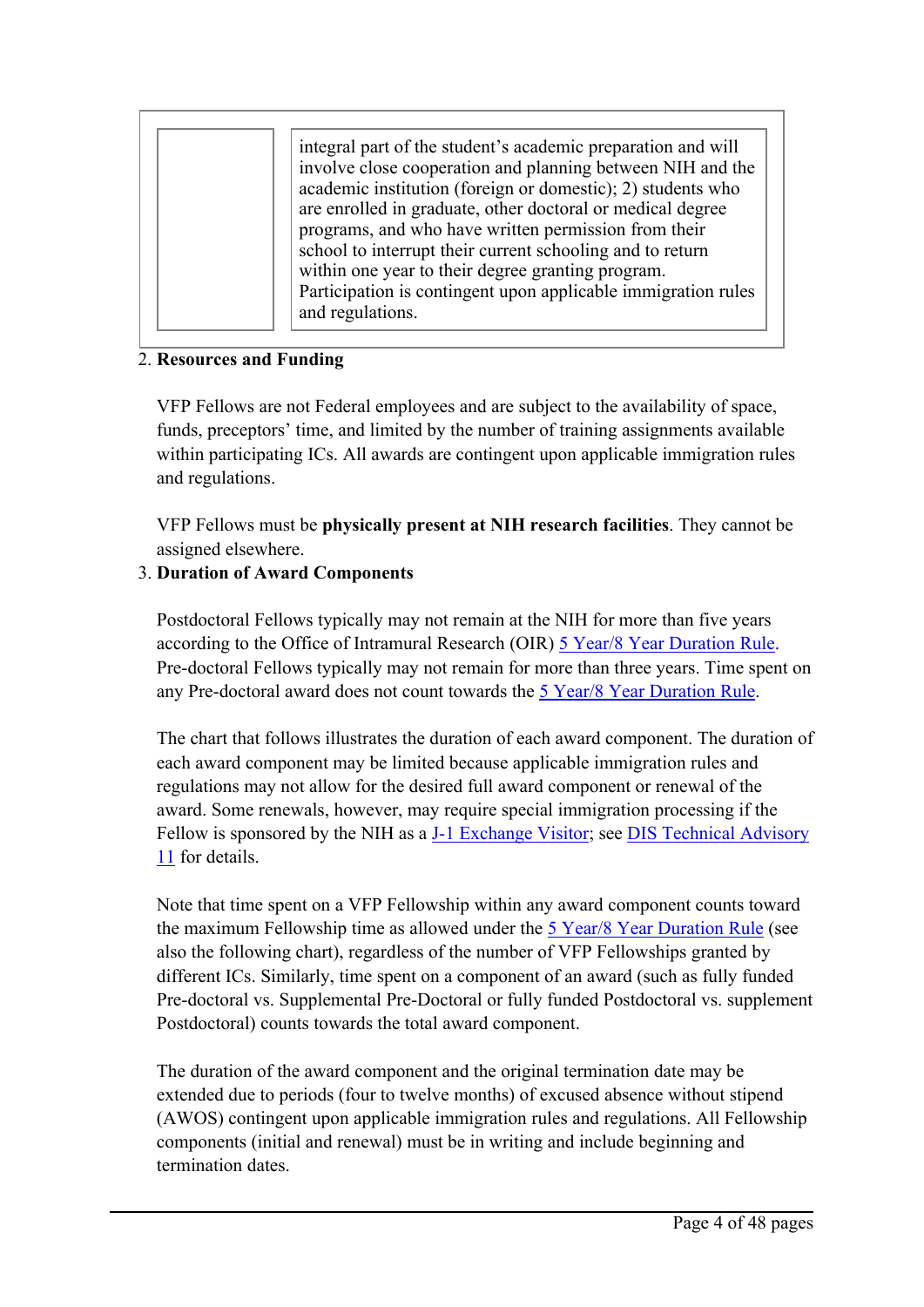| <b>DURATION OF AWARD COMPONENTS</b>                  |                                                                                                                                                                      |                                                                                                                           |  |  |  |  |  |
|------------------------------------------------------|----------------------------------------------------------------------------------------------------------------------------------------------------------------------|---------------------------------------------------------------------------------------------------------------------------|--|--|--|--|--|
| Award<br>Component                                   | <b>Postdoctoral</b>                                                                                                                                                  | Pre-doctoral                                                                                                              |  |  |  |  |  |
| Initial<br>Fellowship                                | 1 to 3 years $[2-3$ year<br>Fellowships must be<br>processed in 1-year<br>increments in the NIH<br><b>Business System Fellowship</b><br>Payment System (NBS<br>FPS)] | 1 month to 2 years (2 year)<br>Fellowships must be<br>processed in 1-year<br>increments in NBS FPS)                       |  |  |  |  |  |
| Renewal of<br>Fellowship                             | 1 or 2-year increments                                                                                                                                               | 1-month to 1-year<br>increments                                                                                           |  |  |  |  |  |
| Maximum<br>Fellowship                                | 5 years                                                                                                                                                              | 3 years (additional 1 or 2<br>years may be requested by<br>exception from the DDIR<br>after recommendation by<br>the GPP) |  |  |  |  |  |
| Terminal<br>Extension                                | A terminal extension period not-to-exceed 3 months may<br>be permitted                                                                                               |                                                                                                                           |  |  |  |  |  |
| Exceptional<br>Postdoctoral<br>Terminal<br>Extension | 1 year (follow the OIR<br>guidance for full eligibility<br>requirements)                                                                                             | Not applicable                                                                                                            |  |  |  |  |  |

4. **Schedule Policy**

Postdoctoral Fellows are expected to devote 40 hours per week, typically Monday to Friday, to the training assignment. However, part-time schedules may be arranged on <sup>a</sup> case-by-case basis if approved by the IC Scientific Director and DIS. Part-time schedules may not exceed immigration limitations.

Pre-doctoral Fellows may have <sup>a</sup> 40 hour per week training schedule. Part-time schedules may be negotiated and pre-arranged, however, the DIS must approve. Parttime schedules may not exceed immigration limitations.

**NOTE:** Part-time schedules of less than 32 hours per week may affect <sup>a</sup> Postdoctoral or Pre-doctoral Fellow'<sup>s</sup> eligibility for health insurance offered by the Foundation for the Advanced Education in the Sciences (FAES) or other health plans. See section H.2. for additional information on health insurance.

#### 5. **Patient Contact**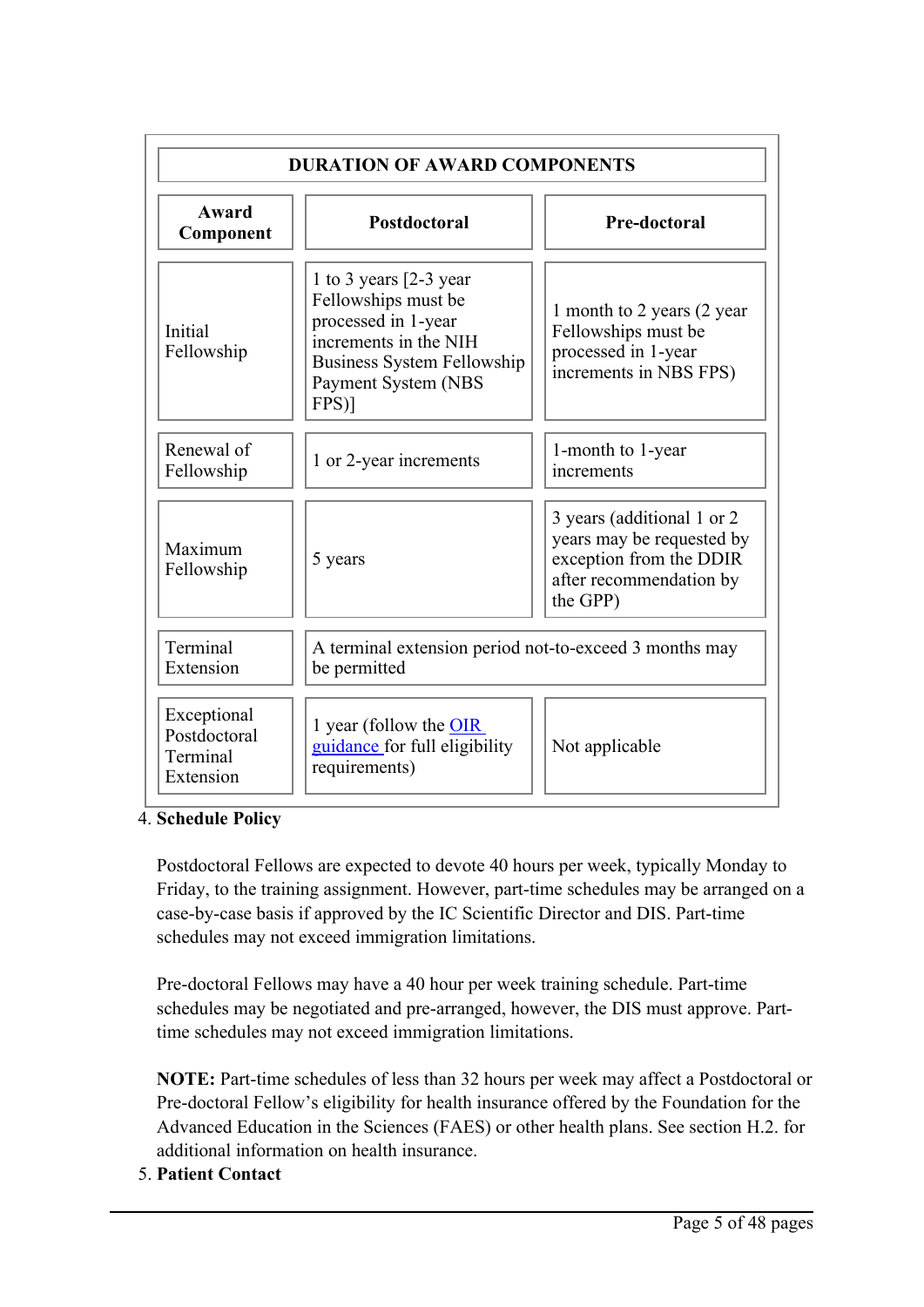VFP Fellows may **not** independently engage in patient care activities. Any clinically related activity MUST be incidental to the research and explicitly be under the direct supervision and control of an NIH employee. Such activity is also dependent upon clearance by the DIS and OIR. Refer to the DIS advisory on Patient [Contact](https://www.ors.od.nih.gov/pes/dis/AdministrativeStaff/Pages/FullPatientContact.aspx) for more information.

#### 6. **Upon Conclusion of Fellowship**

VFP Fellows do not incur <sup>a</sup> service payback obligation. Provided they meet eligibility requirements, NIH policy restrictions (such as the 5 Year/8 Year [Duration](https://oir.nih.gov/sourcebook/personnel/recruitment-processes-policies-checklists/5-year-8-year-duration-rule) Rule), and depending upon applicable immigration rules and regulations, VFP Fellows may be considered for, but are not entitled to, employment or other training appointments at the NIH upon conclusion of the Fellowship.

If an IC wishes to retain <sup>a</sup> Fellow beyond five years, for up to <sup>a</sup> maximum of eight years, the IC typically must find another appointment mechanism (e.g., an FTE appointment as <sup>a</sup> Research Fellow), and provide justification that articulates the Fellow'<sup>s</sup> proposed career goal or an overriding programmatic need for the Fellow to stay beyond five years.

Fellows sponsored as J-1 [Exchange](https://www.ors.od.nih.gov/pes/dis/AboutDIS/Pages/FAQs.aspx) Visitors may be eligible to transfer their J-1 status from the NIH to an outside sponsor (non-NIH laboratory). In order to transfer, the Fellow must obtain DIS approval two weeks before the transfer effective date. A J-1 transfer can only be authorized if the Fellow will be continuing within the parameters of his/her original research objective for coming to the U.S. and has at least one year remaining on his/her overall J-1 five-year program duration. This is to allow adequate time to accomplish the research objectives. DIS may consider transfer with less than one year of J-1 time remaining on <sup>a</sup> case-by-case basis based on scientific need. Transfers, however, cannot be authorized once the fifth year is completed.

## **E. Program Administration**

Direction and managemen<sup>t</sup> of the VFP are <sup>a</sup> joint responsibility of the Office of Intramural Research (OIR), Office of the Director (OD), and the Division of International Services (DIS), Office of Program and Employee Services (PES), Office of Research Services (ORS), Office of Management (OM), OD. The OIR and Board of Scientific Directors establish policy, and the DIS administers the program and provides immigration services according to U.S. immigration law.

- 1. DIS' roles and responsibilities for each VFP Fellow include:
	- a. Share direction and managemen<sup>t</sup> of the VFP with the OIR.
	- b. Manage all immigration matters at the NIH, including assurance of NIH'<sup>s</sup> compliance with applicable immigration laws when sponsoring or hosting foreign national scientists.
	- c. Issue appropriate immigration documents or reques<sup>t</sup> such documents if the Fellow is not NIH-sponsored per established **DIS** [process](https://www.ors.od.nih.gov/pes/dis/AdministrativeStaff/Pages/DISProcessingTimeChart.aspx)ing times.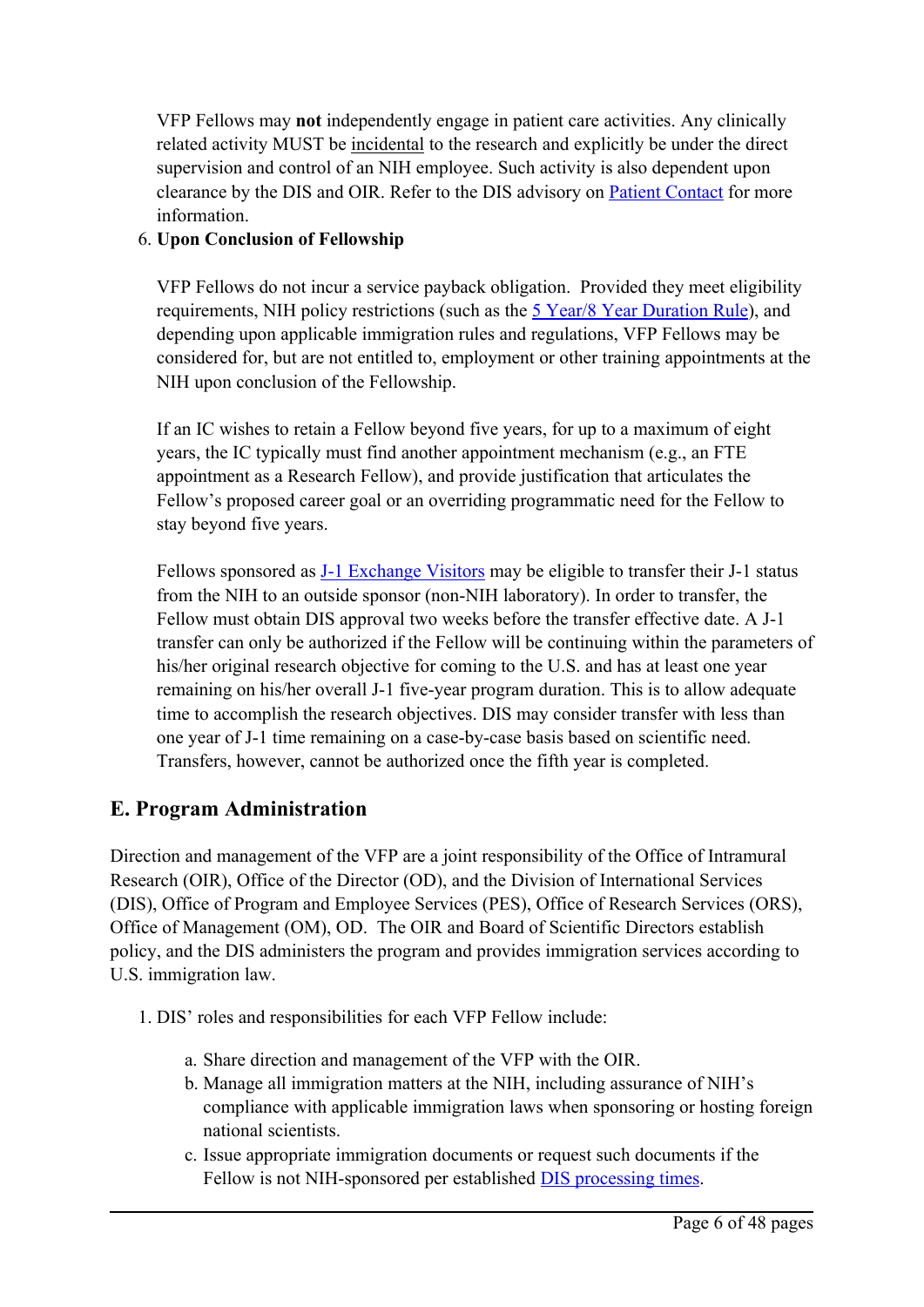- d. Provide official award letter and pre-arrival instructions, which include information about health insurance, housing, stipend payment, and limited tax information.
- e. Review and approve original immigration documentation to verify immigration status and valid work authorization after Fellow'<sup>s</sup> arrival to the NIH; provide "New Arrival [Information](https://www.ors.od.nih.gov/pes/dis/VisitingScientists/Pages/ArrivingFromOutsideUS.aspx)."
- f. Review and approve Fellow'<sup>s</sup> continued stay at the NIH and other requests, such as incidental patient contact, extended absences, taking classes and other outside activities, etc.
- g. Authorize stipend payments in the NIH Business System (NBS) Fellowship Payment System (FPS) to (1) enter the necessary immigration (i.e., work authorization) information to activate and/or continue <sup>a</sup> Fellowship, and (2) enter tax treaty information (if the DIS determines that <sup>a</sup> Fellow is exemp<sup>t</sup> from Federal tax under provisions of <sup>a</sup> tax treaty).
- 2. Institute/Center'<sup>s</sup> (IC) roles and responsibilities for each VFP Fellow include:
	- a. Determine VFP Fellowship applicant eligibility and issue Pre-Award Notification Letter (Appendix 4)
	- b. Manage all financial actions, including:
		- 1. Obligations and payments (including health insurance) in the NBS FPS; certify Fellows are active.
		- 2. Review and approve Fellow'<sup>s</sup> excused absence; provide documentation associated with excused absence without stipend (AWOS) to FAES health insurance plan and other offices. Notify DIS of extended absences (in the U.S. or abroad) and Absence Without Stipend (AWOS).
		- 3. Review and approve outside travel reimbursement for Fellow; aid with documentation regarding external travel funding sources.
	- c. Monitor and document the Fellow'<sup>s</sup> status, including:
		- 1. Update changes of local home address in NBS FPS and forward the new address to DIS.
		- 2. Issue the VFP Provisions (Appendix 1) and Agreement (Appendix 2) to the incoming Fellow. The Fellowship Agreement must be signed and retained by the IC when the Fellowship is activated.
		- 3. Monitor the Fellow'<sup>s</sup> not-to-exceed date and timely submit requests for Fellowship renewal to the DIS. Fellowship renewals are contingent upon re-verification of valid non-immigrant, work-authorized status by the DIS.
		- 4. Arrange Fellow'<sup>s</sup> transfer to another NIH laboratory, which includes updating NBS FPS and timely submitting transfer reques<sup>t</sup> to the DIS.
		- 5. Process Fellow'<sup>s</sup> termination upon conclusion of Fellowship, which includes updating NBS FPS and timely submitting termination notice to the DIS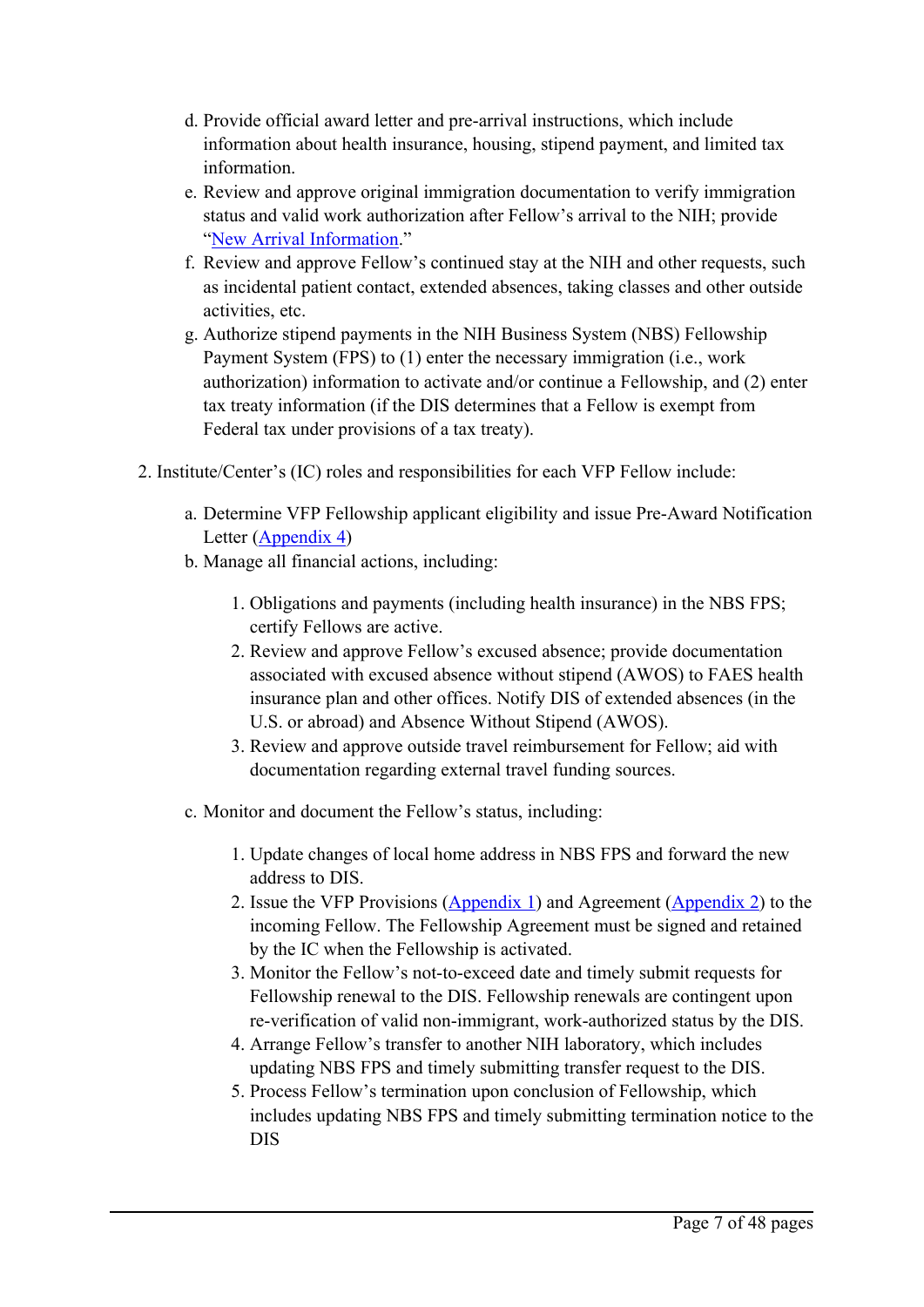- 6. Assure that the Fellow receives appropriate mentoring by the training preceptor and receives an Individualized Training Plans/Career Development Plans (with assistance from the IC Laboratory/Branch Chief and Scientific Director as necessary), along with other instruction and safety training courses.
- d. Scientific Director is responsible for approving Postdoctoral Fellowship eligibility when the degree was earned more than five years from the proposed start date, but applicant has less than five years of relevant Postdoctoral experience; also responsible for Fellow'<sup>s</sup> reques<sup>t</sup> for outside travel reimbursement, extended absence, and advanced stipend payment.
- 3. Office of Intramural [Training](https://www.training.nih.gov/) and Education'<sup>s</sup> (OITE) roles and responsibilities include:
	- a. Host Fellowship opportunities.
	- b. Provide examples of Individualized Training Plans/Career Development Plans to ICs upon reques<sup>t</sup>
	- c. Provide career counseling during the Fellowship, including recommendation of Pre-doctoral Fellowship duration beyond the typical duration.
	- d. Conduct periodic evaluation of the VFP for representation and repor<sup>t</sup> results to OIR, NIH and the NIH Board of Scientific Directors for consideration.
- 4. Office of Intramural Research'<sup>s</sup> (OIR) roles and responsibilities include:
	- a. Share direction and managemen<sup>t</sup> of the VFP with the DIS.
	- b. Periodically review stipend ranges and/or fixed stipend levels with the NIH Board of Scientific Directors.
	- c. Review VFP assessment conducted by OITE with the NIH Board of Scientific Reviewers.
	- d. Review and approve exceptions to VFP provisions.
- 5. Office of Financial Management'<sup>s</sup> (OFM) roles and responsibilities include:
	- a. Issue Fellow'<sup>s</sup> monthly stipend payments.
	- b. Collect stipend and travel advance overpayment.
	- c. Prepare and send income information to IRS and Fellows annually; withhold Federal income tax per DIS determination.

NOTE: See Appendix 3 for detailed program administrative responsibilities for each office.

## **F. Program Exceptions**

Approval by the Deputy Director for Intramural Research (DDIR) in the Office of Intramural Research (OIR) is required for all exceptions to award provisions. Requests for exceptions must be fully justified in writing, describing the nature and basis for the exception, and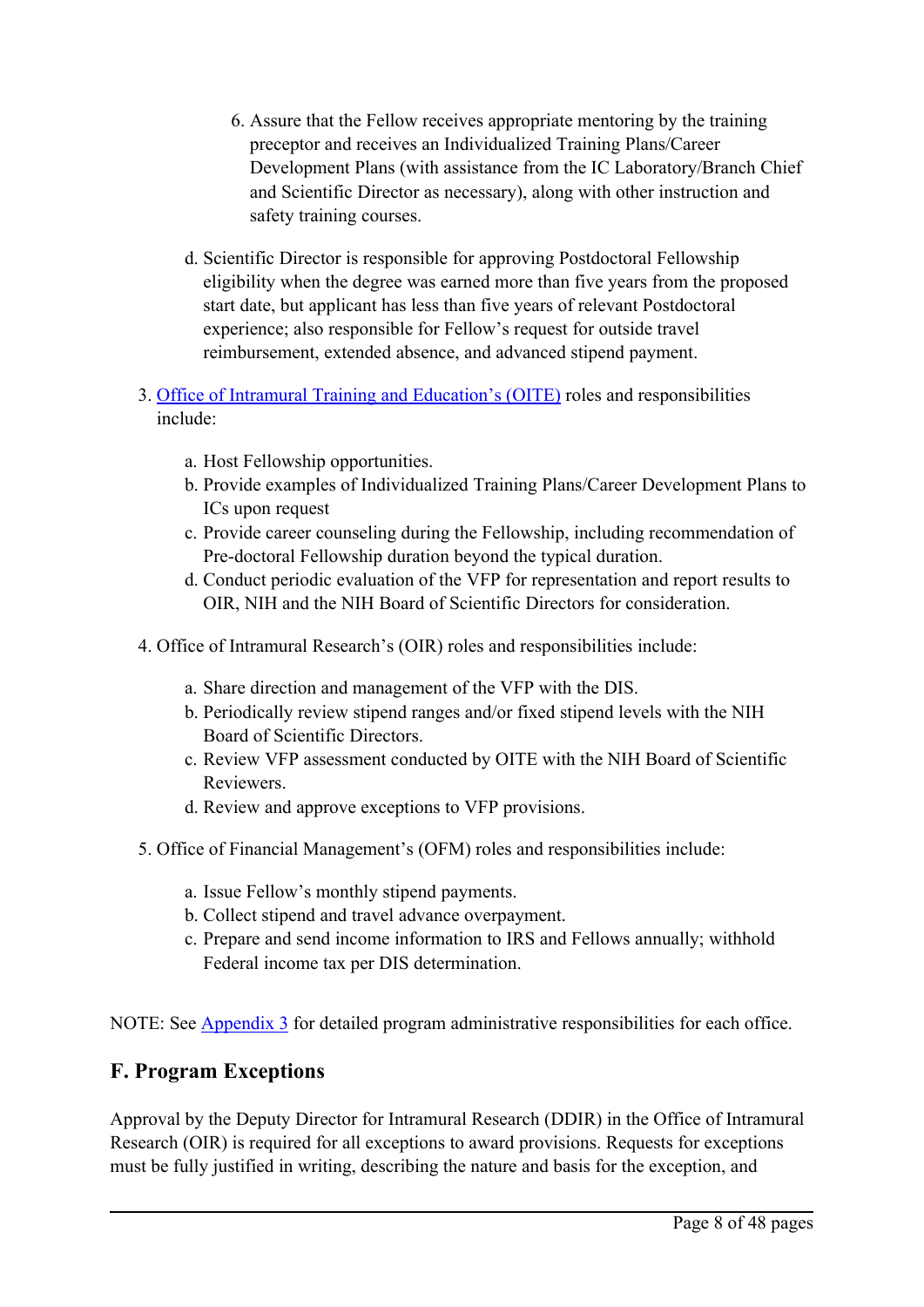include the Curriculum Vitae (CV) of the Fellow. Exception requests are typically coordinated by the designated IC Program Administrative Officials (such as IC Key Contacts), routed through the IC'<sup>s</sup> Scientific Director, and then submitted to the DDIR. Exceptions granted by the DDIR are contingent upon applicable immigration rules and regulations.

## **G. Procedures**

The following section provides an overview of policies on application and selection, stipend calculation and distribution, as well as transfer, termination, and evaluation of Fellows.

#### 1. **Application and Selection Process**

Applicants may apply directly to <sup>a</sup> specific intramural Principal Investigator (PI) or may locate Fellowship opportunities through the NIH Office of Intramural [Training](https://www.training.nih.gov/) and [Education](https://www.training.nih.gov/) (OITE), OIR. Designated IC Program Administrative Officials receiving application documents will determine an applicant'<sup>s</sup> VFP Fellowship eligibility. The application documentation is noted in the chart at the end of this section.

Fellowship preceptors and Laboratory/Branch Chiefs will review applications, evaluate and recommend applicants, and develop Individual Development Plans (IDP)/Career Development Plans (CDP) for approval by the IC Scientific Director or delegated approving official. Applicants may not be excluded from consideration or evaluation on the basis of race, color, religion, gender, disability, age, national origin, political affiliation or any other non-merit factor.

The Fellowship award reques<sup>t</sup> package must be routed through the designated IC Program Administrative Officials (such as IC Key Contacts) to the DIS for review and approval. Refer to the appropriate DIS [checklist](https://www.ors.od.nih.gov/pes/dis/AdministrativeStaff/Pages/Checklists.aspx) for the reques<sup>t</sup> package documentation. The ICs must submit the **original reques<sup>t</sup> form** to the DIS (unless an electronic reques<sup>t</sup> process exists) **and retain copies** of all reques<sup>t</sup> package documentation in their files. Refer to the **DIS** [process](http://https://www.ors.od.nih.gov/pes/dis/AdministrativeStaff/Pages/DISProcessingTimeChart.aspx)ing times for information on processing timelines.

Fellowships are contingent upon submission of original, documented evidence of valid non-immigrant status and valid work authorization either incident to status or issued by <sup>a</sup> Department of Homeland Security (DHS) authorized entity and completion of <sup>a</sup> medical evaluation, if applicable. Such evidence is to be provided to the DIS upon arrival at the NIH.

| <b>Application Documentation</b> |                                                                                         |  |  |  |  |
|----------------------------------|-----------------------------------------------------------------------------------------|--|--|--|--|
|                                  | $\vert$ Postdoctoral $\vert$ Curriculum Vitae (CV), bibliography (if applicable), three |  |  |  |  |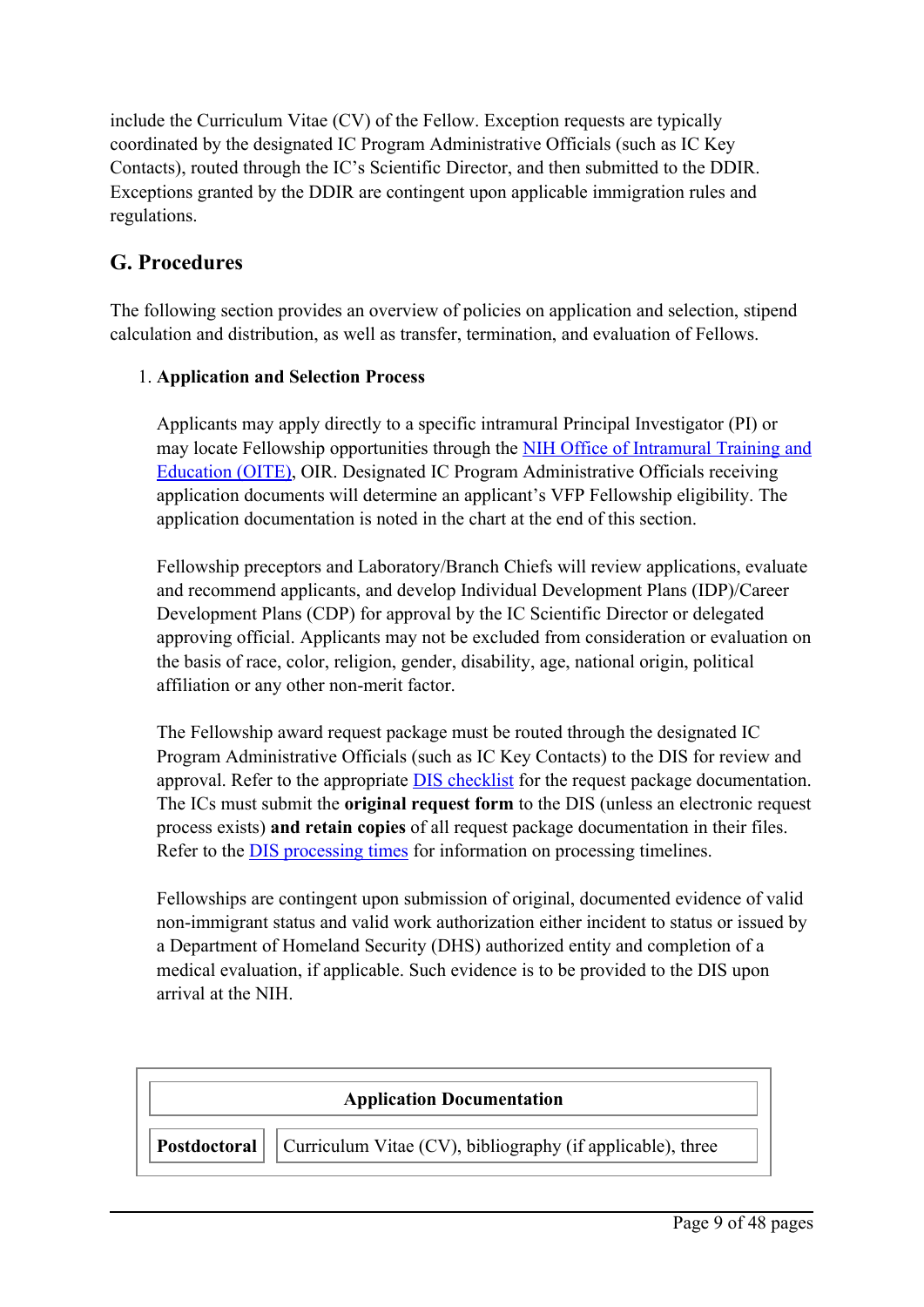|              | letters of reference, applicant's statement of research goals. In<br>addition, applicant must provide official copy of doctoral<br>degree diploma (with official translation if not in English) and<br>a summary of doctoral dissertation (if applicable). In cases<br>where it is difficult to determine degree equivalency, the DIS<br>may be consulted.<br>Note: If the doctoral degree has not yet been awarded,<br>applicant must include a letter from the Dean or University<br>Registrar, on university letterhead, indicating that all<br>requirements for the degree, including passing the thesis<br>defense, have been completed and specifying the date when<br>the degree will be awarded. |
|--------------|----------------------------------------------------------------------------------------------------------------------------------------------------------------------------------------------------------------------------------------------------------------------------------------------------------------------------------------------------------------------------------------------------------------------------------------------------------------------------------------------------------------------------------------------------------------------------------------------------------------------------------------------------------------------------------------------------------|
| Pre-doctoral | CV, bibliography (if applicable), three letters of reference<br>emphasizing research potential, applicant's statement of<br>research goals, official copy of undergraduate, graduate,<br>and/or medical school diploma. Verification from the<br>university's Dean or Registrar that includes the following:<br>applicant is in good academic standing; is enrolled in a<br>doctoral degree program; and that the school is agreeable to<br>the student's participation. Such verification must also be<br>furnished for any renewal of the Fellowship.                                                                                                                                                  |

#### 2. **Stipend**

#### a. **Stipend Calculation**

Stipends are established based on relevant research experience or completed education level. Guidance on determining stipend levels and annual increases are noted in the chart below. Eligibility for tax treaty status or tax liability (either in the U.S. or <sup>a</sup> foreign country) may NOT be taken into consideration to lower the stipend.

The stipend ranges and schedules for VFP Fellows are identical to those for the Intramural Research Training Award (IRTA) Program; see NIH Manual Chapter, 2300-320-7, "Intramural Research Training Award (IRTA) Program-Automated Fellowship Payment System," for the stipend levels. NCI has <sup>a</sup> separate Cancer Research Training Award (CRTA) Program stipend schedule, which can be obtained from the NCI [Administrative](http://intranet.cancer.gov/admin/crta/programe.htm) Resource Center (ARC).

| <b>INITIAL STIPENDS</b> |                                                                                                                                                                                      |  |  |  |  |
|-------------------------|--------------------------------------------------------------------------------------------------------------------------------------------------------------------------------------|--|--|--|--|
| Postdoctoral            | Stipends are established based on five years or fewer of<br>relevant Postdoctoral research experience and typically up to<br>two additional years of experience not oriented towards |  |  |  |  |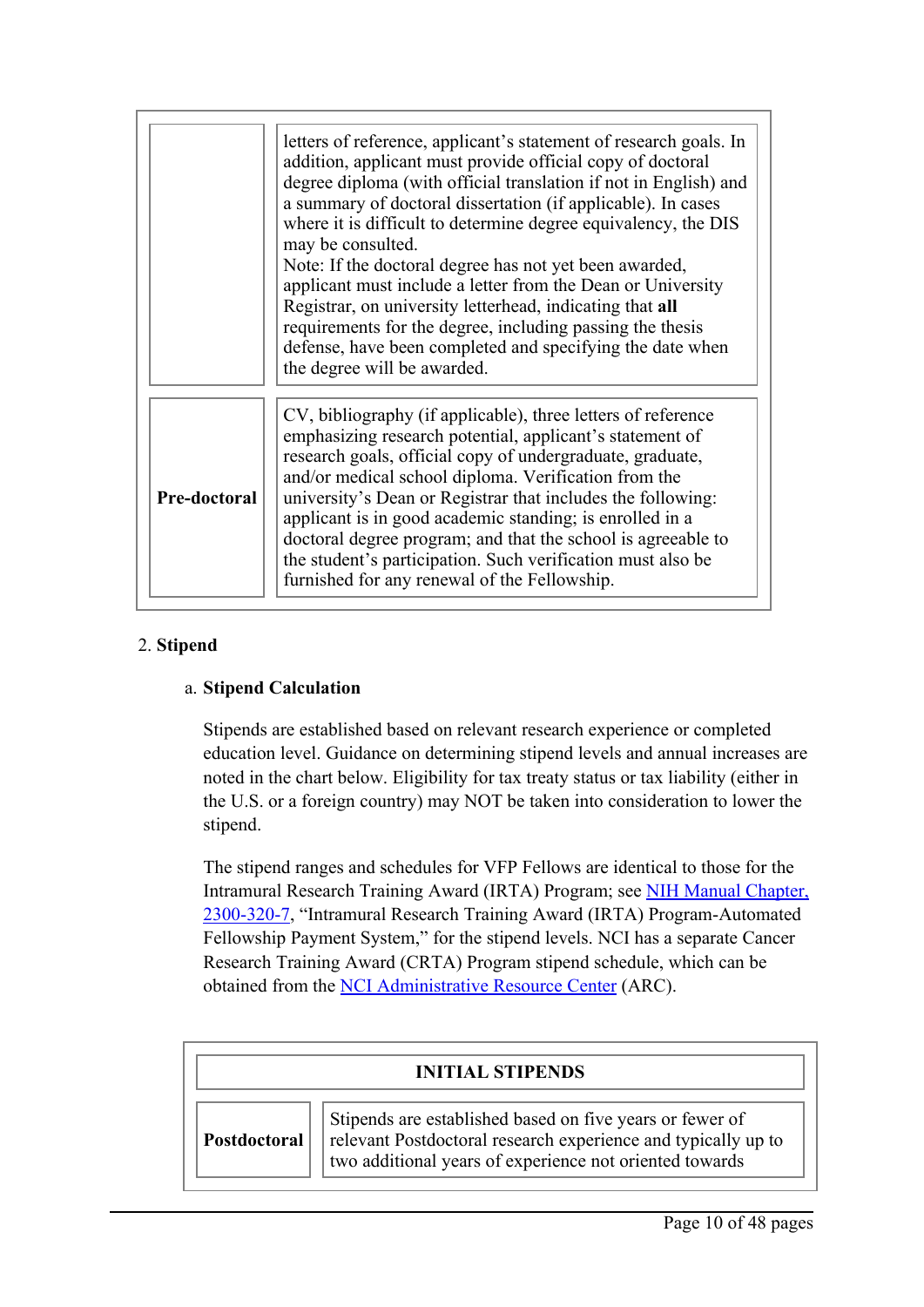|                     | research (e.g., clinical training for physicians).<br>Note: Stipend level must be prorated based on training<br>schedule.                                                                                    |
|---------------------|--------------------------------------------------------------------------------------------------------------------------------------------------------------------------------------------------------------|
| <b>Pre-doctoral</b> | Stipends are established based on the number of years of Post-<br>baccalaureate education completed upon activation of<br>Fellowship.<br>Note: Stipend level must be prorated based on training<br>schedule. |

| <b>ANNUAL INCREASE</b> |                                                                                                                                                                                                                                                                                                                                                                                                                                                                                                                                                          |  |  |  |  |  |
|------------------------|----------------------------------------------------------------------------------------------------------------------------------------------------------------------------------------------------------------------------------------------------------------------------------------------------------------------------------------------------------------------------------------------------------------------------------------------------------------------------------------------------------------------------------------------------------|--|--|--|--|--|
| Postdoctoral           | A stipend increase of up to \$2,000 per annum may be granted<br>based on growth, development, and accomplishments, but<br>where warranted, increments may be larger provided they do<br>not exceed the maximum amount within the appropriate<br>stipend range. ICs may approve a one-time exceptional<br>stipend increase of one stipend step level at the time of<br>renewal for ten percent of its Fellows (e.g., a Fellow with one<br>year of Postdoctoral experience could be paid a stipend within<br>the range for the two-year experience level). |  |  |  |  |  |
| Pre-doctoral           | A stipend increase to the next higher level on the stipend<br>schedule may be granted per annum based on progress in<br>academic studies and/or the training assignment for each year<br>the Fellow remains in the program.                                                                                                                                                                                                                                                                                                                              |  |  |  |  |  |

| <b>SPECIALTY ALLOWANCE</b> |                                                                                                                                                                                                                                                                                                                                                                                                                                                                                                                                                                                                                                                                                                                                |  |  |  |  |
|----------------------------|--------------------------------------------------------------------------------------------------------------------------------------------------------------------------------------------------------------------------------------------------------------------------------------------------------------------------------------------------------------------------------------------------------------------------------------------------------------------------------------------------------------------------------------------------------------------------------------------------------------------------------------------------------------------------------------------------------------------------------|--|--|--|--|
| <b>Postdoctoral</b>        | An additional allowance of up to \$10,000 may be added to the<br>initial stipend level of Postdoctoral Fellows or equivalent<br>experience in one of the following specialty categories:<br>• Engineer (electrical, chemical, mechanical, biomedical)<br>• Computer Scientist<br>• Computational Biologist (informatics, information<br>technology)<br>• Physicist<br>• Chemist (analytical, physical, organic, and inorganic)<br>• Bio-statistician<br>• Epidemiologist<br>• Mathematician<br>• IC Competitive Fellowship, e.g., Kety Fellowship with<br>the National Institute of Mental Health (NIMH)<br>• Fellow entering the fifth year for whom the IC wishes<br>to provide a merit-based stipend higher than the top of |  |  |  |  |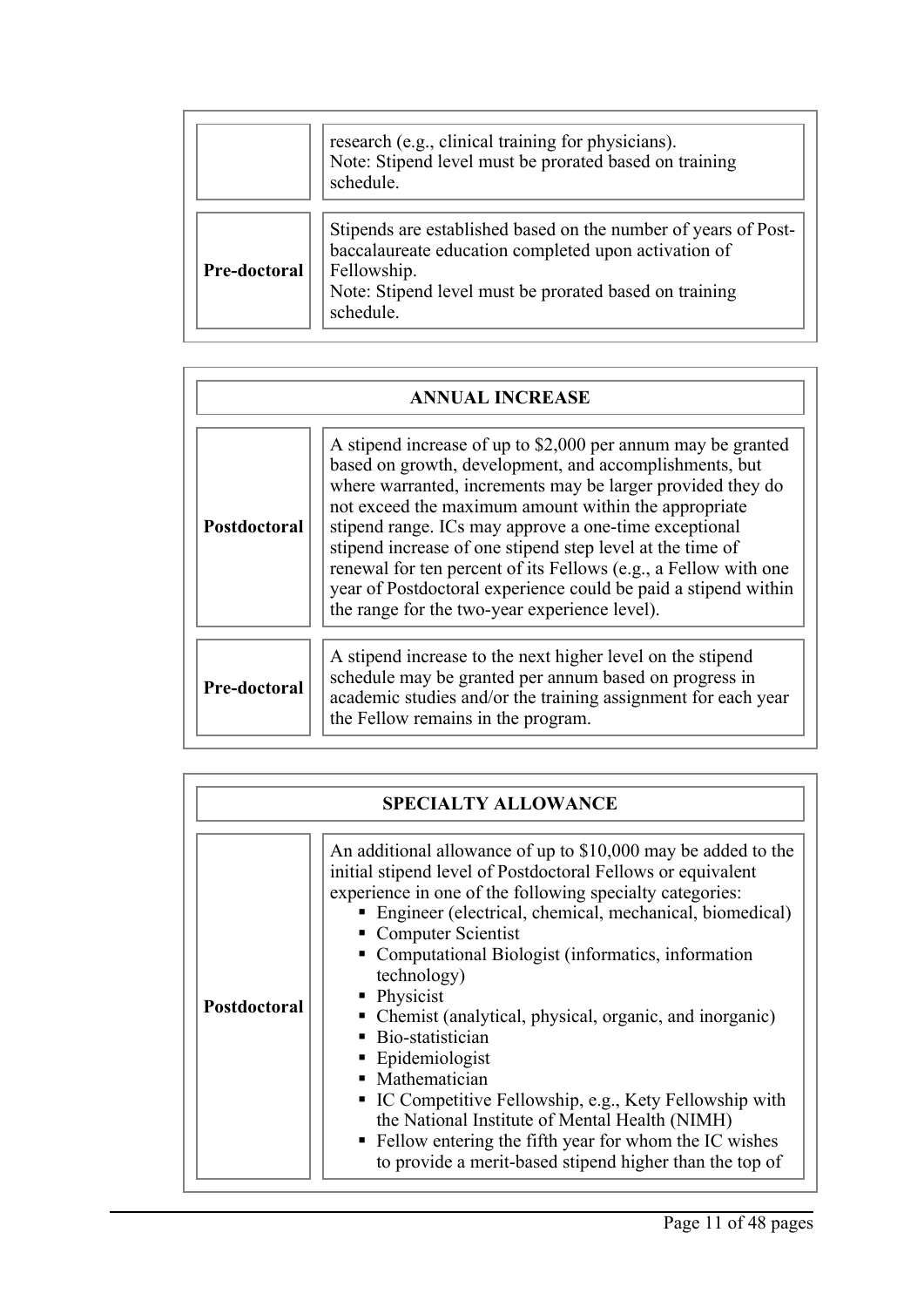| the range for the fifth year |  |
|------------------------------|--|
|                              |  |

#### b. **Stipend Payment Method**

Stipends are paid in arrears on <sup>a</sup> 30-day monthly basis. Advance paymen<sup>t</sup> is available to Fellows, which will reduce the annual stipend payment. The remainder of the stipend balance will be paid in twelve equal monthly amounts.

An automatic \$2,000 advance will be provided to each Postdoctoral Fellow after activation. For each Pre-doctoral Fellow, an amount less than \$2,000 may be provided after activation, based on hardship as determined and approved by the IC Scientific Director prior to the award start date that is entered into the NBS FPS.

Fellows, in all components, are strongly encouraged to immediately establish (or correct) an electronic file transfer in the NBS via the Automated Clearing House (ACH) Vendor Miscellaneous Payment Enrollment Form in the NBS. For Fellows with ACH, payments are directly deposited usually within the first five business days of each month. Fellows without ACH will receive stipend payments by check on or about the 10th business day of each month.

Stipend payments will be certified monthly and authorized in the NBS FPS by the designated IC Program Administrative Officials between the 20th and the 25th of each month so that the Office of Financial Management (OFM) may authorize payments each month. If the IC does not certify and authorize paymen<sup>t</sup> for <sup>a</sup> Fellow, no stipend paymen<sup>t</sup> will be issued for that month until certification is received. All stipend payments must first be approved by the DIS. The DIS will enter the work authorization dates and tax treaty (if eligible) in the NBS FPS.

#### c. **Supplemental Funding**

Supplemental funding shall be granted to Fellows who wish to come to the NIH for <sup>a</sup> period of research training under the auspices of Fellowships or grants awarded by outside (non-extramural NIH) organizations or institutions, when the outside funding provided is insufficient to suppor<sup>t</sup> the Fellow during research training in the NIH laboratories/branches. Such Fellows will be designated as "Supplemental Postdoctoral Visiting Fellows" or "Supplemental Pre-doctoral Visiting Fellows" and must provide documentation of the outside funding.

Supplemental funding shall be granted ONLY to Fellows who:

- Have already been approved for or currently receive outside (nonextramural NIH) support; and
- Have NO employment relationship with the outside (non-extramural NIH) sponsor.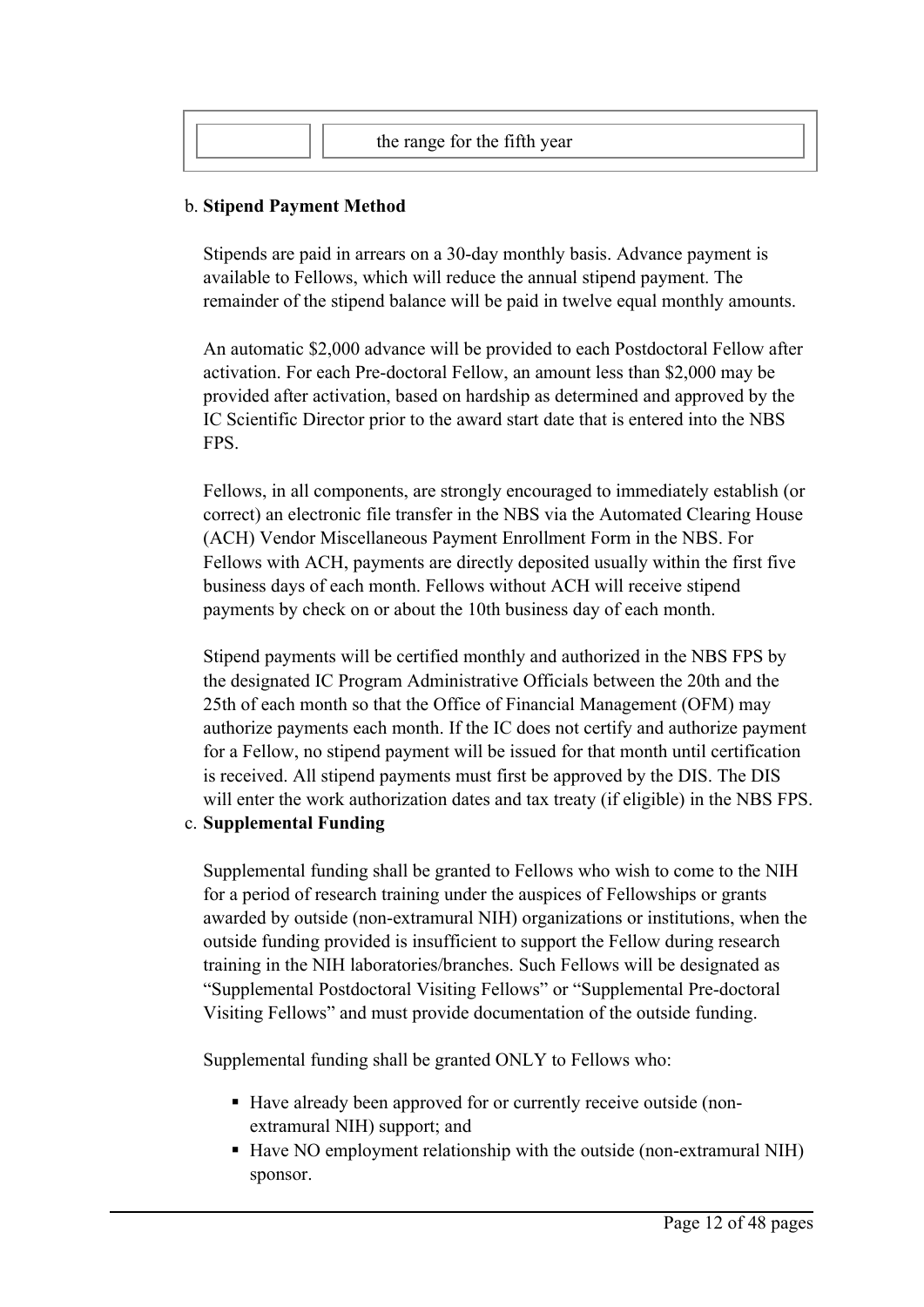Other issues, e.g., potential conflict of interest, intellectual property, etc., must also be addressed by the IC.

An IC cannot provide supplemental funding solely to provide health insurance coverage; <sup>a</sup> minimal stipend must also be authorized that fits the appropriate stipend level.

The amount of the NIH VFP supplement will be determined on <sup>a</sup> case-by-case basis and will vary depending on the level of suppor<sup>t</sup> provided by the outside (non-extramural NIH) sponsor. The supplement will be fixed at such <sup>a</sup> rate that the combined level of suppor<sup>t</sup> will match the stipend rate for <sup>a</sup> similarly qualified Fellow. Supplemental funding that would result in <sup>a</sup> combined amount from the NIH and the outside (non-extramural NIH) sponsor that is either less than or more than the authorized stipend rate for the relevant trainee level and award componen<sup>t</sup> may not be approved. Supplemental funding must be terminated when outside (non-extramural NIH) suppor<sup>t</sup> ceases.

Eligibility for tax treaty status or tax liability (either in the U.S. of <sup>a</sup> foreign country) may NOT be taken into consideration to lower the NIH supplement.

SPECIAL NOTE: The DDIR has provided <sup>a</sup> blanket exception for all recipients of the **NIH-Japan Society for the Promotion of Science (JSPS) Fellowship** to be designated as Supplemental Postdoctoral Visiting Fellows. Refer to the [OIR](https://oir.nih.gov/sourcebook/personnel/ipds-appointment-mechanisms/visiting-fellow-hiring-mechanism-postdoctoral-pre-doctoral-ipds) [Sourcebook](https://oir.nih.gov/sourcebook/personnel/ipds-appointment-mechanisms/visiting-fellow-hiring-mechanism-postdoctoral-pre-doctoral-ipds) for additional information about this program (scroll down to "*Recruitment Process / Appointment Mechanisms*"). This exception, however, is not for other JSPS recipients selected through other JSPS programs.

#### d. **Stipend Overpayment**

Fellows must reimburse the OFM, NIH, for any and all stipend overpayments when <sup>a</sup> Fellowship is terminated. The Fellow'<sup>s</sup> termination documents should not be approved until verification has been given that there are no outstanding overpayments due from the Fellow. A personal check covering any stipend overpaymen<sup>t</sup> must be hand-carried to the OFM Fellowship Payment Office with <sup>a</sup> copy of the NBS FPS-generated "Fellowship Termination Notification" form. Any unrecovered overpaymen<sup>t</sup> will be treated as <sup>a</sup> debt owed to the U.S. Government and interest penalties will be charged if reimbursement is not done in <sup>a</sup> timely manner.

#### e. **Schedules**

The NBS FPS is programmed for full-time schedules. For full-time schedules less than one year in duration, the system will calculate the correct amount of prorated funds to obligate. However, for part-time schedules, ICs must compute the percen<sup>t</sup> of time and enter the annual prorated stipend in the NBS FPS. See section D.4, for the schedule policy for Fellows.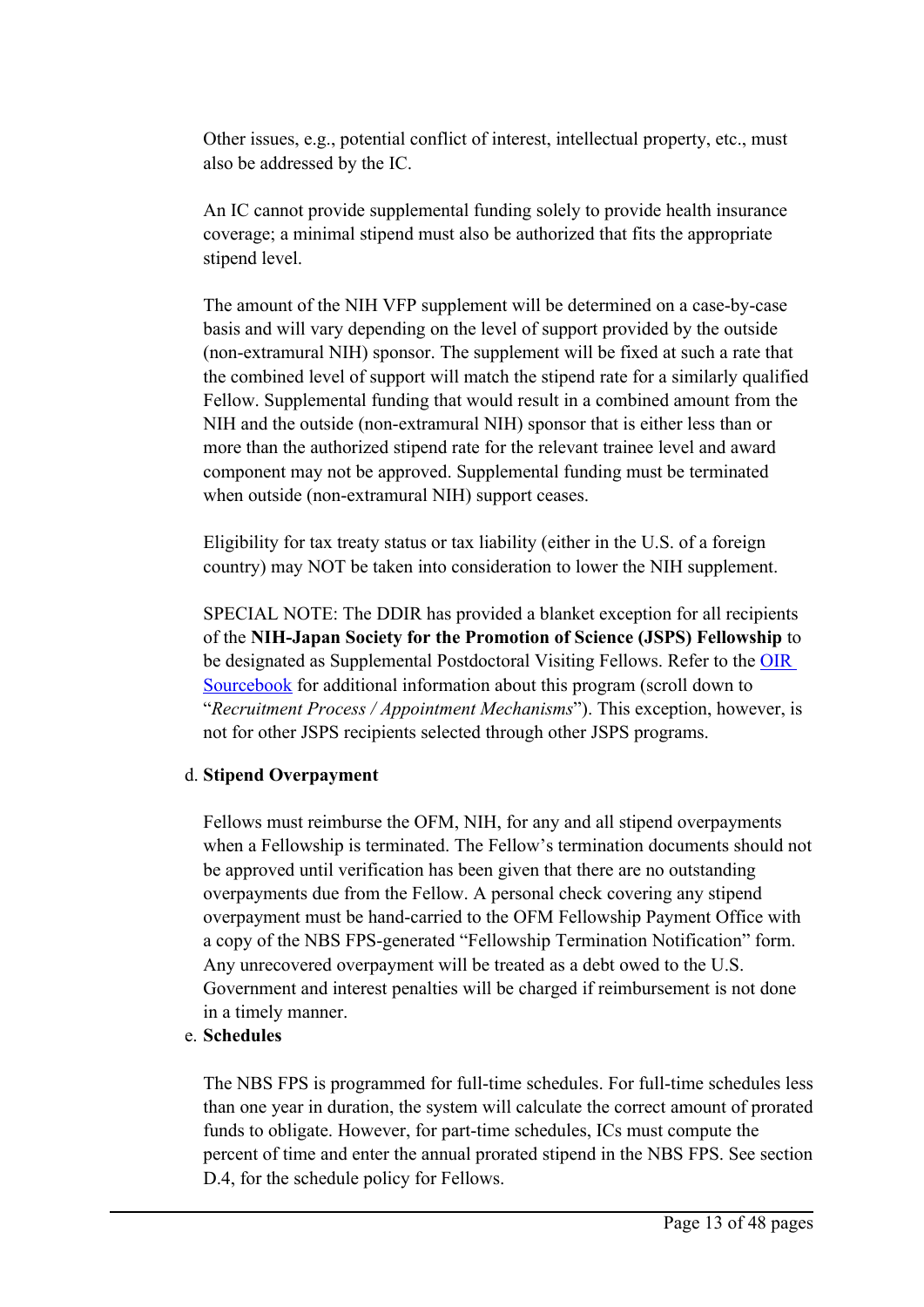#### 3. **Fellowship Renewals**

A renewal reques<sup>t</sup> must be sent to DIS per the appropriate DIS renewal [checklist](https://www.ors.od.nih.gov/pes/dis/AdministrativeStaff/Pages/Checklists.aspx) before the Fellow'<sup>s</sup> not-to-exceed date is reached (see Section G.5, below regarding the "notto-exceed" date). Refer to the DIS [process](https://www.ors.od.nih.gov/pes/dis/AdministrativeStaff/Pages/DISProcessingTimeChart.aspx)ing times for information on processing timelines.

#### 4. **Transfer of Fellowship**

When <sup>a</sup> Fellow transfers within the NIH, the ICs involved in the transfer must obtain pre-approval from the DIS. The gaining IC must submit <sup>a</sup> transfer reques<sup>t</sup> package per the appropriate DIS [checklist](https://www.ors.od.nih.gov/pes/dis/AdministrativeStaff/Pages/Checklists.aspx); such package must include the IC [Inter/Intra](https://www.ors.od.nih.gov/pes/dis/AdministrativeStaff/Documents/icinterintrarequest.pdf) Transfer [Request](https://www.ors.od.nih.gov/pes/dis/AdministrativeStaff/Documents/icinterintrarequest.pdf) form for Fellows sponsored by the NIH as J-1 [Exchange](https://www.ors.od.nih.gov/pes/dis/VisitingScientists/Pages/J-1ExchangeVisitors.aspx) Visitors. This form is necessary to show that both the ICs agree to the transfer and that the research at the gaining IC is consistent and/or <sup>a</sup> continuation of the Fellow'<sup>s</sup> original training goals with the losing IC (per the Career Development Plan).

Once approved, the losing IC must indicate the transfer in the NBS FPS and notify the gaining IC. The gaining IC must accep<sup>t</sup> and retrieve the Fellow'<sup>s</sup> NBS FPS record. The effective date of the transfer must be the first day after the original award has ended or the first day of the subsequent month.

#### 5. **Termination of Fellowship**

Each Fellowship will have <sup>a</sup> specific expiration or "not-to-exceed" date and most Fellowships will not terminate (or be terminated) prior to that date – unless the Fellow chooses to resign early and discusses <sup>a</sup> termination date with the IC preceptor and/or mentor.

A Fellowship may, however, be terminated prior to the specific not-to-exceed date for **cause**, which is discussed below. Note, however, that fiscal considerations should *not* be the basis for early termination within the NIH VFP. All Fellowship terminations must be processed immediately using the NBS FPS.

A Fellowship may be terminated prior to the specific not-to-exceed date for scientific or other forms of misconduct, misrepresentation of educational credentials and/or experience, or failure to comply with terms of the Fellowship or to carry out or satisfy the purpose for which it was made. Fellows may also be terminated for failure to comply with applicable immigration regulations and other VFP requirements. All termination proposals for cause must be in writing and provide the Fellow with an opportunity to respond to the cause(s) before <sup>a</sup> decision is rendered. In the case of personal incompatibility or any unforeseen programmatic circumstances, and absent any issues of misconduct, the IC should arrange for transfer of the Fellow to another laboratory/branch. Review the OIR **Early [Termination](https://oir.nih.gov/sourcebook/personnel/recruitment-processes-policies-checklists/guidelines-early-termination-awards-postdoctoral-fellows)** policy for full details.

In the case of stipend overpayment, Fellows must reimburse the OFM, NIH, prior to the OFM'<sup>s</sup> clearance for termination (see Section G.2-d.). The Fellow'<sup>s</sup> termination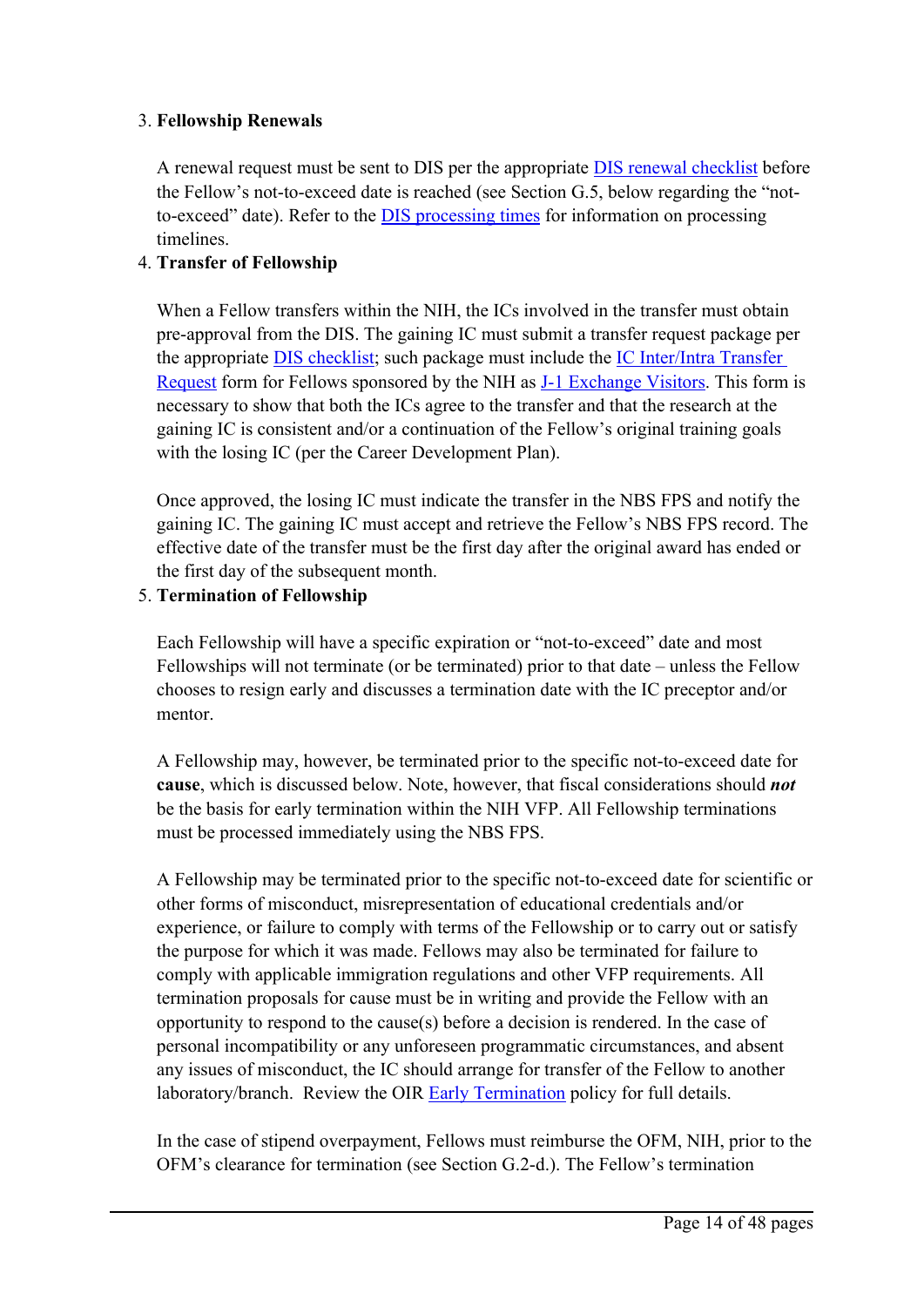documents should not be approved until verification has been given that there are no outstanding overpayments due from the Fellow. The Foundation for Advanced Education in the Sciences (FAES) (see Section H.2 below on "Health Insurance") must also be notified in order to process termination of health insurance and to avoid overpaymen<sup>t</sup> of health insurance. The NBS FPS-generated "Fellowship Termination Notification" form must be hand-carried by the Fellow to the FAES, which will provide advice and answer questions on Consolidated Omnibus Budget [Reconciliation](https://www.congress.gov/bill/99th-congress/house-bill/3128) Act [\(COBRA\)](https://www.congress.gov/bill/99th-congress/house-bill/3128) benefits [Public Law 99-272]. The ICs must also send <sup>a</sup> **SIGNED** copy of the "Fellowship Termination Notification" form to the DIS. When <sup>a</sup> Fellow resigns or is terminated, the DIS is required to comply with applicable immigration reporting requirements.

See Section H.2 below for important information on health insurance coverage following the end of <sup>a</sup> fellowship.

#### 6. **Fellow Evaluation**

The IC preceptor and/or mentor is responsible to generate scientific evaluations on performance of Fellows. An Individual Development Plan (IDP)/Career Development Plan (CDP) approved by the IC Scientific Director is required annually for each Fellow and MUST be in place by the end of the Fellow'<sup>s</sup> fourth year (as per Section G.1.). The OITE has examples of these plans. Many ICs also have their own requirements and forms that must be followed when creating these plans.

#### **H. Fellow'<sup>s</sup> Benefits**

The following section briefly describes the benefits available during the duration of <sup>a</sup> VFP Fellowship (provided the Fellow maintains compliance with VFP provisions and immigration rules and regulations).

#### 1. **Medical Treatment**

All Fellows may use the [Occupational](https://www.ors.od.nih.gov/sr/dohs/HealthAndWellness/OccupationalMedical/Pages/oms_main.aspx) Medical Service (OMS), Office of Scientific Resources (SR), ORS, OD, for injuries sustained and emergency care on the training assignment. Workers' compensation and benefits under the Federal Employees Compensation Act,  $5$  U.S.C.  $8101(1)(B)$ , may be available in the event of a workrelated injury.

#### 2. **Health Insurance**

All Fellows must have adequate health insurance coverage to receive training in NIH facilities. This requirement may be satisfied by <sup>a</sup> policy held either in the Fellow'<sup>s</sup> name or in another'<sup>s</sup> name with the Fellow identified as <sup>a</sup> "family member." Verification of health insurance enrollment is required.

All J-1 [Exchange](https://www.ors.od.nih.gov/pes/dis/AboutDIS/Pages/FAQs.aspx) Visitors (and their dependent family members in J-2 immigration status) sponsored through the NIH'<sup>s</sup> Exchange Visitor Program must carry health insurance coverage that conforms to the insurance requirement stated above, and **in**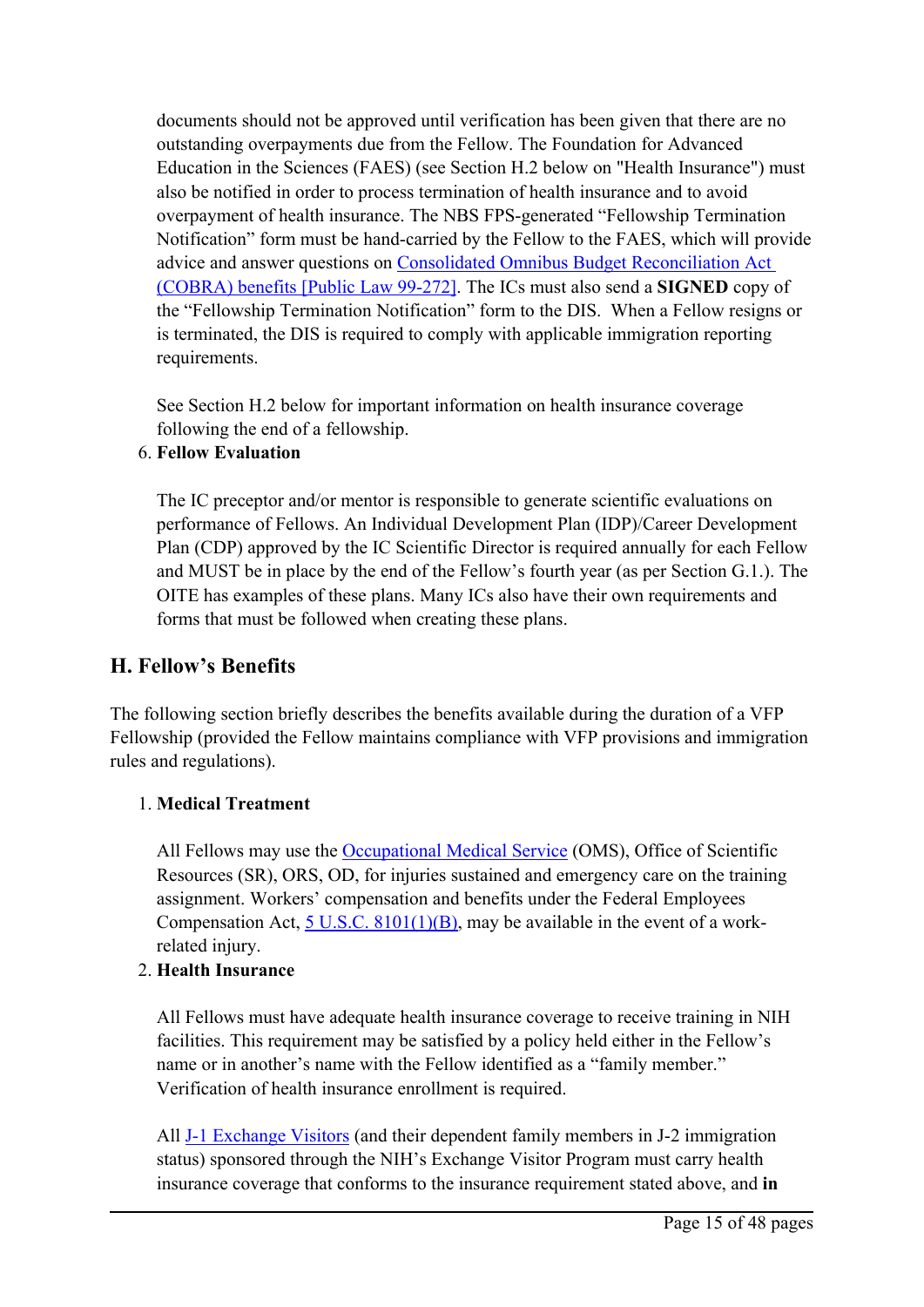**addition**, must add repatriation of remains and medical evacuation to the home country benefits to the policy. The full J-1 health insurance requirements can be found on the "J-1 Exchange Visiting Program Certification Health Insurance Coverage" on [NIH](https://oma.od.nih.gov/Lists/DMSFormsList/Attachments/140/NIH-829-6_03-27-17.pdf) Form [829-6](https://oma.od.nih.gov/Lists/DMSFormsList/Attachments/140/NIH-829-6_03-27-17.pdf).

An approved plan of health insurance – that also meets J-1 requirements – isavailable through the [Foundation](https://faes.org/content/health-insurance-services) for the Advanced Education in the Sciences (FAES). FAES coverage requires that Fellows be on <sup>a</sup> training schedule of at least 30 hours per week and <sup>a</sup> minimum duration of 60 days.

Should Fellows elect FAES health insurance, they are responsible for enrolling in FAES health insurance before the start date **of the award or the day of arrival (after the Fellow checks in and is activated by the DIS)**. Health insurance enrollment will be effective the start date of the award. On the start date, the trainee must meet with FAES to complete, sign and submit all required health insurance forms. Enrollment data reflecting the FAES effective date must be entered into the NBS FPS. Fellows must maintain an existing policy or purchase <sup>a</sup> personal policy until they have met with FAES and elected health insurance. Fellows must notify the IC Administrative Officer and FAES of qualifying events to change health insurance coverage (e.g. marriage, birth, loss of other health insurance coverage, etc.).

If <sup>a</sup> trainee separates from NIH, health insurance will continue for 30 days after the award end date. A change to health insurance coverage (e.g. individual to family) is not permitted during this final 30 days of coverage. **Note: This change for continuation of health insurance for 30 days post award end date will be effective once the Fellowship Payment System (FPS) is upgraded.**

Funds for individual or family FAES' fee-for-service health insurance are provided by the sponsoring IC at the direction of the Fellow. For <sup>a</sup> non-FAES policy, the NIH will pay or reimburse for <sup>a</sup> policy issued in the Fellow'<sup>s</sup> name in an amount not-to-exceed the FAES' fee-for-service health insurance, individual or family coverage, as appropriate. Alternatively, the NIH will reimburse any additional health insurance cost, if incurred, as <sup>a</sup> result of being covered under <sup>a</sup> spouse'<sup>s</sup> plan and identified as <sup>a</sup> "family member" in an amount not-to-exceed the cost of the FAES' fee-for-service health insurance. Sufficient documentation verifying health insurance coverage and documenting health insurance costs are required when using <sup>a</sup> non-FAES policy.

**For Supplemental Post-doctoral or Pre-doctoral Visiting Fellows**. When an outside (non-extramural NIH) sponsor provides insufficient funding for the purchase of health insurance coverage, the IC may provide supplemental funding to permit the purchase of <sup>a</sup> policy equivalent in cost to the FAES' fee-for-service health insurance, individual or family coverage, as appropriate. The IC, however, must also authorize <sup>a</sup> minimal stipend. An IC cannot provide <sup>a</sup> supplement solely to provide health insurance coverage, even when the outside funding is greater than the applicable stipend. For additional information on supplemental funding, see Section G.2-c.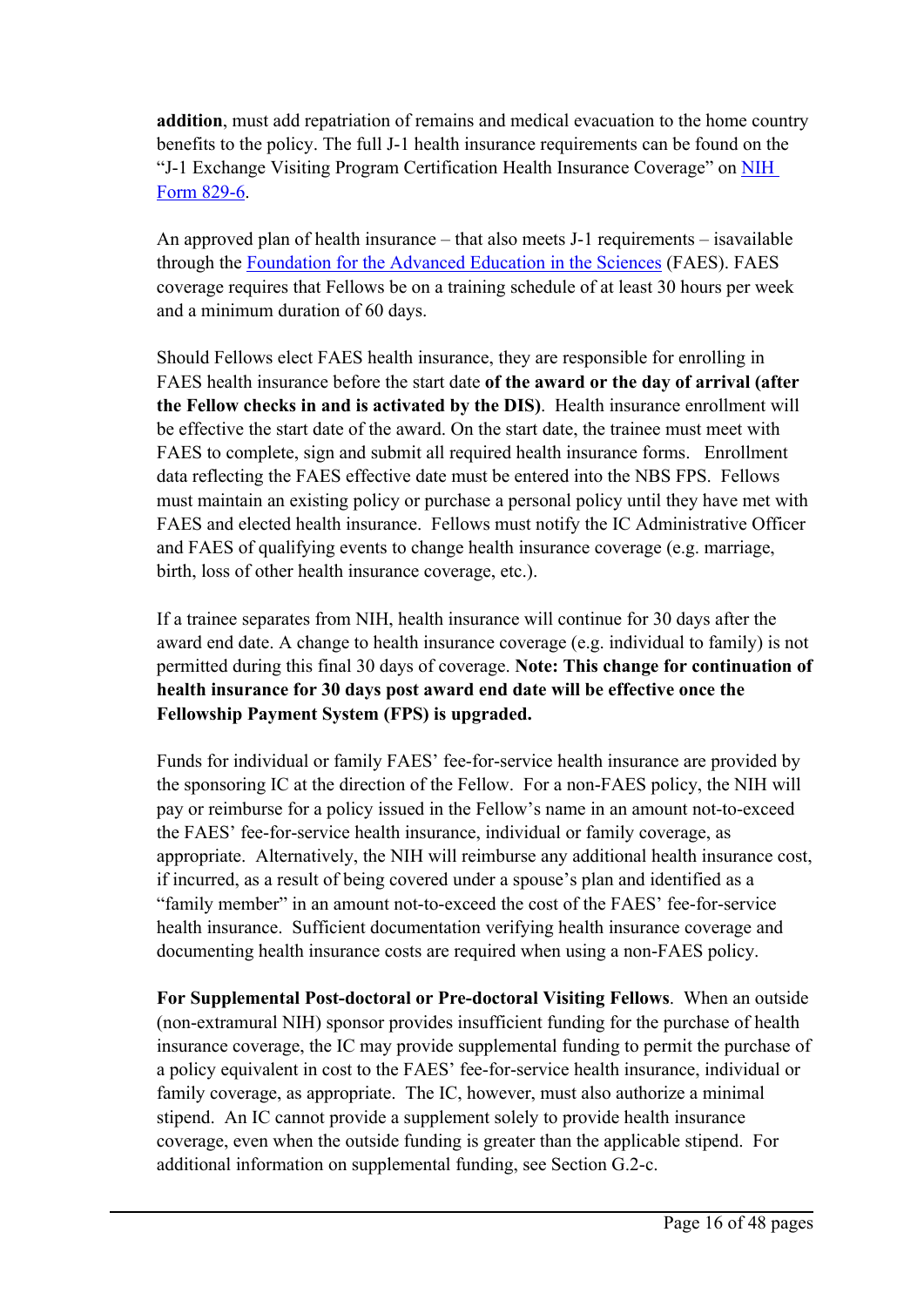#### 3. **Career Counseling**

The NIH Office of Intramural [Training](https://www.training.nih.gov/) and Education (OITE) is available for career counseling.

#### 4. **Training and Tuition**

Fellows, in all components, may receive training or tuition assistance at the discretion of the IC to the extent it is directly related to the NIH research experience. DIS review and/or approval is required prior to the Fellow registering for training/classes.

In addition, Fellows must complete all NIH mandatory training. When Fellows will be working with animals, exposed to hazardous situations, or in contact with patients, the ICs are responsible for assuring that Fellows receive appropriate instruction including, but not limited to, safety, use of equipment, handling hazardous materials, patient privacy, human subject protections, and proper animal care and treatment.

A rotation in <sup>a</sup> science policy office, generally only one rotation of three months or less, is permitted when such activity can be justified as an integral par<sup>t</sup> of the NIH research experience. DIS must clear such rotations BEFORE they occur.

All training, regardless of duration or type, must be documented in the IDP/CDP and/or other appropriate administrative training databases and should be offered to all similarly situated Fellows, regardless of whether they receive supplemental and/or sole NIH funding. Please refer to Section G.6 for information regarding IDPs/CDPs.

#### 5. **Excused Absences**

The DIS must be notified and concur with extended absences of over five weeks (with or without stipend) in order to avoid violation of immigration rules and regulations. If the absence will occur abroad, the IC must submit the "[Request](https://www.ors.od.nih.gov/pes/dis/AdministrativeStaff/Documents/RequestforExtendedAbsenceAbroad.pdf) for Extended Absence [Abroad](https://www.ors.od.nih.gov/pes/dis/AdministrativeStaff/Documents/RequestforExtendedAbsenceAbroad.pdf)" form to the DIS for review and approval.

#### a. **Absence With Stipend**

Fellows, because they are not U.S. Government employees, do not earn annual or sick leave. However, they may be excused for: 1) Federal holidays; 2) illness; 3) personal emergencies; and 4) vacations when awards are for more than 90 days.

For vacations, Fellows receive <sup>a</sup> minimum of two weeks excused absence per year and the number of days should be prorated for Fellowships of 90 days or less. Eight weeks of excused absence will be granted for the birth or adoption of <sup>a</sup> child or other family health care.

Preceptors may exercise discretion in granting additional short absences (less than <sup>a</sup> week per year) as they deem appropriate. More extended absences (over five weeks) must be approved by the IC Scientific Director and DIS.

#### b. **Absence Without Stipend (AWOS)**

Absence without stipend may be approved by the preceptor with concurrence from the respective IC Scientific Director, DDIR, and DIS. Through the NBS FPS, the IC must enter the effective date to temporarily stop paymen<sup>t</sup> and must reactivate the award in the NBS FPS to resume payment.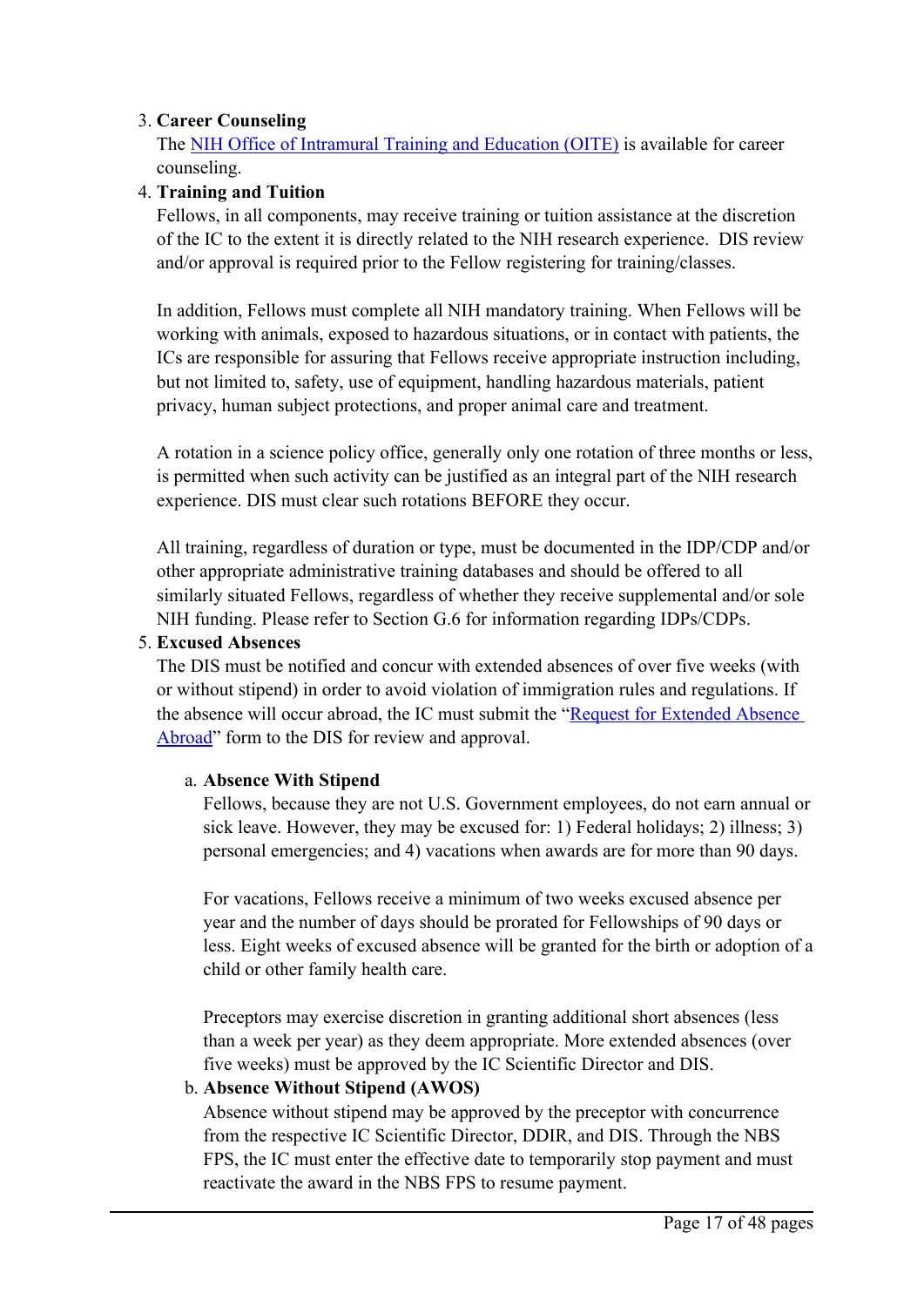For absences of four to twelve months, the appointment clock may be extended to reflect the period of the absence without stipend – provided immigration rules and regulations allow this. **The DIS must be notified and concur with these extended absences in order to avoid violation of immigration rules and regulations.** Certain immigration rules and regulations also require continued health insurance at all times during the Fellowship – even when the Fellow is abroad.

Should <sup>a</sup> Fellow with the FAES health insurance plan to be absent without stipend for less than 60 days, the NIH requires the Fellow to provide paymen<sup>t</sup> to maintain continuous health insurance coverage, as the IC will cease to pay the health insurance premiums during this time. Specifically, Fellows must personally complete <sup>a</sup> Consolidated Omnibus Budget [Reconciliation](http://thomas.loc.gov/cgi-bin/bdquery/z?d099:H.R.3128:) Act of 1985 or COBRA [Public Law [99-272\]](http://thomas.loc.gov/cgi-bin/bdquery/z?d099:H.R.3128:) application through the FAES and pay health insurance coverage premiums on the first day of the month following the start date of the unpaid absence and continue to pay for any month when the Fellow is not in <sup>a</sup> pay status on the first day of the month. For example, if the Fellow is absent without stipend effective June  $15<sup>th</sup>$  through August  $15<sup>th</sup>$ , the Fellow must pay health insurance premiums beginning July 1st (first day of the month following the start date of the unpaid absence) and pay the premium for the month of August (any month when the Fellow is not in <sup>a</sup> pay status on the first day of the month).

Should <sup>a</sup> Fellow with the FAES health insurance plan to be absent without stipend for more than 60 days, the Fellow may choose to stop coverage and not pay the premium. However, <sup>a</sup> Fellow in J-1 status must ensure they and their dependents in J-2 status have continuous insurance coverage. If <sup>a</sup> Fellow drops FAES insurance, they must obtain alternative insurance that meets DOS regulations. The full J-1 health insurance requirements can be found on the "J-1 Exchange Visiting Program Certification Health Insurance Coverage" on [NIH](https://www.ors.od.nih.gov/pes/dis/AdministrativeStaff/Documents/NH829_6.PDF) Form [829-6](https://www.ors.od.nih.gov/pes/dis/AdministrativeStaff/Documents/NH829_6.PDF). The Fellow should consult with FAES before the start of AWOS. The Fellow may elect to use COBRA to continue their health insurance during this period of absence; for this option, the Fellow must complete <sup>a</sup> COBRA application through the FAES. Generally, COBRA coverage is limited to 18 months. Upon return to the NIH, the Fellow may then reenroll as <sup>a</sup> new subscriber.

Regardless of the total time spen<sup>t</sup> in unpaid absence, respective ICs must provide written notification generated from the NBS FPS to the FAES **and DIS** and include the start and end dates of the unpaid absence. Upon the Fellow'<sup>s</sup> return to the NIH, ICs provide <sup>a</sup> written notification generated from the NBS FPS to the FAES, OFM, **and DIS**.

#### 6. **Travel**

Please refer to the NIH Manual Chapter 1500 – Travel Policies and Procedures – for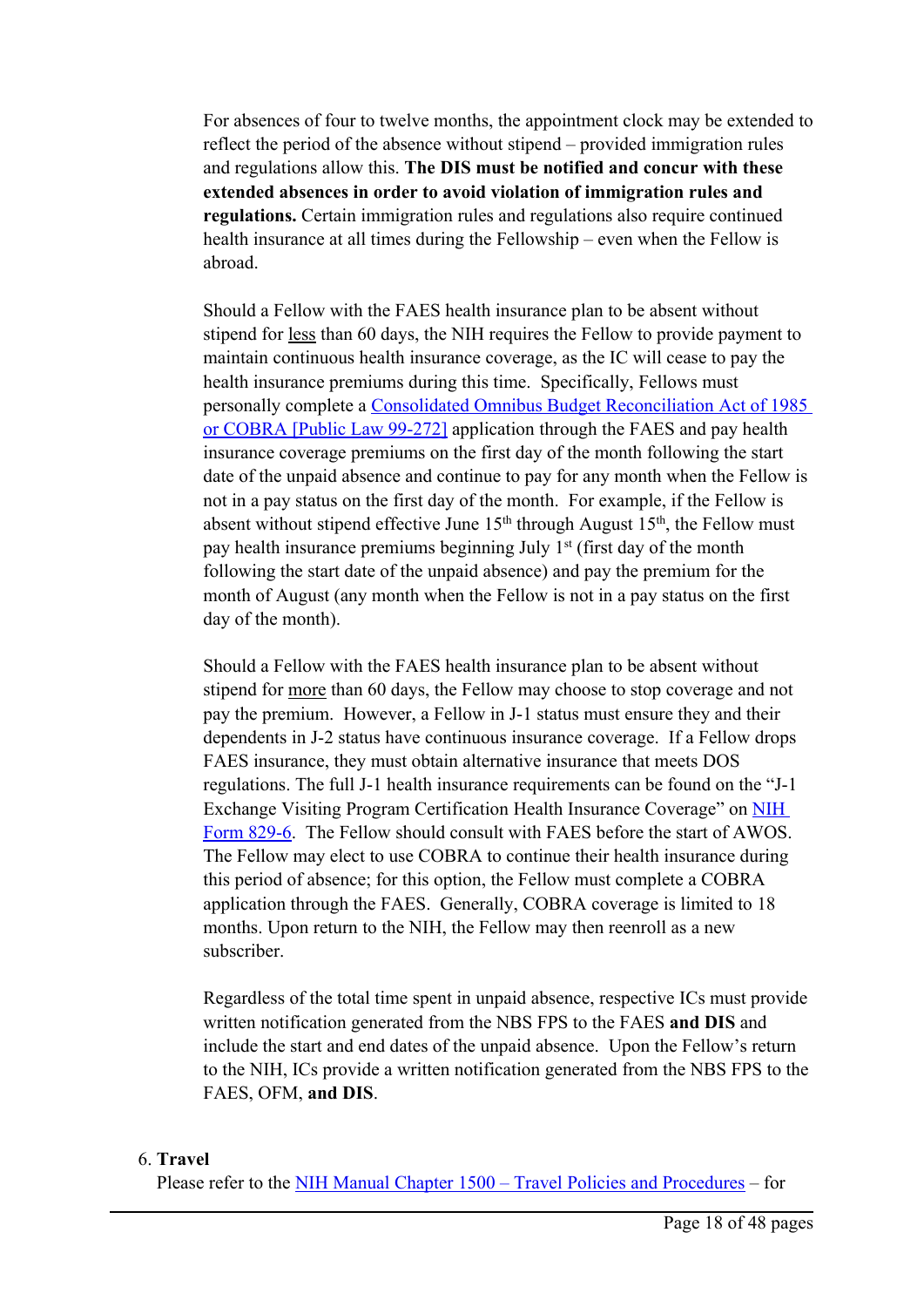NIH travel information and how it affects travel for Fellows. The policy manual contains travel information for both Full Time Equivalent (FTE) and non-FTE designations. Fellows fall under the non-FTE sections. Notable is Chapter 10, "Temporary Duty (TDY) Travel and Relocation of Non-FTE Persons."

Fellows must reimburse the OFM, NIH, for any and all travel advance overpayments no later than when <sup>a</sup> Fellow terminates his/her Fellowship (even if the Fellowship is terminated for cause). The Fellow'<sup>s</sup> termination documents should not be approved until verification has been given that there are no outstanding overpayments due from the Fellow. A personal check covering the travel advance overpayment must be handcarried to the OFM Fellowship Payment Office with <sup>a</sup> copy of the travel voucher. Any unrecovered overpaymen<sup>t</sup> will be treated as <sup>a</sup> debt owed to the U.S. Government and interest penalties will be charged if reimbursement is not done in <sup>a</sup> timely manner.

#### 7. **Retirement Benefits**

Fellows are not U.S. Government employees and, therefore, are not eligible for Federal retirement benefits.

#### **I. Compliance and Governance**

#### 1. **Income Taxes**

Stipend payments to Fellows are subject to Federal, state, and local income taxes. The Office of Financial Management (OFM) annually prepares and sends appropriate income information to the Internal Revenue Service (IRS) and Fellows. The OFM will withhold Federal taxes for each Fellow, unless the DIS determines that the Fellow is exemp<sup>t</sup> under <sup>a</sup> tax treaty between the Fellow'<sup>s</sup> country of tax residence and the United States. **The OFM must be notified if <sup>a</sup> Fellow becomes <sup>a</sup> U.S. lawful permanent resident mid-award so that Federal taxes are no longer withheld from their stipends. If <sup>a</sup> Fellow'<sup>s</sup> status so changes, the Fellow must file estimated Federal taxes on <sup>a</sup> quarterly basis.**

Unless exemp<sup>t</sup> under <sup>a</sup> tax treaty and living in <sup>a</sup> state that recognizes such <sup>a</sup> treaty, Fellows are responsible for paying estimated state and local taxes on <sup>a</sup> quarterly basis. Although many states recognize tax treaties, the State of Maryland, for example, does NOT. General tax information can be found on the DIS "Income Tax [Assistance](https://www.ors.od.nih.gov/pes/dis/VisitingScientists/Pages/Taxes.aspx)" web page.

Since interpretation and implementation of the tax laws are the responsibility of the IRS and courts, Fellows should consult their local IRS office and/or tax advisor if they have questions about the applicability of the current tax code to the taxability of Fellowships, the proper steps to be taken regarding tax obligations, and concerns regarding their own situations.

#### 2. **Social Security/Medicare**

Since all VFP Fellowships are considered awards for training and not wages for service or employment, neither Social Security nor Medicare is deducted from stipends. Although definitive determinations regarding Social Security obligations and coverage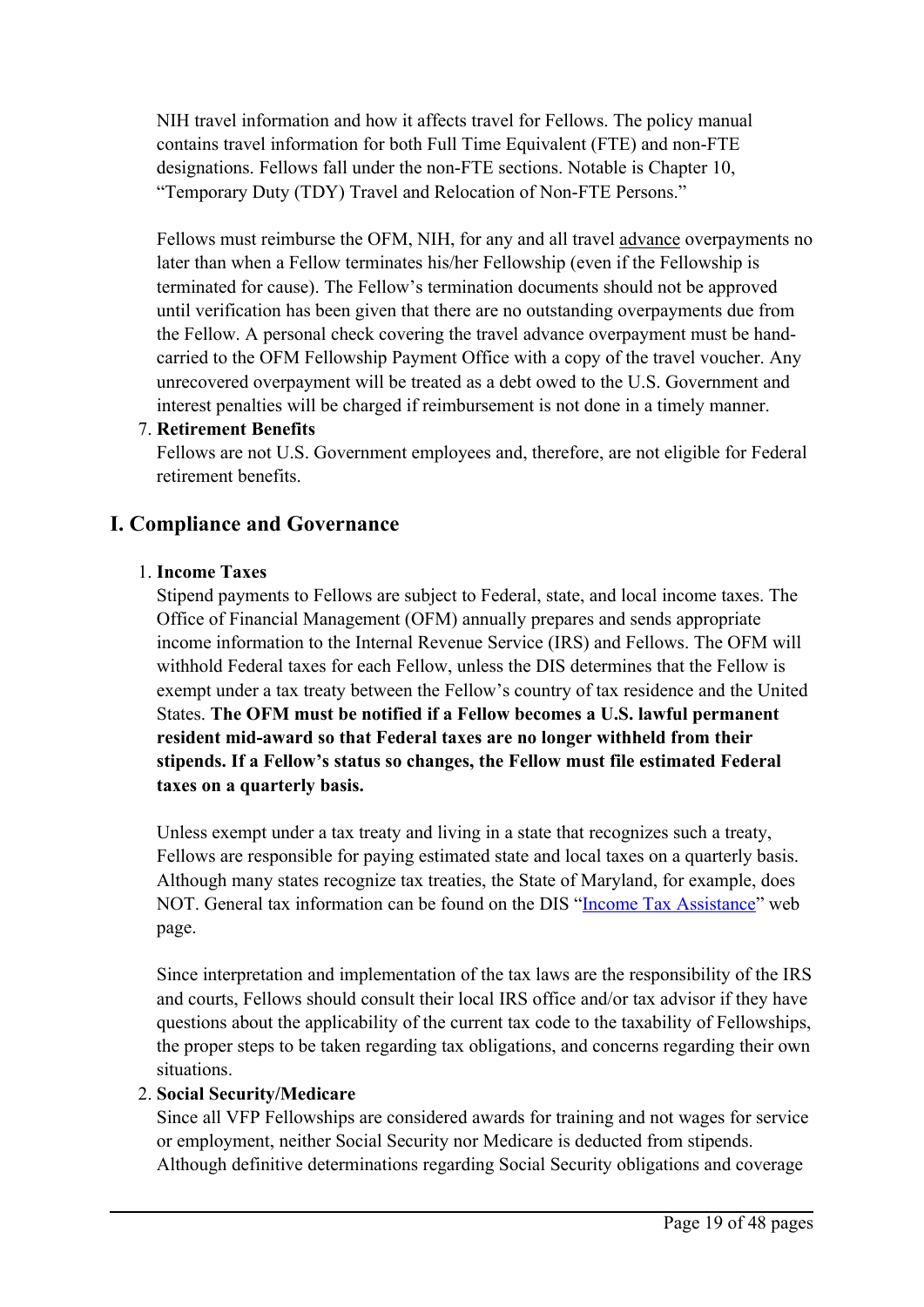must be made by the IRS and the courts, it is the opinion of the NIH Legal Advisor that Fellows are not self-employed but in training for purposes of coverage under the Social Security Act and, therefore, cannot make Social Security or Medicare payments on their own behalf. Fellows are encouraged to discuss this with their tax advisors.

#### 3. **Tort Claims**

Visiting Fellows will likely be covered under the [Federal](https://www.govinfo.gov/app/details/USCODE-2011-title28/USCODE-2011-title28-partVI-chap171-sec2671) Tort Claims Act (28 U.S.C. 2671 et [seq.\)](https://www.govinfo.gov/app/details/USCODE-2011-title28/USCODE-2011-title28-partVI-chap171-sec2671) and under section 224 of the PHS Act (42 U.S.C. [233\(a\)\)](https://www.govinfo.gov/app/details/USCODE-2020-title42/USCODE-2020-title42-chap6A-subchapI-partA-sec233), from personal liability for damages or injuries that arise from actions occurring within the scope of their Federal assignment so long as the Visiting Fellow is under the direct control and supervision of <sup>a</sup> Federal employee. However, the ultimate decision on issues of coverage is made on <sup>a</sup> case-by-case basis by HHS Office of General Counsel, DOJ, and, ultimately, the courts, and depends on the circumstances (e.g., including the activities of the Visiting Fellow and the proximity of the supervision).

#### 4. **Outside Employment**

Fellows must be **physically presen<sup>t</sup> at NIH** research facilities; they cannot be assigned elsewhere. When not prohibited by immigration rules and regulations, outside employment for Fellows must be approved in accordance with the NIH Intramural Research Program, "Guidelines for Non-FTEs [\(Trainees\)](https://oir.nih.gov/sourcebook/ethical-conduct/government-ethics/guidelines-non-ftes-trainees-nih-related-activities-outside-activities) for NIH-related activities, Personal Capacity [\(Outside\)](https://oir.nih.gov/sourcebook/ethical-conduct/government-ethics/guidelines-non-ftes-trainees-nih-related-activities-outside-activities) Activities and Awards." In addition, the DIS must approve **prior** to the beginning of the outside employment.

#### 5. **Occasional Lectures, Short-Term Consultations, and Other Activities**

Fellows may engage in occasional lectures, short-term consultations, and other activities that are directly related to their Fellowship program and are either NIHrelated (uncompensated) or personal capacity (outside) activities. Follow the "Guidelines for Non-FTEs [\(Trainees\)](https://oir.nih.gov/sourcebook/ethical-conduct/government-ethics/guidelines-non-ftes-trainees-nih-related-activities-outside-activities) for NIH-related activities, Personal Capacity [\(Outside\)](https://oir.nih.gov/sourcebook/ethical-conduct/government-ethics/guidelines-non-ftes-trainees-nih-related-activities-outside-activities) Activities and Awards."

Fellows, particularly those sponsored by the NIH as J-1 [Exchange](https://www.ors.od.nih.gov/pes/dis/VisitingScientists/Pages/J-1ExchangeVisitors.aspx) Visitors, in addition to obtaining the appropriate approval based on the Guidelines, must also obtain permission, in writing, from DIS **prior** to the event by submitting <sup>a</sup> "[Approval](https://www.ors.od.nih.gov/pes/dis/AdministrativeStaff/Documents/approval_outside_activity.pdf) for Outside [Activity](https://www.ors.od.nih.gov/pes/dis/AdministrativeStaff/Documents/approval_outside_activity.pdf)."

#### 6. **Publications and Inventions**

Fellows, like employees and others working at NIH, are bound by all provisions and regulations regarding publications and inventions. Refer to the Manual Chapter 1183 "NIH Publications and Audiovisuals: Preparation, Review, Approval, and Distribution" for guidance about publications and presentation of scientific research.

Refer to [Executive](https://www.archives.gov/federal-register/codification/executive-order/10096.html) Order 10096, as amended, 45 [CFR](https://www.govinfo.gov/app/collection/cfr/) Part 7, and any orders, rules, regulations or policies issued thereunder for inventions conceived or first actually reduced to practice while at the NIH, as well as by the appropriate NIH policy issued by the Office of [Technology](https://www.ott.nih.gov/) Transfer (OTT), OIR, OD. Fellows are required to disclose promptly, to the appropriate NIH officials, all inventions that they conceive or first actually reduce to practice during their award at the NIH, and to sign and execute all papers necessary for conveying to the U.S. Government the rights to which it is entitled by virtue of Executive Order 10096, as amended.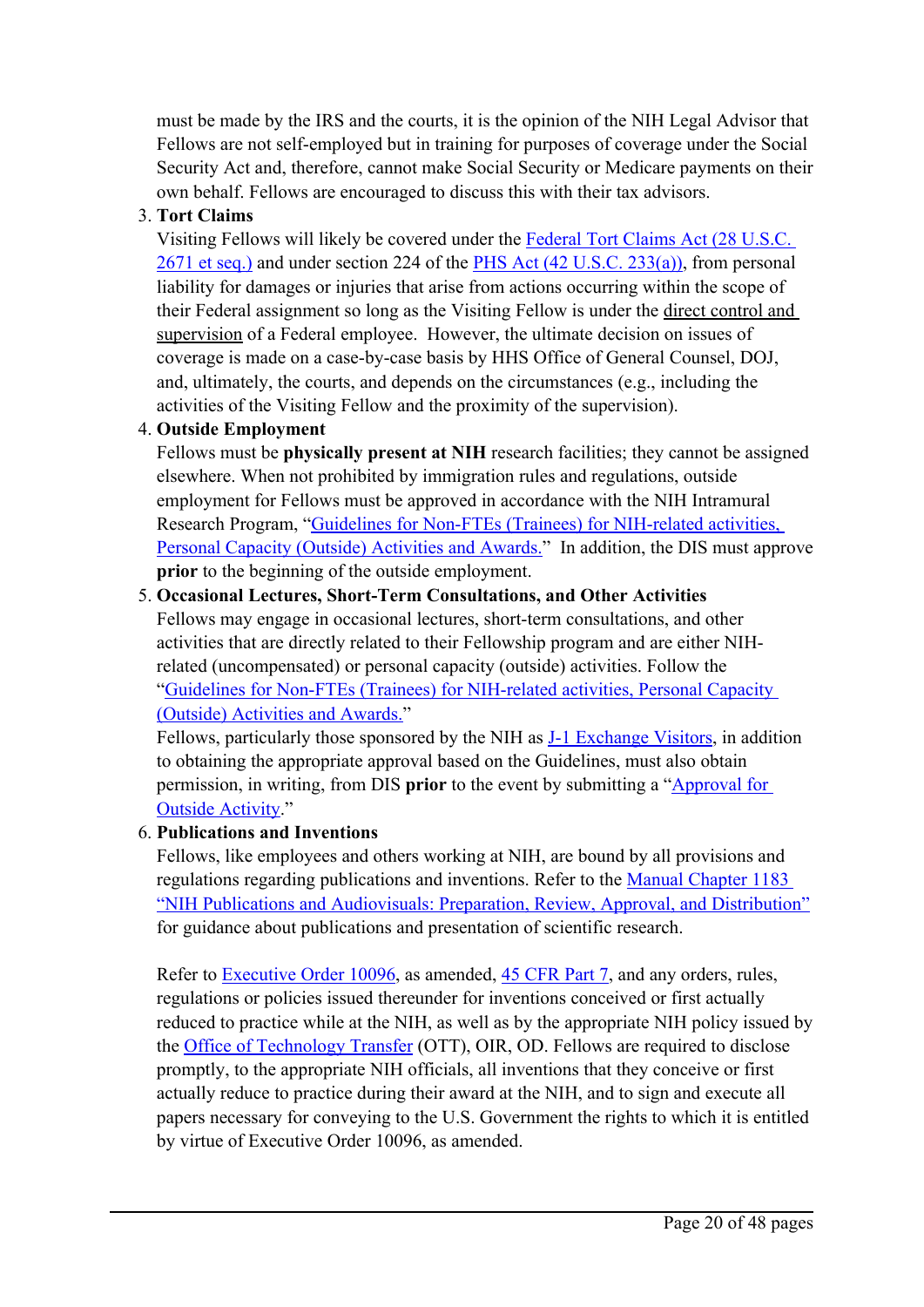#### 7. **Privacy Act**

Records must be maintained in accordance with [Privacy](https://www.federalregister.gov/documents/2002/09/26/02-23965/privacy-act-of-1974-annual-publication-of-systems-of-records) Act System Notice: [09-25-0140](https://www.federalregister.gov/documents/2002/09/26/02-23965/privacy-act-of-1974-annual-publication-of-systems-of-records), International Activities: International Scientific Researchers in Intramural Laboratories at the National Institutes of Health, HHS/NIH/FIC/ORS/DIRS (note: now HHS/NIH/OD/OM/ORS/DIS due to organizational change).

Information submitted for award under this chapter may be shared with other U.S. Government agencies at the discretion of the NIH or as requested under U.S. Federal law.

#### 8. **Retention and Disposal of Records**

All records (e-mail and non-e-mail) pertaining to this chapter must be retained and disposed of in accordance with the NIH Manual Chapter 1743, Keeping and [Destroying](https://policymanual.nih.gov/1743) [Records](https://policymanual.nih.gov/1743)," Appendix 1, "NIH Record Control Schedule," Item 2300-320, "Staff Fellowship Program." Refer to NIH Chapter 1743 for specific disposition instructions.

NIH e-mail messages, including attachments that are created on the NIH computer systems or transmitted over NIH networks that are evidence of the activities of the agency or have informational value, are considered Federal records. These records must be maintained in accordance with current NIH Records Management guidelines. Contact your IC Records Liaison for additional information.

All e-mail messages are considered U.S. Government property, and, if requested for <sup>a</sup> legitimate U.S. Government purpose, must be provided to the requester. Fellow'<sup>s</sup> supervisors, NIH staff conducting official reviews or investigations, and the Office of Inspector General may reques<sup>t</sup> access to or copies of the e-mail messages. E-mail messages must also be provided to Congressional oversight committees, if requested, and are subject to Freedom of Information Act (FOIA) requests. Back-up files are subject to the same requirements as the original messages.

Immigration rules and regulations may require retention of records beyond the NIH guidelines.

*The National Institutes of Health is par<sup>t</sup> of the United States Government. Information submitted to the NIH may be shared within the U.S. Government as determined in the best interests of the United States by the NIH*

## **J. Internal Controls**

The OITE will periodically evaluate the VFP for representation; to assess its relationship with other NIH Traineeship Programs; and to determine whether it is functioning effectively and accomplishing the purpose for which it was designed. The results of these evaluations and any recommendations for changes to the VFP will be presented to the OIR and NIH Board of Scientific Directors for consideration.

The OIR will periodically review stipend ranges and/or schedules in consultation with the NIH Board of Scientific Directors. Recommended adjustments by the OIR and the SD subcommittee on Fellow stipends will be submitted to the IC Scientific Directors for review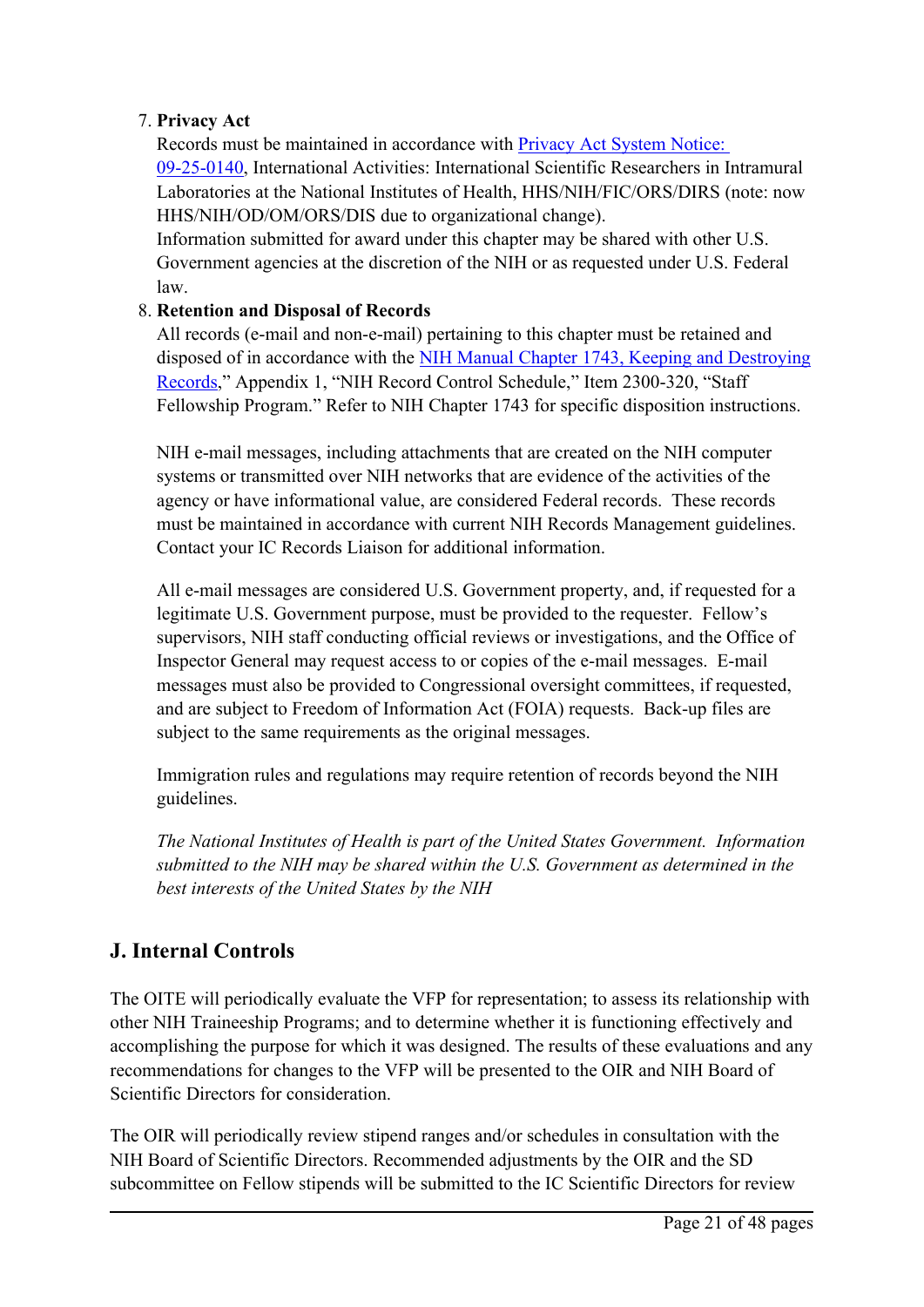and concurrence and then to the Director, NIH, for final approval.

Each preceptor and/or mentor will periodically provide scientific evaluation on performance of Fellows in writing. The evaluation will be used to improve Fellows' training experience at NIH. An Individual Development Plan/Career Development Plan must be in place by the end of the Fellow'<sup>s</sup> fourth year (per Section G.6.).

- 1. **Responsible Offices.** The offices responsible for internal controls relative to this chapter issuance are the Office of Intramural Research (OIR) and the Division of International Services (DIS), Office of Program and Employee Services (PES), Office of Research Services (ORS). Through this issuance the OIR and DIS are accountable for the method used to ensure that internal controls are implemented and working.
- 2. **Frequency of Review (in years).** Periodic review of Fellowship process will be completed to determine if ICs are in compliance with policy. Reviews will be conducted every 3-5 years.
- 3. **Method of Review.** The OIR and DIS will initiate and lead reviews consisting of <sup>a</sup> random sampling of Fellowship files/documentation using <sup>a</sup> checklist that will monitor the IC'<sup>s</sup> compliance with various important aspects of the policy.
- 4. **Reports.** Review reports are sent to the Deputy Director for Intramural Research, Director of Division of International Services, Director of Office of Research Services, and to the Deputy Director for Management, NIH, indicating that controls are in place and working well, or alert the repor<sup>t</sup> recipients of any internal control issues requiring attention.

## **K. Legal Authority and References**

Visiting Fellowships are authorized by Section 307 of the Public Health [Service](http://www.gpo.gov/fdsys/browse/collectionUScode.action?collectionCode=USCODE) Act [42 U.S.C. [242\(l\)\]](http://www.gpo.gov/fdsys/browse/collectionUScode.action?collectionCode=USCODE), and PHS Regulations at 42 CFR, Part 61, [Subpart](http://www.ecfr.gov/cgi-bin/text-idx?c=ecfr&tpl=/ecfrbrowse/Title42/42cfr61_main_02.tpl) A. In addition, the following authorities provide training opportunities at NIH:

- 1. The Director, NIH, may conduct and suppor<sup>t</sup> research training for which Fellowship support is not provided under [Section](http://www.gpo.gov/fdsys/browse/collectionUScode.action?collectionCode=USCODE) 487 of the PHS Act and which is not residency training of physicians or other health professionals  $[42 \text{ U.S.C. } 282(b)(11)(B)]$  $[42 \text{ U.S.C. } 282(b)(11)(B)]$  $[42 \text{ U.S.C. } 282(b)(11)(B)]$ ;
- 2. The Directors of the national research Institutes may conduct and suppor<sup>t</sup> research training for which Fellowship suppor<sup>t</sup> is not provided under Section 487, and which is not residency training of physicians or other health professionals [42 [U.S.C.](http://www.gpo.gov/fdsys/pkg/USCODE-2011-title42/html/USCODE-2011-title42-chap6A-subchapIII-partB-sec284.htm)  $284(b)(1)(C)$ ];
- 3. The National Center for Complementary and Integrative Health (formerly the National Center for Complementary and Alternative Medicine), NIH, may conduct research training as described in 42 U.S.C. [287c-21\(a\)](http://www.gpo.gov/fdsys/pkg/USCODE-2011-title42/html/USCODE-2011-title42-chap6A-subchapIII-partE-subpart5.htm)
- 4. 42 [CFR](http://www.ecfr.gov/cgi-bin/text-idx?c=ecfr&tpl=/ecfrbrowse/Title42/42cfr63_main_02.tpl) Part 63, Public Health Service Regulations re: Traineeships

## **Appendix 1. STATEMENT OF VISITING FELLOW PROGRAM PROVISIONS**

#### **A. PURPOSE**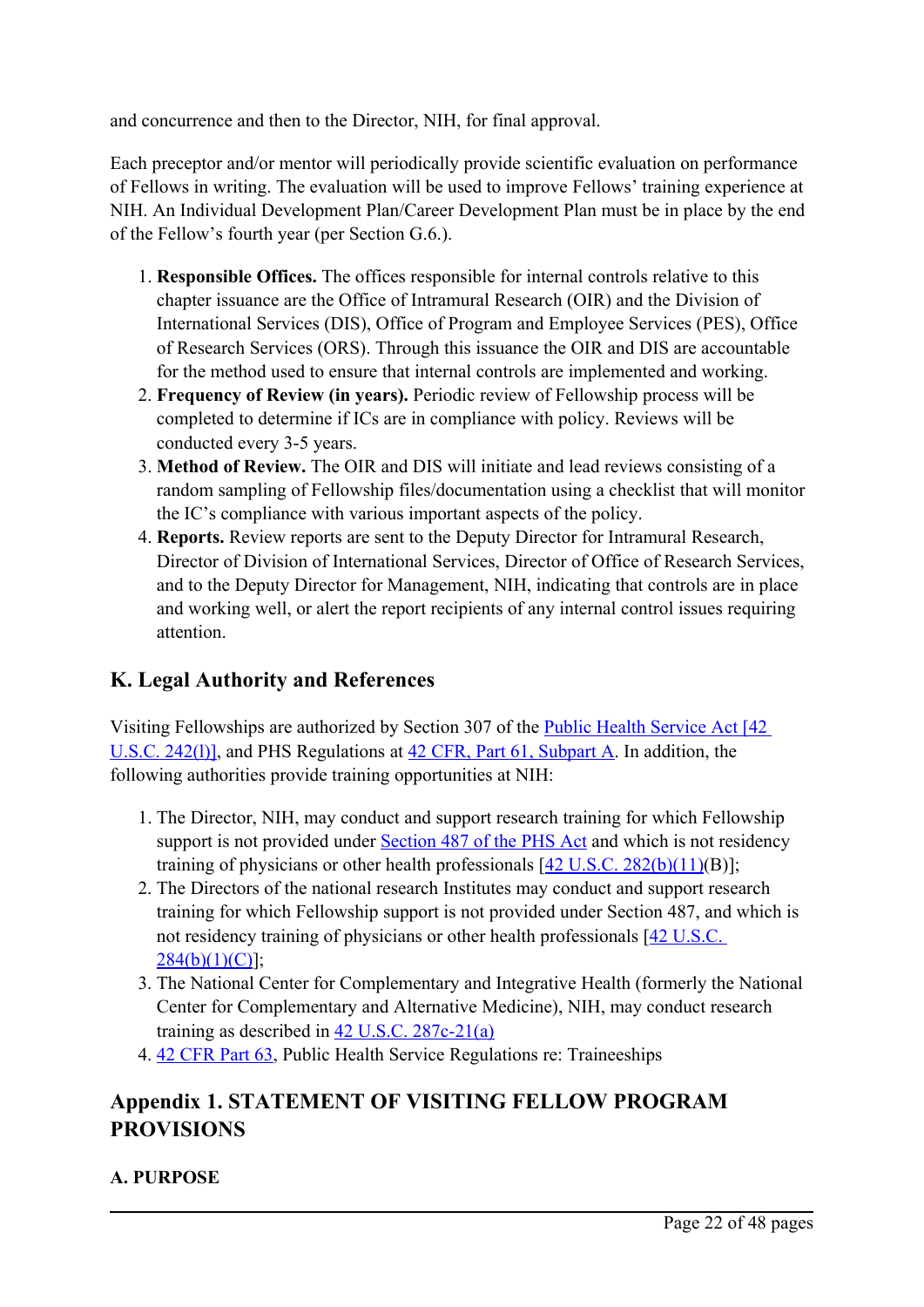Visiting Fellowships are established for the principal benefit of the participant and are designed to provide opportunities for developmental training and practical research experience in <sup>a</sup> variety of disciplines related to biomedical research, medical library research, and related fields.

Fellows may not independently engage in primary patient care activities. Any clinically related activity MUST be incidental to the research and explicitly be under the direct supervision and control of an NIH employee. Fellows may also not be assigned official supervisory responsibility or sign documents on behalf of the U.S. Government (such as requisitions).

## **B. ELIGIBILITY**

Fellowships are available only to foreign national individuals on <sup>a</sup> valid United States nonimmigrant, work-authorized statuses. Fellowships are contingent upon submission of acceptable proof of immigration status and valid work authorization either incident to status or issued by <sup>a</sup> Department of Homeland Security (DHS) authorized entity. All Fellows that are sponsored by the NIH must meet all relevant non-immigrant requirements mandated by the specific visa classification. In addition, if applicable, Fellows must have <sup>a</sup> medical evaluation as directed by the Occupational Medical Service (OMS) procedures and meet the requirements of one of the categories specified below:

**Postdoctoral** – Individuals who possess <sup>a</sup> Ph.D., M.D., D.D.S., D.M.D., D.V.M. or equivalent degree in <sup>a</sup> biomedical, behavioral, or related science; or certification by <sup>a</sup> university as meeting all the requirements leading to such <sup>a</sup> doctorate; and five years or fewer of relevant Postdoctoral experience and typically up to two additional years of experience not oriented towards research (that is, clinical training for physicians).

Duration – Initial Fellowship ------ 1 to 3 year(s) Renewal ------1-2 year increments Maximum Fellowship -----5 years

**Pre-doctoral** – Students enrolled in <sup>a</sup> Ph.D., M.D., D.D.S., D.M.D., D.V.M., or equivalent degree program at <sup>a</sup> fully accredited U.S. or foreign university (which frequently involves dissertation research), for whom the research experience is undertaken as an integral par<sup>t</sup> of the student'<sup>s</sup> ongoing academic preparation and is credited towards completion of degree requirements; or students who are enrolled in graduate, other doctoral or medical degree programs and who have written permission from their school to interrupt their current schooling and to return within one year to their degree granting program.

Pre-doctoral Visiting Fellows must be registered with the NIH Graduate Partnerships Program (GPP), Office of Intramural Training and Education (OITE), Office of Intramural Research (OIR), Office of the Director (OD). Duration – Initial Fellowship  $\qquad$  ------1 month to 2 year(s) Renewal -------1 month to 1 year increments Maximum Fellowship -----3 years\*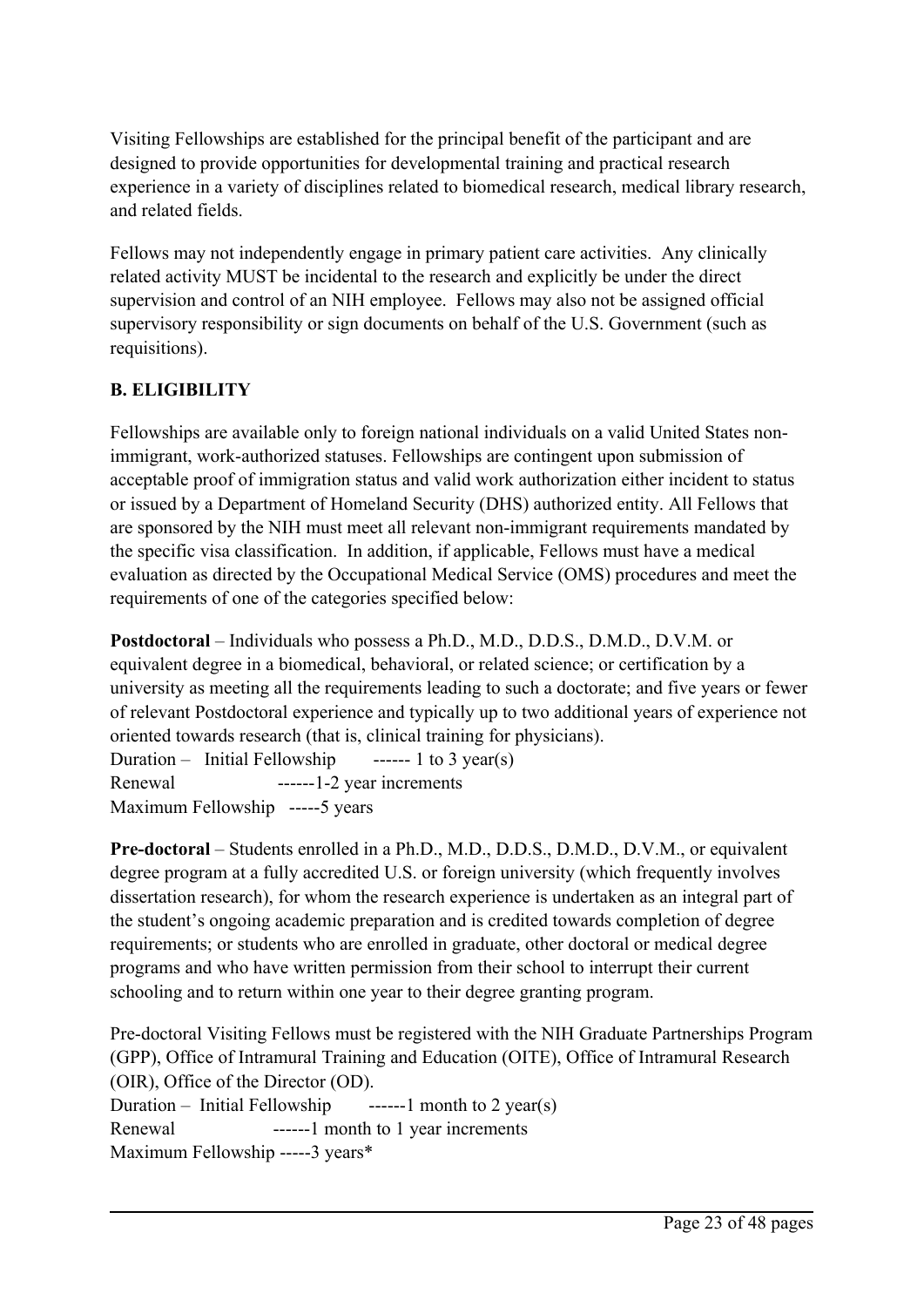\*An additional 1-2 year increments may be requested by exception from the Deputy Director for Intramural Research after recommendation by the GPP.

#### **For All Categories of Fellows –**

Submission of supplemental funding documentation from an outside sponsor is required, if applicable.

Fellows must be proficient in English and comply with the Office of Intramural Research'<sup>s</sup> (OIR) polcy on the Use of English for Official Scientific Communication in NIH Laboratories and Branches ([https://oir.nih.gov/sourcebook/personnel/recruitment-processes-policies](https://oir.nih.gov/sourcebook/personnel/recruitment-processes-policies-checklists/policy-use-english-official-scientific-communication-nih-laboratories)[checklists/policy-use-english-official-scientific-communication-nih-laboratories\)](https://oir.nih.gov/sourcebook/personnel/recruitment-processes-policies-checklists/policy-use-english-official-scientific-communication-nih-laboratories). The policy states:

 *In order to ensure the safety and efficiency of NIH laboratories, and to optimize training of staff, all work-related conversations should be in English. If all those presen<sup>t</sup> in the laboratory are fluent in another language, that language may be used for work-related conversations. Further, all official written documents should be in English, for example, publications, laboratory notebooks, e-mail that will be retained in an official file, letters, and memoranda. Personal communications unrelated to the work of the laboratory may be made in any language.*

All Fellowship durations listed previously are limited under applicable immigration rules and regulations.

Renewals may be granted in accordance with provisions of the applicable award component'<sup>s</sup> maximum duration and may be processed in increments as noted previously, contingent upon applicable immigration limitations. Renewals of Supplemental Visiting Fellowships are also contingent upon continuation of the outside Fellowship.

Fellows may be terminated prior to their specified expiration or not-to-exceed date for scientific or other forms of misconduct, misrepresentation of education credentials and/or experience, or failure to comply with the terms of the Fellowship or to carry out or satisfy the purpose for which it was made. Fellows may also be terminated for failure to comply with applicable immigration regulations and other VFP requirements. When termination is proposed for such reasons, the Fellow will be given an opportunity to address these reasons before <sup>a</sup> decision is rendered. In the case of interpersonal incompatibility or other unforeseen programmatic circumstances, and absent conduct issues, the IC should arrange for transfer of the Fellow to another laboratory/branch. The policy on termination of fellowships is available at [https://oir.nih.gov/sourcebook/personnel/recruitment-processes-policies](https://oir.nih.gov/sourcebook/personnel/recruitment-processes-policies-checklists/guidelines-early-termination-awards-postdoctoral-fellows)[checklists/guidelines-early-termination-awards-postdoctoral-fellows](https://oir.nih.gov/sourcebook/personnel/recruitment-processes-policies-checklists/guidelines-early-termination-awards-postdoctoral-fellows).

#### **C. UPON CONCLUSION OF FELLOWSHIP**

Fellows are not entitled to, but may be considered for employment or other training appointments at the NIH, provided they meet eligibility requirements, NIH policy restrictions,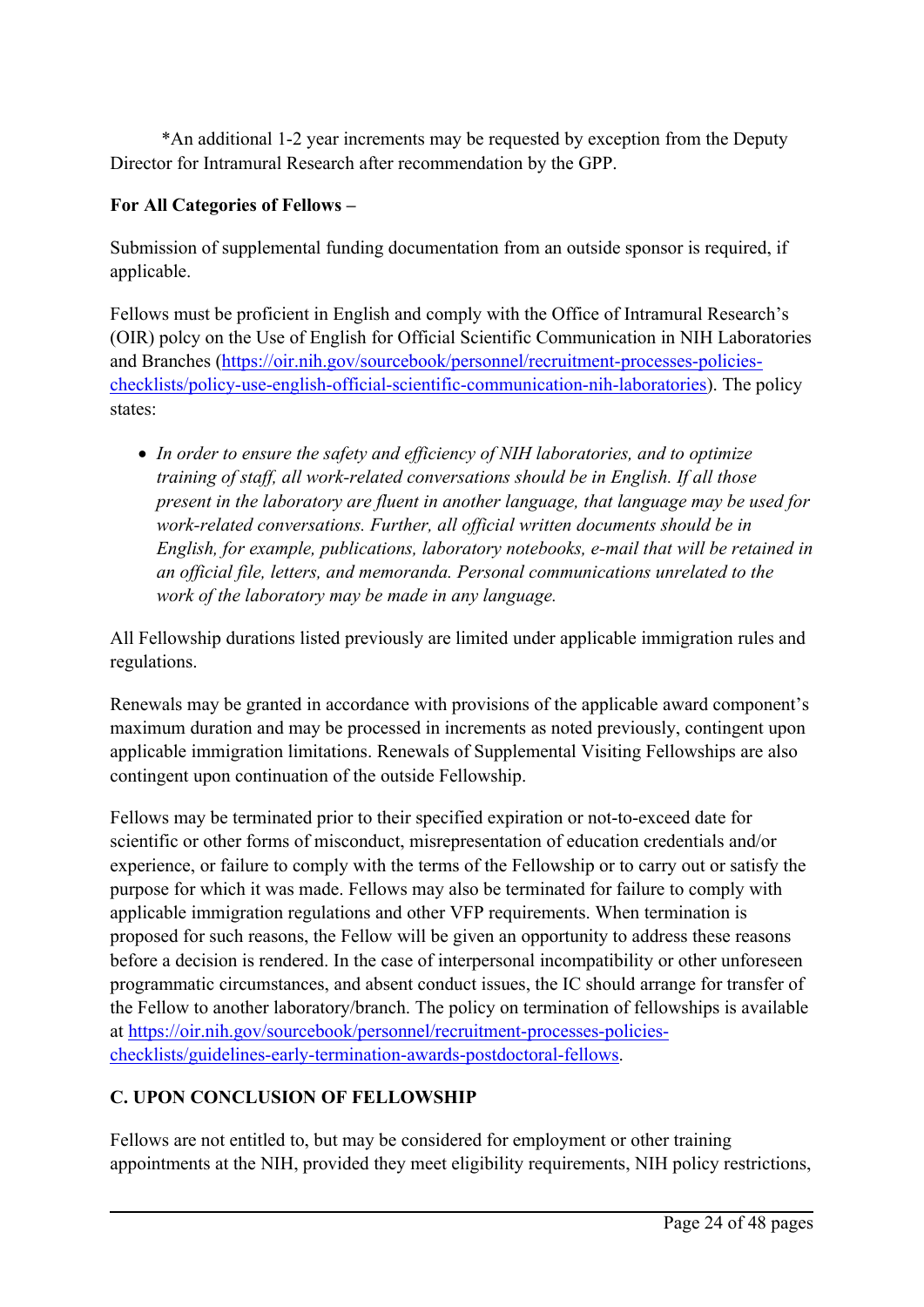and depending upon applicable immigration rules and regulations.

#### **D. STIPENDS**

1. Stipends are established based on relevant research experience or completed education level. However, when <sup>a</sup> Fellow is receiving supplemental funding, the stipend will be fixed at such <sup>a</sup> rate that the combined level of suppor<sup>t</sup> will match the stipend rate for <sup>a</sup> similarly qualified Fellow in the relevant fully funded component.

2. An automatic \$2,000 advance will be provided for new fully-funded Postdoctoral Fellows at the time of initial activation. For each Pre-doctoral Fellow, an amount less than \$2,000 may be provided after activation, based on hardship, as determined and approved by the IC Scientific Director, prior to the award start date that is entered into the NIH Business System (NBS) Fellowship Payment System (FPS).

3. Stipends will be paid in arrears on <sup>a</sup> 30-day monthly basis; that is, the stipend paymen<sup>t</sup> received for <sup>a</sup> given month will reflect the amount owed from the preceding month. Advance paymen<sup>t</sup> (as noted above) is available to Fellows, which will reduce the annual stipend payment. The remainder of the stipend balance will be paid in twelve equal monthly amounts.

4. When <sup>a</sup> Fellowship is terminated prior to the not-to-exceed date, the Fellow is no longer entitled to <sup>a</sup> stipend and any stipend checks received or deposited to the Fellow'<sup>s</sup> account inappropriately after the termination date are inadvertent and do not belong to the Fellow, but are the property of the United States. Fellows must reimburse the U.S. Government for any overpayments. Knowingly cashing, depositing, or converting any such overpaymen<sup>t</sup> check for Fellow'<sup>s</sup> use may result in criminal penalties. In addition, any unrecovered overpaymen<sup>t</sup> will be treated as <sup>a</sup> debt owed to the U.S. Government and interest penalties will be charged if reimbursement is not made in <sup>a</sup> timely manner.

#### **E. BENEFITS**

1. Fellows must have adequate health insurance coverage to receive training in NIH facilities. This requirement may be satisfied by <sup>a</sup> policy held either in the Fellow'<sup>s</sup> name or in another'<sup>s</sup> name with the Fellow identified as <sup>a</sup> "family member." Verification of health insurance enrollment is required.

An approved plan of health insurance is available through the [Foundation](https://faes.org/content/health-insurance-services) for Advanced [Education](https://faes.org/content/health-insurance-services) in the Sciences and enrollment must be completed upon arrival at the NIH. Insurance coverage requires Fellows be on <sup>a</sup> training schedule of at least 30 hours per week for <sup>a</sup> minimum duration of 60 days.

Should <sup>a</sup> Fellow elect FAES health insurance, they are responsible for enrolling in FAES health insurance before the start date **of their award or the day of arrival (after the Fellow checks in and is activated by the DIS)**. Health insurance enrollment will be effective the start date of the award. On the start date, the Fellow must meet with FAES to complete, sign and submit all required health insurance forms. Fellows are advised not to cancel an existing policy or to purchase interim health insurance until they meet with FAES. If <sup>a</sup> trainee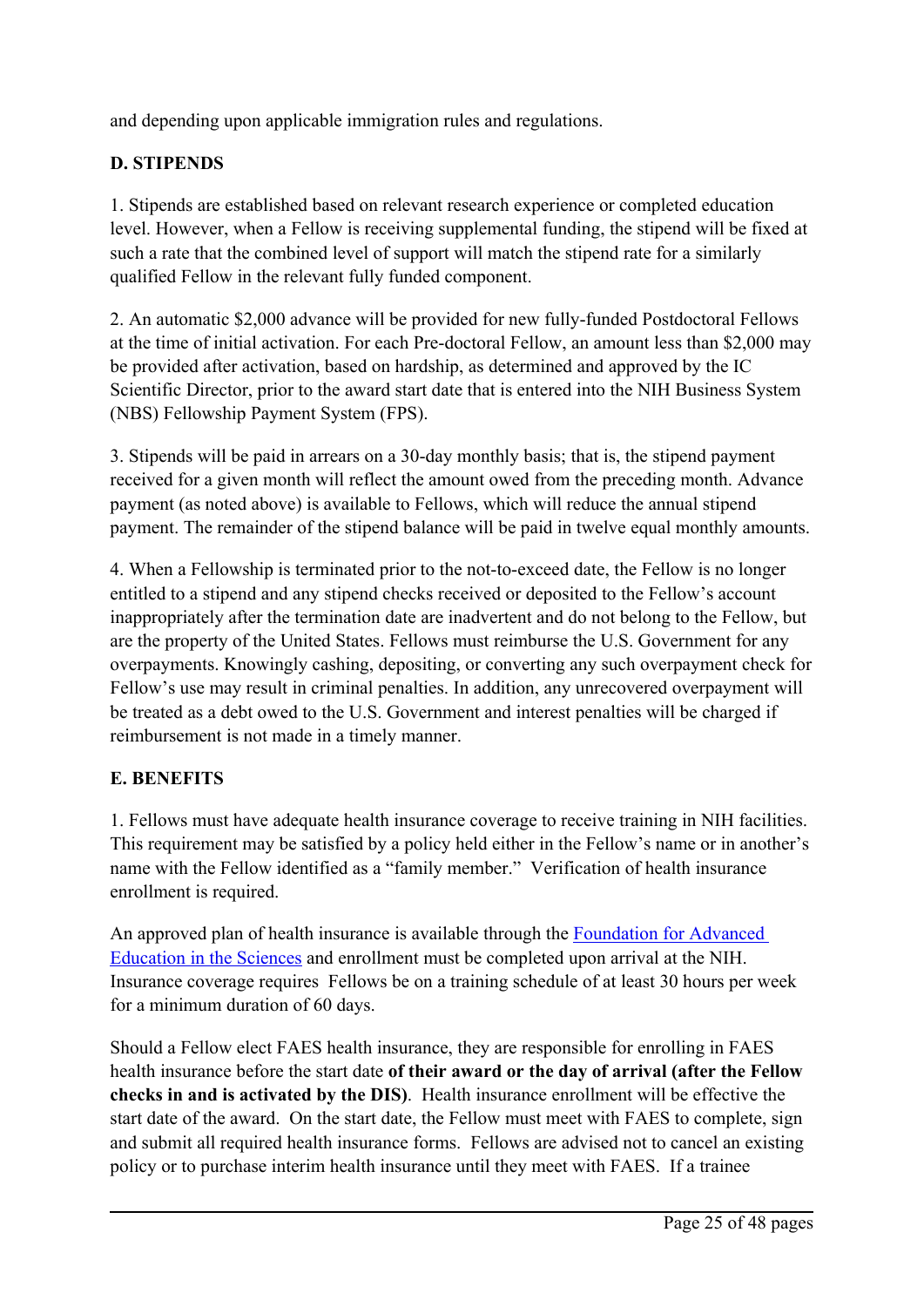separates from NIH, health insurance will continue for 30 days after the award end date. A change to health insurance coverage (e.g. individual to family) is not permitted during this final 30 days of coverage.

Funds for individual or family FAES' fee-for-service health insurance are provided by the sponsoring IC at the direction of the Fellow. For <sup>a</sup> non-FAES policy, the NIH will pay or reimburse for <sup>a</sup> policy issued in the Fellow'<sup>s</sup> name in an amount not-to-exceed that of the FAES' fee-for-service health insurance, individual or family coverage, as appropriate. Alternatively, the NIH will reimburse for the additional health insurance cost, if incurred, as <sup>a</sup> result of being covered under <sup>a</sup> spouse'<sup>s</sup> plan and identified as <sup>a</sup> "family member" in an amount not-to-exceed the cost of the FAES' fee-for-service health insurance. Sufficient documentation verifying health insurance coverage and documenting health insurance costs are required for <sup>a</sup> non-FAES policy.

If <sup>a</sup> trainee has <sup>a</sup> qualifying life event, the trainee must notify the IC Administrative Officer and FAES of qualifying events to change health insurance coverage; e.g. marriage, birth, loss of other health insurance coverage. Births are covered by FAES health insurance coverage on day one.

For Supplemental Visiting Fellows: When an outside (non-extramural NIH) sponsor provides insufficient funding for the purchase of health insurance coverage, the IC may provide supplemental funding to permit the purchase of <sup>a</sup> policy equivalent in cost to the FAES' feefor-service health insurance, individual or family, as appropriate. A supplement to cover the cost of health insurance solely cannot be made; <sup>a</sup> minimal stipend must also be authorized.

If <sup>a</sup> Fellow – upon separation or an extended absence from the NIH – terminates their FAES health insurance coverage, subsequently returns to the NIH, and wants to enroll again in the FAES plan, the Fellow must personally pay the premiums for each of the months since termination of coverage if there was less than <sup>a</sup> 60 day break in the Fellowship period. If more than <sup>a</sup> 60 day break in the Fellowship period occurs, the Fellow may drop coverage and re-enroll again upon return to the NIH as if <sup>a</sup> new subscriber unless they are <sup>a</sup> NIH sponsored J-1 Exchange Visitor.

Health insurance coverage for Fellows sponsored by the NIH as **J-1 Exchange Visitors** must also be in compliance with Department of State (DOS) regulations, including coverage for medical evacuation and repatriation of remains. Fellows are required to have continuous insurance coverage while in J-1 status. Fellows in J-1 status must also ensure that their dependents in J-2 status have continuous insurance coverage that meets DOS regulations. If <sup>a</sup> Fellow drops FAES insurance, he/she must obtain alternative insurance that meets DOS regulations. Fellows who plan to enroll under the FAES plan should obtain health insurance to cover them until they enroll with FAES to ensure compliance with DOS mandated health insurance. The full J-1 health insurance requirements can be found on the "J-1 Exchange Visiting Program Certification Health Insurance Coverage" on NIH Form 829-6 (https://www.ors.od.nih.gov/pes/dis/AdministrativeStaff/Documents/NH829\_6.PDF).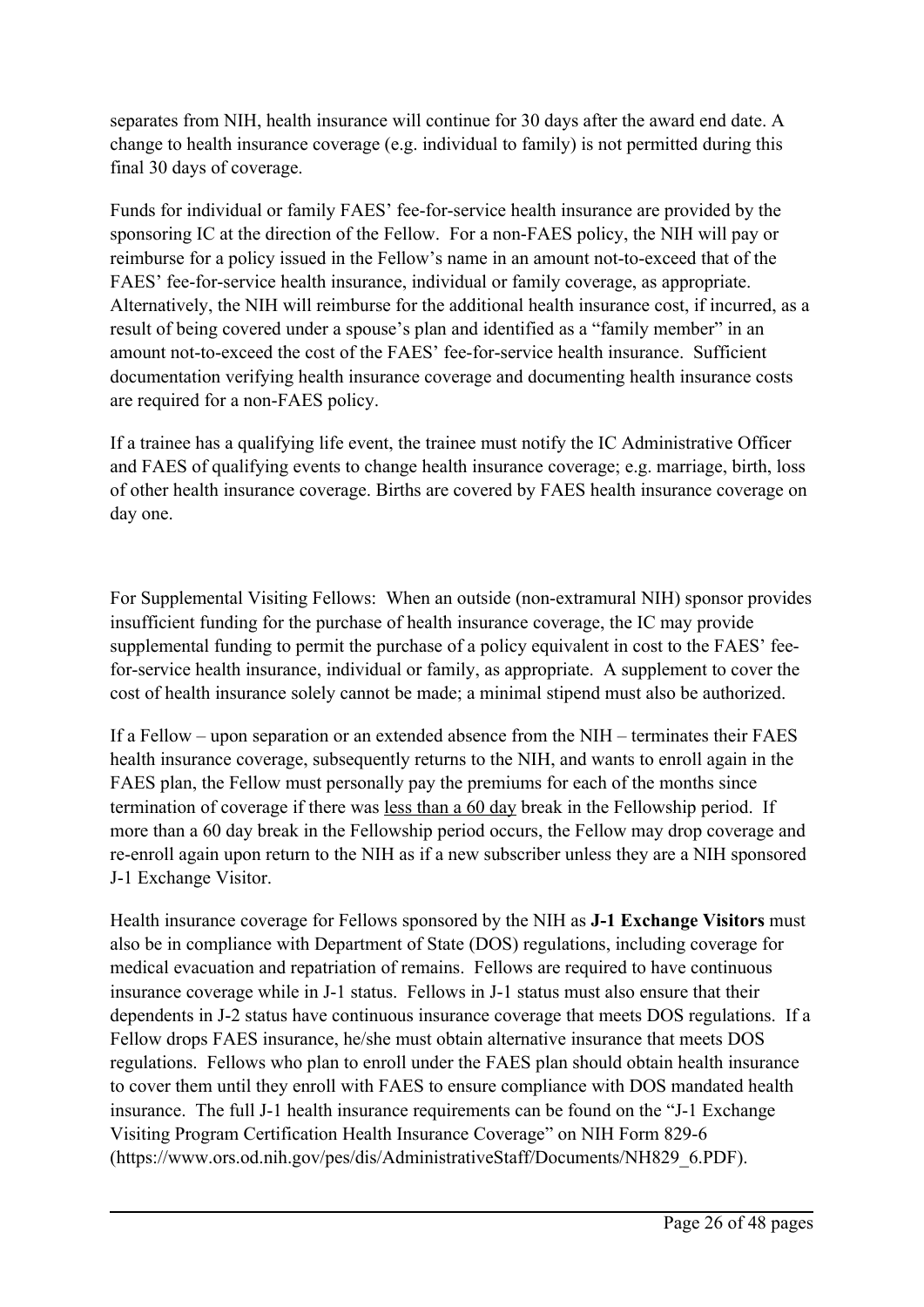2. Fellows, because they are not U.S. Government employees, do not earn annual or sick leave. However, they are excused on Federal Holidays occurring during the Fellowship period. The Fellow'<sup>s</sup> preceptor may, at his/her discretion, excuse the Fellow for reasonable cause such as illness, personal emergencies, or vacations (a minimum of two weeks per year) when Fellowships are for more than 90 days. Preceptors may exercise discretion in granting additional short absences (less than <sup>a</sup> one week per year) as they deem appropriate. More extended absences (over five weeks) must be approved by the Institute/Center (IC) Scientific Director and the Division of International Services (DIS), Office of Research Service (ORS), Office of Management (OM), Office of the Director (OD). The DIS approval is necessary to avoid violation of immigration rules and regulations. If the absence will occur abroad, the IC must also submit the "Request for Extended Absence Abroad" form ([https://www.ors.od.nih.gov/pes/dis/AdministrativeStaff/Documents/RequestforExtendedAbs](https://www.ors.od.nih.gov/pes/dis/AdministrativeStaff/Documents/RequestforExtendedAbsenceAbroad.pdf) [enceAbroad.pdf](https://www.ors.od.nih.gov/pes/dis/AdministrativeStaff/Documents/RequestforExtendedAbsenceAbroad.pdf)) to the DIS for review and approval.

Eight weeks of excused absence will be granted for the birth or adoption of <sup>a</sup> child and/or other family health care.

3. Fellows may receive U.S. Government-sponsored training at the discretion of the IC to the extent it is directly related to the NIH research experience.

4. Payment of travel costs for relocation and/or to scientific meetings is at the discretion of the IC and subject to availability of funds. Please refer to NIH Policy Manual 1500 – Travel Policies and Procedures (<https://policymanual.nih.gov/1500> – for NIH travel information and how it affects travel for Fellows. The policy manual contains travel information for both Full Time Equivalent (FTE) and non-FTE designations. Fellows fall under the non-FTE sections. Notable is Chapter 10, "Temporary Duty (TDY) Travel and Relocation of Non-FTE Persons." Fellows must reimburse the OFM, NIH, for any and all travel advance overpayments prior to terminating their Fellowship. A personal check covering the travel advance overpaymen<sup>t</sup> must be hand-carried to the Office of Financial Management (OFM) Fellowship Payment Office with <sup>a</sup> copy of the travel voucher. Any unrecovered overpaymen<sup>t</sup> will be treated as <sup>a</sup> debt owed to the U.S. Government and interest penalties will be charged if reimbursement is not paid in <sup>a</sup> timely manner.

#### **F. DEDUCTIONS**

Stipends are subject to Federal, state, and local income taxes. The Office of Financial Management (OFM), NIH, annually prepares and sends appropriate income information to the Internal Revenue Service (IRS) and to Fellows. The OFM will withhold Federal taxes for all Fellows, unless the DIS determines the Fellow is exemp<sup>t</sup> under <sup>a</sup> tax treaty between the Fellow'<sup>s</sup> country of tax residence and the United States. **The OFM must be notified if <sup>a</sup> Fellow becomes <sup>a</sup> U.S. lawful permanent resident during the award so Federal taxes are no longer withheld from their stipends. If <sup>a</sup> Fellow'<sup>s</sup> status so changes, the Fellow must file estimated Federal taxes on <sup>a</sup> quarterly basis.**

Fellows are also responsible for paying state and local taxes on <sup>a</sup> quarterly basis, unless exemp<sup>t</sup> under <sup>a</sup> tax treaty and living in <sup>a</sup> state recognizing such <sup>a</sup> treaty. Although most states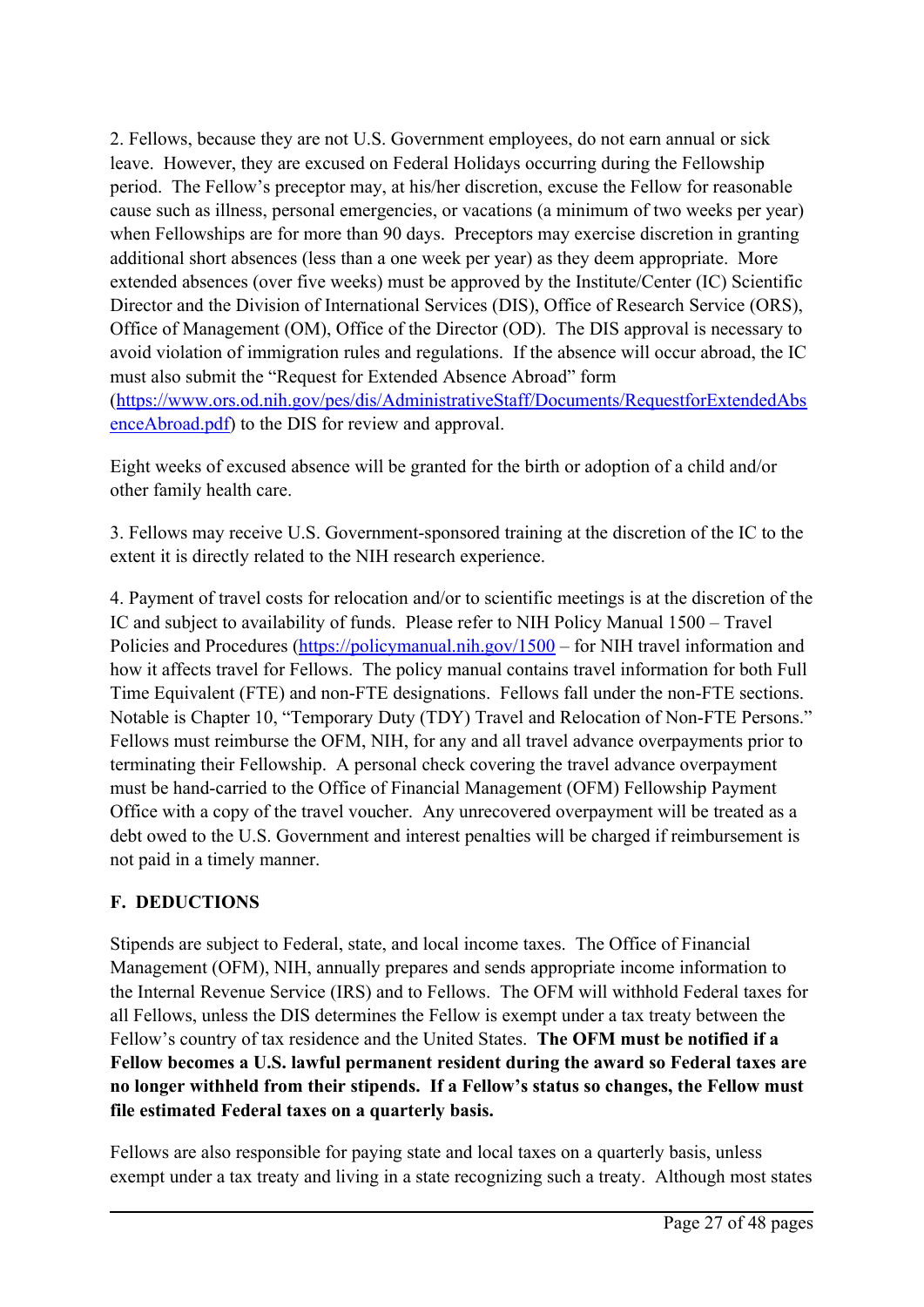recognize tax treaties between the U.S. and some foreign countries, the State of Maryland, for example, does not recognize tax treaties. General tax information may be found on the DIS "Income Tax Assistance" web page (https://www.ors.od.nih.gov/pes/dis/VisitingScientists/Pages/Taxes.aspx).

Since interpretation and implementation of the tax laws are the responsibility of the IRS and courts, Fellows should consult their local IRS office and/or tax advisor if they have questions about the applicability of the current tax code to the taxability of Fellowships, the proper steps to be taken regarding tax obligations, and concerns regarding their own situations.

Since Fellowships are considered awards for training and not wages for services, neither Social Security nor Medicare is deducted from stipends. Although definitive determinations regarding Social Security obligations and coverage must be made by the IRS and the courts, it is the opinion of the NIH Legal Advisor that Fellows are not self-employed, but in training, for purposes of coverage under the Social Security Act and, therefore, cannot make Social Security or Medicare payments on their own behalf. Fellows are encouraged to consult their local IRS office and/or tax advisor.

## **G. OUTSIDE EMPLOYMENT**

Fellows must be **physically presen<sup>t</sup> at NIH facilities**; they cannot be assigned elsewhere. When not prohibited by immigration rules and regulations, outside employment for Fellows must be approved in accordance with the NIH Intramural Research Program "Guidelines for Non-FTEs (Trainees) for NIH-related activities, Personal Capacity (Outside) Activities and Awards" ([https://oir.nih.gov/sourcebook/ethical-conduct/government-ethics/guidelines-non](https://oir.nih.gov/sourcebook/ethical-conduct/government-ethics/guidelines-non-ftes-trainees-nih-related-activities-outside-activities)[ftes-trainees-nih-related-activities-outside-activities](https://oir.nih.gov/sourcebook/ethical-conduct/government-ethics/guidelines-non-ftes-trainees-nih-related-activities-outside-activities)). In addition, the DIS must approve **prior** to the beginning of outside employment.

#### **H. OCCASIONAL LECTURES, SHORT-TERM CONSULTATIONS, AND OTHER ACTIVITIES**

Fellows may engage in occasional lectures, short-term consultations and other activities that are directly related to their Fellowship program and are either NIH-related (uncompensated) or personal capacity (outside) activities. Follow the "Guidelines for Non-FTEs (Trainees) for NIH-related activities, Personal Capacity (Outside) Activities and Awards" ([https://oir.nih.gov/sourcebook/ethical-conduct/government-ethics/guidelines-non-ftes](https://oir.nih.gov/sourcebook/ethical-conduct/government-ethics/guidelines-non-ftes-trainees-nih-related-activities-outside-activities)[trainees-nih-related-activities-outside-activities\)](https://oir.nih.gov/sourcebook/ethical-conduct/government-ethics/guidelines-non-ftes-trainees-nih-related-activities-outside-activities).

In addition to obtaining the appropriate approval based on the Guidelines, Fellows, particularly those sponsored by the NIH as J-1 Exchange Visitors ([https://www.ors.od.nih.gov/pes/dis/VisitingScientists/Pages/J-1ExchangeVisitors.aspx\)](https://www.ors.od.nih.gov/pes/dis/VisitingScientists/Pages/J-1ExchangeVisitors.aspx), must obtain permission, in writing, from the DIS *prior* to the event by submitting <sup>a</sup> "Request for Outside Activity"

([https://www.ors.od.nih.gov/pes/dis/AdministrativeStaff/Documents/approval\\_](https://www.ors.od.nih.gov/pes/dis/AdministrativeStaff/Documents/approval)outside\_activit y.pdf).

#### **I. PUBLICATIONS AND INVENTIONS**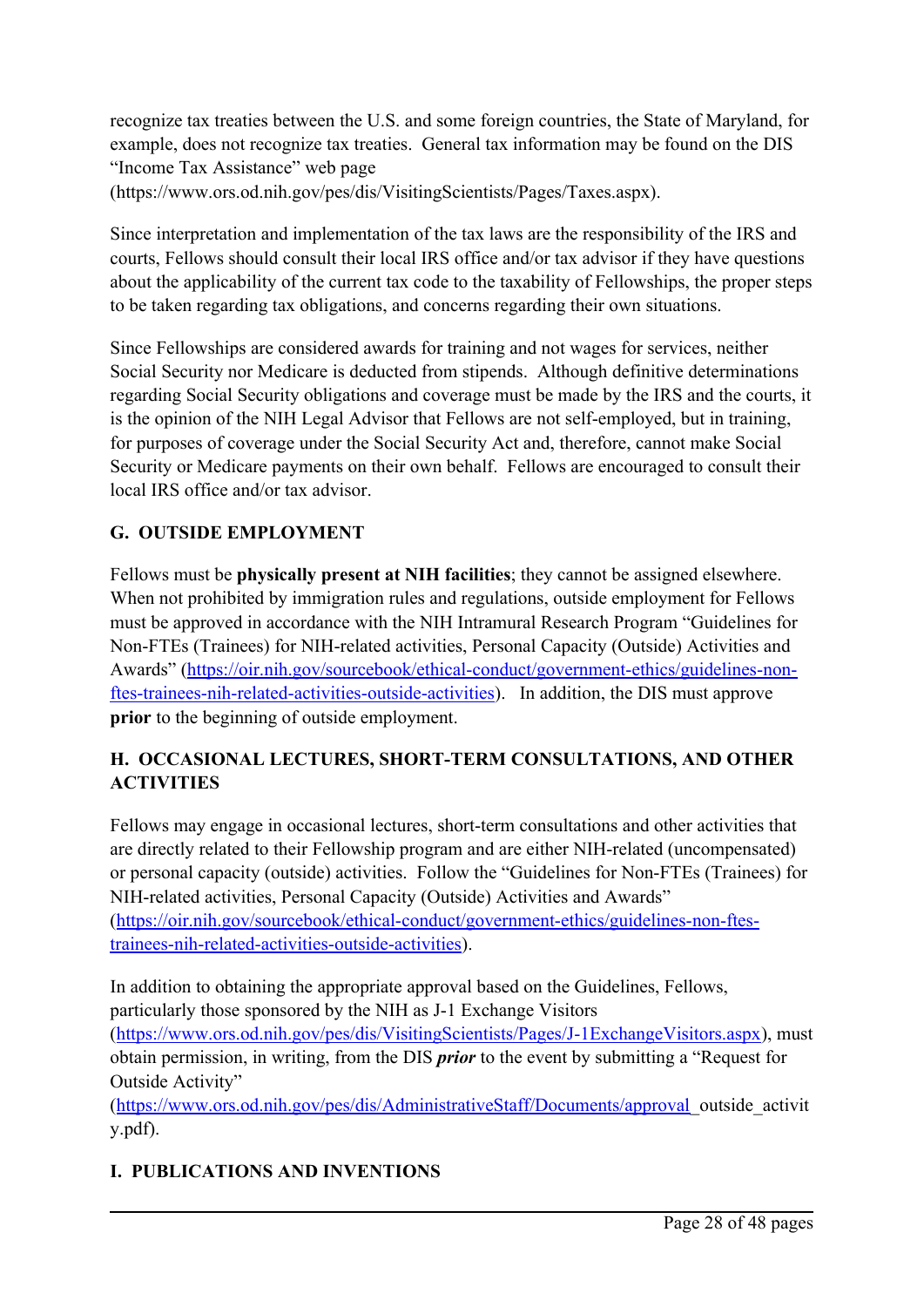Fellows, like employees and others working at NIH, are bound by all provisions and regulations regarding publications and inventions. Refer to the NIH Manual Chapter 1183, "NIH Publications and Audiovisuals: Preparation, Review, Approval, and Distribution" (<https://policymanual.nih.gov/1183>) for guidance regarding publications and presentation of scientific research.

Fellows are also bound by all provisions of Executive Order 10096 (<http://www.archives.gov/federal-register/codification/executive-order/10096.html>), *as amended*, 45 CFR Part 7

([http://www.gpo.gov/fdsys/browse/collectionCfr.action?collectionCode=CFR\)](http://www.gpo.gov/fdsys/browse/collectionCfr.action?collectionCode=CFR), and any orders, rules, regulations or policies issued thereunder for inventions conceived or first actually reduced to practice while at the NIH, as well as by the appropriate NIH policy issued by the Office of Technology Transfer (OTT - [http://www.ott.nih.gov/\)](http://www.ott.nih.gov/), Office of Intramural Research (OIR), OD. Fellows will promptly disclose to the appropriate NIH Officials all inventions they conceive or first actually reduce to practice during their award at the NIH, and will sign and execute all papers necessary for conveying to the U.S. Government the rights to which it is entitled by virtue of Executive Order 10096, *as amended*.

## **J. PRIVACY ACT MAINTENANCE OF RECORDS**

Records must be maintained in accordance with Privacy Act System Notice: 09-25-0140, International Activities: International Scientific Researchers in Intramural Laboratories at the National Institutes of Health, HHS/NIH/FIC/ORS/DIRS (note: now HHS/NIH/OD/OM/ORS/DIS).

Information submitted for award under this chapter may be shared with other U.S. Government agencies at the discretion of the NIH or as requested under U.S. Federal law.

## **K. VERIFICATION OF NON-IMMIGRANT STATUS**

Upon arrival at the NIH, Fellows must provide original, documented evidence of nonimmigrant status and valid work authorization to the Division of International Services (DIS), ORS, **before** their Fellowships may be activated. Fellowship renewals for non-immigrants are contingent upon re-verification of valid non-immigrant, work-authorized status by the DIS.

## **Appendix 2. VISITING FELLOWSHIP AGREEMENT**

In accepting this Visiting Fellowship, I understand that I am not <sup>a</sup> U.S. Government employee. I certify that I have read the "Statement of Visiting Fellow Program Provisions" and agree to comply with the terms outlined.

## **A. ELIGIBILITY**

1. I meet the educational/experience requirements for participation in the applicable Visiting Fellow Program award componen<sup>t</sup> and will provide verification as required.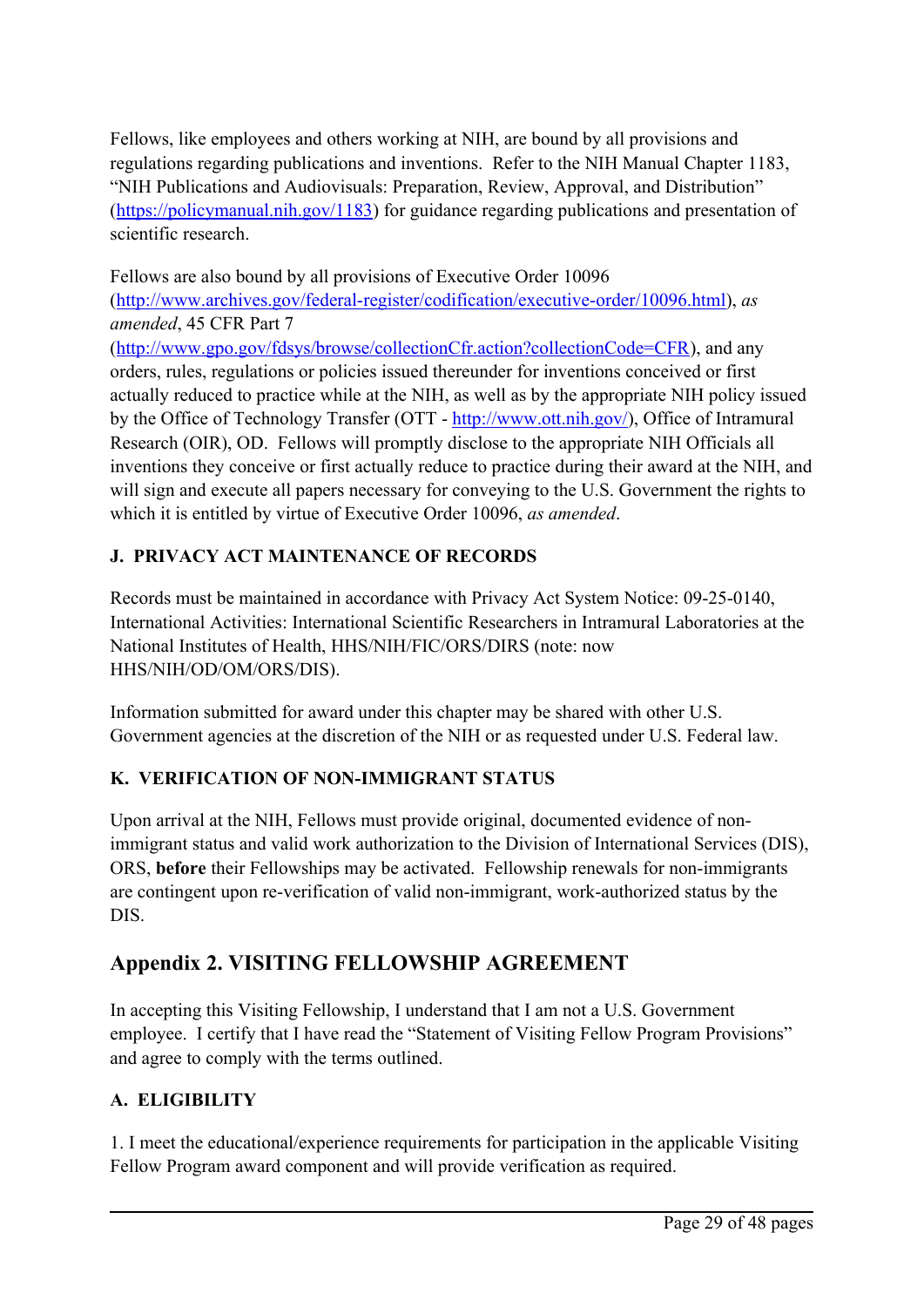2. I am proficient in English and will comply with the Office of Intramural Research'<sup>s</sup> (OIR) policy on the Use of English for Official Scientific Communication in NIH Laboratories and Branches ([https://oir.nih.gov/sourcebook/personnel/recruitment-processes-policies](https://oir.nih.gov/sourcebook/personnel/recruitment-processes-policies-checklists/policy-use-english-official-scientific-communication-nih-laboratories)[checklists/policy-use-english-official-scientific-communication-nih-laboratories\)](https://oir.nih.gov/sourcebook/personnel/recruitment-processes-policies-checklists/policy-use-english-official-scientific-communication-nih-laboratories).

3. I will provide acceptable, original, documented evidence of my valid non-immigrant status and valid work authorization to the Division of International Services (DIS) upon arrival at the NIH and at renewal time, if applicable.

4. I will maintain my non-immigrant status at all times and comply with all relevant nonimmigrant requirements mandated by my specific visa classification. Immediately upon occurrence, I will alert the DIS of any changes of my immigration status, including <sup>a</sup> change of United States address.

#### **B. DURATION**

I understand my initial Fellowship commitment is for the period beginning and ending and that renewal beyond the initial commitment is contingent upon my continued stay in the U.S., compliance with applicable immigration rules and regulations, demonstrated progress in the training assignment, and approval by the appropriate Institute/Center (IC) officials. *For Supplemental Visiting Fellows:* I further understand that renewal of my Supplemental Visiting Fellowship is contingent upon continuation of my outside funding support.

I understand I may be terminated for scientific or other misconduct, misrepresentation of education credentials and/or experience, failure to comply with the terms of the Fellowship, or failure to carry out or satisfy the purpose for which it was made. I also understand I may be terminated for failure to comply with applicable immigration regulations and other Visiting Fellow Program requirements.

I further understand that, upon termination of my Fellowship, I am not entitled to future employment or other training appointments at the NIH.

## **C. STIPENDS**

I understand my monthly stipend will be paid in arrears, and the paymen<sup>t</sup> I receive will reflect the time I spen<sup>t</sup> in the Fellowship during the previous month. If I have received <sup>a</sup> stipend advance, the remainder of the stipend balance will be paid in arrears in twelve equal payments, which will be received by me during the following month.

I will immediately notify my preceptor/sponsor and other appropriate IC officials of any change in my status that might affect my stipend payment, including any supplemental funding or decision to terminate my Fellowship earlier than anticipated. In the event of error(s) in my stipend payment(s), I agree to reimburse the U.S. Government for any overpaymen<sup>t</sup> that may occur. I understand interest penalties will be charged if I fail to make full reimbursement in <sup>a</sup> timely manner.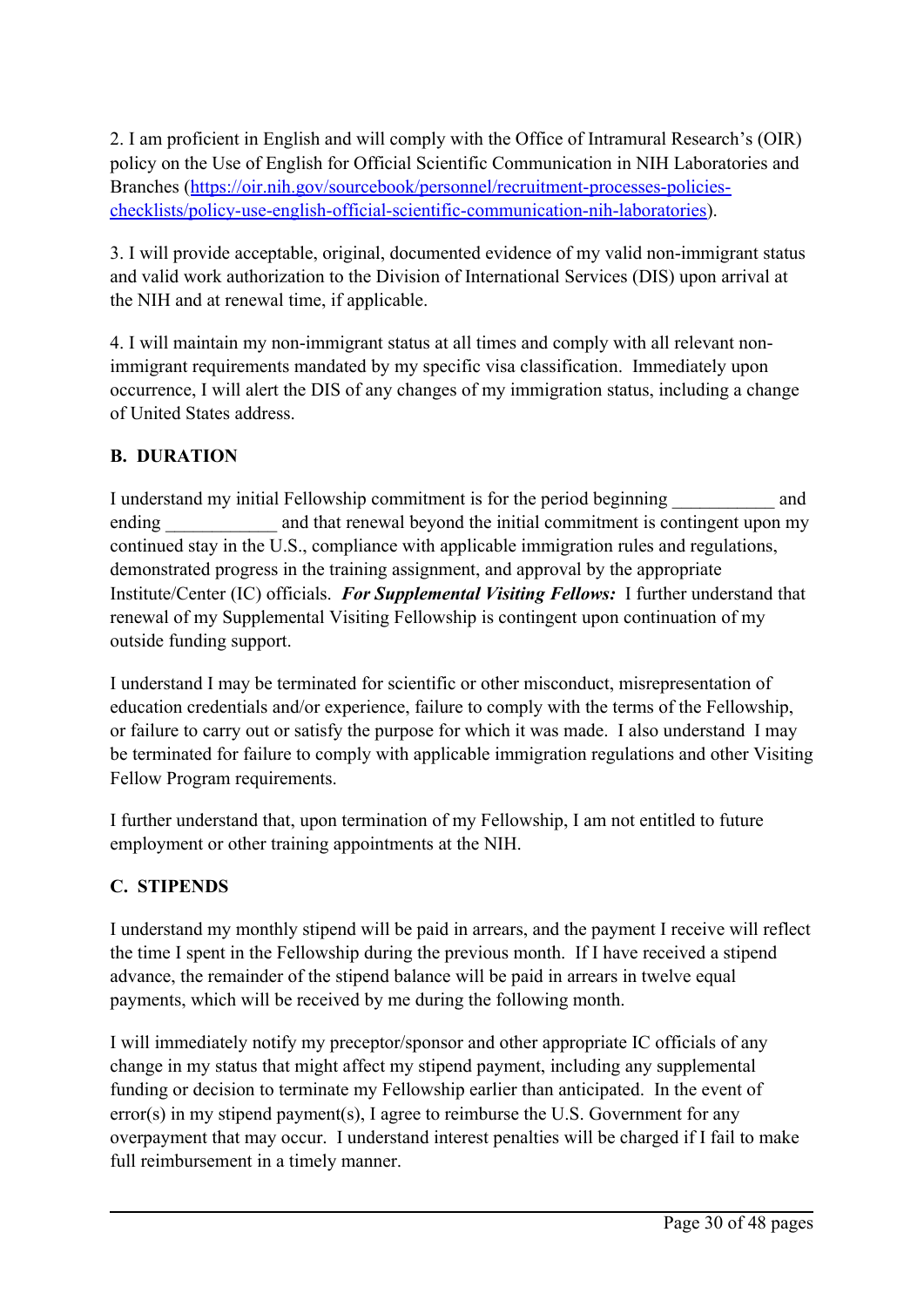#### **D. BENEFITS**

1. I will have adequate health insurance coverage to receive training in NIH facilities either through an approved plan with the Foundation for Advanced Education in the Sciences (FAES), or through another private plan, and will provide proof of such coverage. I understand payments or reimbursements from the NIH will be limited to the cost of the FAES' fee-for-service health insurance or of another private plan, whichever is less, and will be provided if the policy is issued in my name or in another'<sup>s</sup> name with me identified as <sup>a</sup> "family member."

*J-1 Exchange Visitors:* In addition, I understand my health insurance coverage must be in compliance with Department of State (DOS) regulations, including coverage for medical evacuation and repatriation of remains. I am required to have continuous insurance coverage while in J-1 status and will ensure dependents in J-2 status also have continuous insurance coverage that meets DOS regulations.

Should I elect FAES health insurance, I understand I am responsible for enrolling in FAES health insurance before the start date of the award or the day of arrival. Health insurance enrollment will be effective the start date of the award. I understand that on the start date, I must meet with FAES to complete, sign, and submit all required health insurance forms. Further, I understand if I choose the FAES plan, I should obtain interim health insurance coverage in the event I am unable to enroll upon the start of the award.

If I have <sup>a</sup> qualifying life event, I must notify the IC Administrative Officer and FAES of qualifying events to change health insurance coverage; e.g. marriage, birth, loss of other health insurance coverage. Births are covered by FAES health insurance coverage on day one.

2. I understand that Fellows are usually not reimbursed for expenses associated with relocation travel to NIH and that paymen<sup>t</sup> for relocation costs is at the discretion of my NIH Institute/Center (IC) and also in accordance with NIH Policy Manual 1500 – Travel Policies and Procedures (https://policymanual.nih.gov/1500). I also understand that no allowance for return travel is authorized.

3. I will seek advance approval for training to the extent it is directly related to the NIH research experience. I understand the authorization of training is at the discretion of the IC and must be in accordance with applicable U.S. Government and immigration rules and regulations. DIS review and/or approval is required prior to registration or taking classes.

4. I will seek advance approval for travel to scientific meetings and other training events. I further understand the authorization of such travel allowance is at the discretion of my IC and also in accordance with NIH Policy Manual 1500 – Travel Policies and Procedures (<https://policymanual.nih.gov/1500>) .

#### **E. EXCUSED ABSENCE**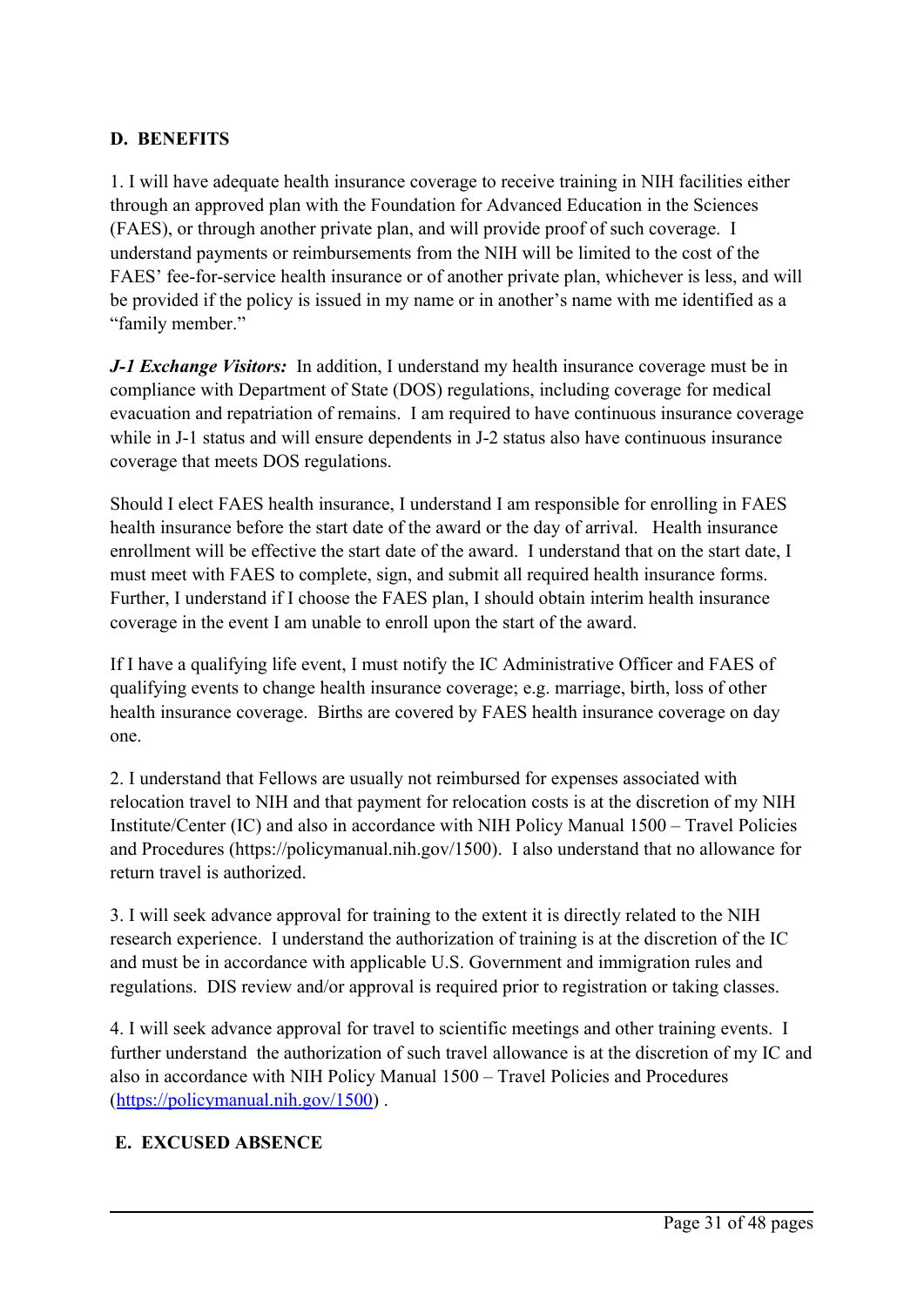I understand that as <sup>a</sup> Fellow, I do not earn annual or sick leave. However, I am excused on Federal Holidays and I will seek advance approval from my preceptor/sponsor for absence due to ill-health, personal emergencies, or vacations. Eight weeks of excused absence will be granted for the birth or adoption of <sup>a</sup> child and other family health care.

#### **F. DEDUCTIONS**

1. I understand I am *not* eligible for coverage under the Federal Employees Retirement System (FERS), and that deductions for the FERS program, as well as Social Security and Medicare, will not be withheld from my stipend.

2. I understand my Fellowship is subject to Federal, state, and local income taxes. I also understand the Office of Financial Management (OFM), NIH, will withhold Federal taxes from my stipend paymen<sup>t</sup> unless I am <sup>a</sup> U.S. lawful permanen<sup>t</sup> resident or am exemp<sup>t</sup> under <sup>a</sup> tax treaty between my country of tax residence and the U.S. (as determined by the DIS). I further understand I am responsible for paying state and local taxes on <sup>a</sup> quarterly basis unless I am exemp<sup>t</sup> under <sup>a</sup> tax treaty and live in <sup>a</sup> state that recognizes such <sup>a</sup> treaty.

#### **G. OUTSIDE EMPLOYMENT**

I understand I am expected to be physically presen<sup>t</sup> at NIH facilities for my research training. If not prohibited by immigration rules and regulations, I will seek advance approval from my preceptor/sponsor and other appropriate IC officials, as well as the DIS, *prior* to engaging in outside employment.

*J-1 Exchange Visitors:* I also understand that, typically, I am prohibited from accepting outside employment, according to DOS regulations.

#### **H. OCCASIONAL LECTURES, SHORT-TERM CONSULTATIONS AND OTHER ACTIVITIES WHILE ON OFFICIAL DUTY**

I will seek advance approval from appropriate IC officials to engage in occasional lectures, short-term consultations, and other activities that are directly related to my Fellowship program. However, I understand the NIH and other Federal statutes and regulations prohibit the acceptance of compensation (except for travel and related expenses) since these activities are considered par<sup>t</sup> of my official duties. I further understand in addition to obtaining approval from appropriate IC officials, I must also obtain permission, in writing, from DIS prior to the event.

#### **I. PUBLICATIONS AND INVENTIONS**

I will seek advice from my preceptor/sponsor and reques<sup>t</sup> clearance for any publication or scientific presentation resulting from my Fellowship in compliance with NIH'<sup>s</sup> publication policies.

I will be bound by all provisions of Executive Order 10096 (*as amended*), 45 CFR Part 7, and any orders, rules, regulations or policies issued thereunder for inventions conceived or first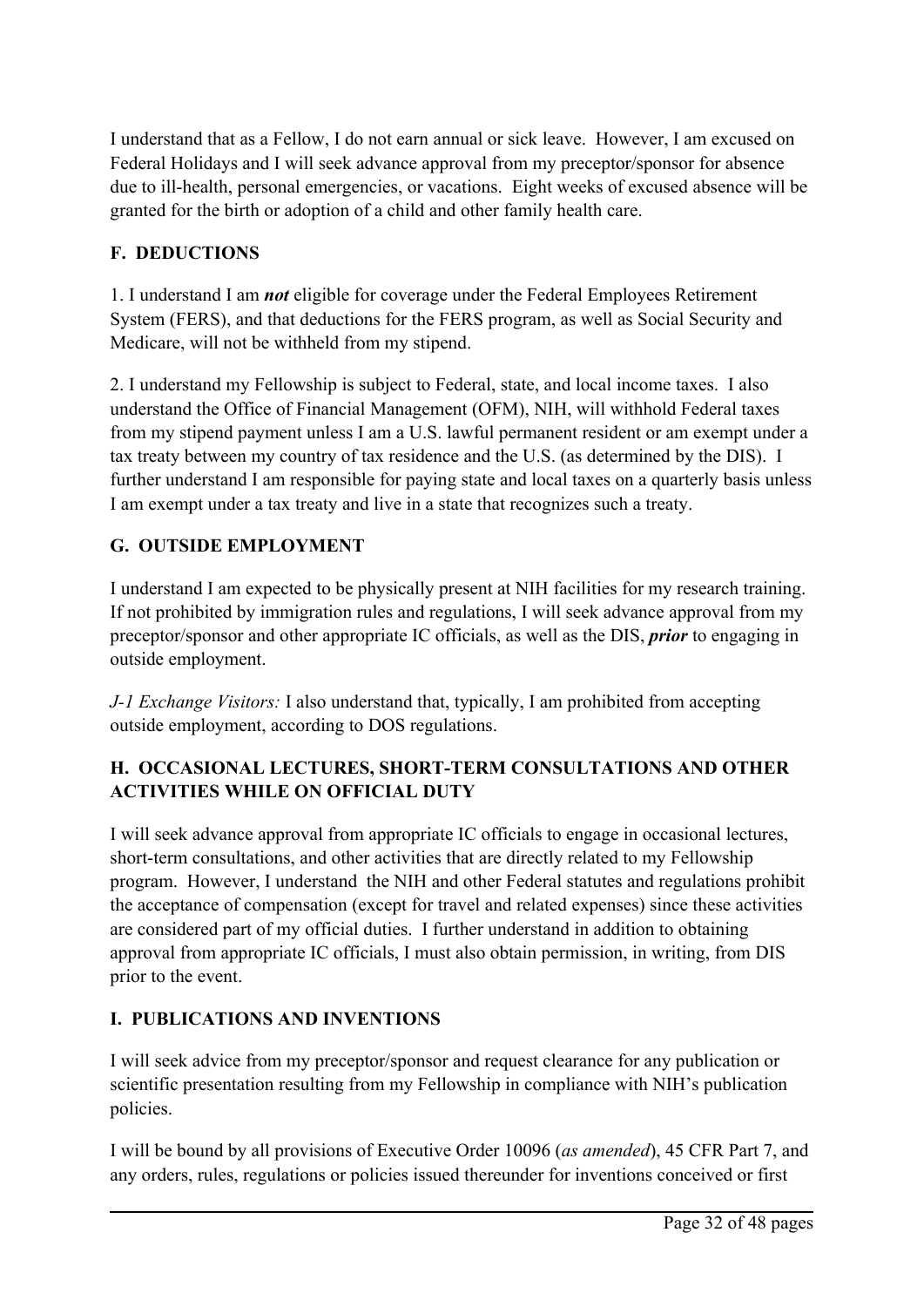actually reduced to practice while at the NIH, as well as by the appropriate NIH policy issued by the Office of Technology Transfer (OTT - <https://www.ott.nih.gov/>), Office of Intramural Research (OIR), OD. Furthermore, I will promptly disclose to my preceptor/sponsor and other appropriate IC officials all inventions that are conceived or first reduced to practice during the term of my Fellowship at NIH, and will sign and execute all papers necessary to convey to the U.S. Government the rights to which the U.S. Government is entitled in accordance with any determination made under the provisions of Executive Order 10096, as amended.

#### **J. OTHER ADMINISTRATIVE REQUIREMENTS**

While on the premises of the NIH, I will conform to all applicable administrative instructions and requirements of the NIH and the Department of Health and Human Services, including all regulations and procedures concerning conduct, safety, and animal care.

> In addition, I understand information and materials submitted for my Fellowship may be shared with other U.S. Government agencies at the discretion of NIH or as requested under U.S. Federal law.

 $\mathcal{L}=\mathcal{L}=\mathcal{L}=\mathcal{L}=\mathcal{L}=\mathcal{L}=\mathcal{L}=\mathcal{L}=\mathcal{L}=\mathcal{L}=\mathcal{L}=\mathcal{L}=\mathcal{L}=\mathcal{L}=\mathcal{L}=\mathcal{L}=\mathcal{L}=\mathcal{L}=\mathcal{L}=\mathcal{L}=\mathcal{L}=\mathcal{L}=\mathcal{L}=\mathcal{L}=\mathcal{L}=\mathcal{L}=\mathcal{L}=\mathcal{L}=\mathcal{L}=\mathcal{L}=\mathcal{L}=\mathcal{L}=\mathcal{L}=\mathcal{L}=\mathcal{L}=\mathcal{L}=\mathcal{$ Signature of Fellow Date

**A copy of the originally signed agreement** *must* **be submitted to your NIH lab/branch preceptor/sponsor.**

## **Appendix 3. NIH ADMINISTRATION OF VISITING FELLOW AWARD PROGRAM (VFP)**

\_\_\_\_\_\_\_\_\_\_\_\_\_\_\_\_\_\_\_\_\_\_\_\_\_\_\_\_\_\_\_\_\_\_\_\_\_\_\_\_\_\_\_\_\_

| ADMINISTRATI<br>ON                                                                        | <b>CURRENT</b><br><b>APPROVAL/RESPONSIBILITY</b> |                                       |                              | <b>REDELEGAT</b><br>ED NO; YES,<br><b>TO WHOM</b> | <b>RESTRICTIO</b><br>NS/<br><b>COMMENTS</b>                                                                                                                                                     |
|-------------------------------------------------------------------------------------------|--------------------------------------------------|---------------------------------------|------------------------------|---------------------------------------------------|-------------------------------------------------------------------------------------------------------------------------------------------------------------------------------------------------|
|                                                                                           | <b>OD NIH</b><br><b>OFFICIA</b>                  | <b>ORS</b><br><b>OFFICIAL OFFICIA</b> | <b>PRIMAR</b><br><b>Y</b> IC |                                                   |                                                                                                                                                                                                 |
| 1. To coordinate<br>the<br>administration of<br>the NIH Visiting<br><b>Fellow Program</b> | DDIR,<br>NIH                                     | Director,<br>DIS                      |                              | NO                                                | Current NIH<br>policy requires the<br>DDIR, NIH to<br>coordinate the<br>administration and<br>policy of the NIH<br>Visiting Fellow<br>Program (VFP) in<br>consultation with<br>the NIH Board of |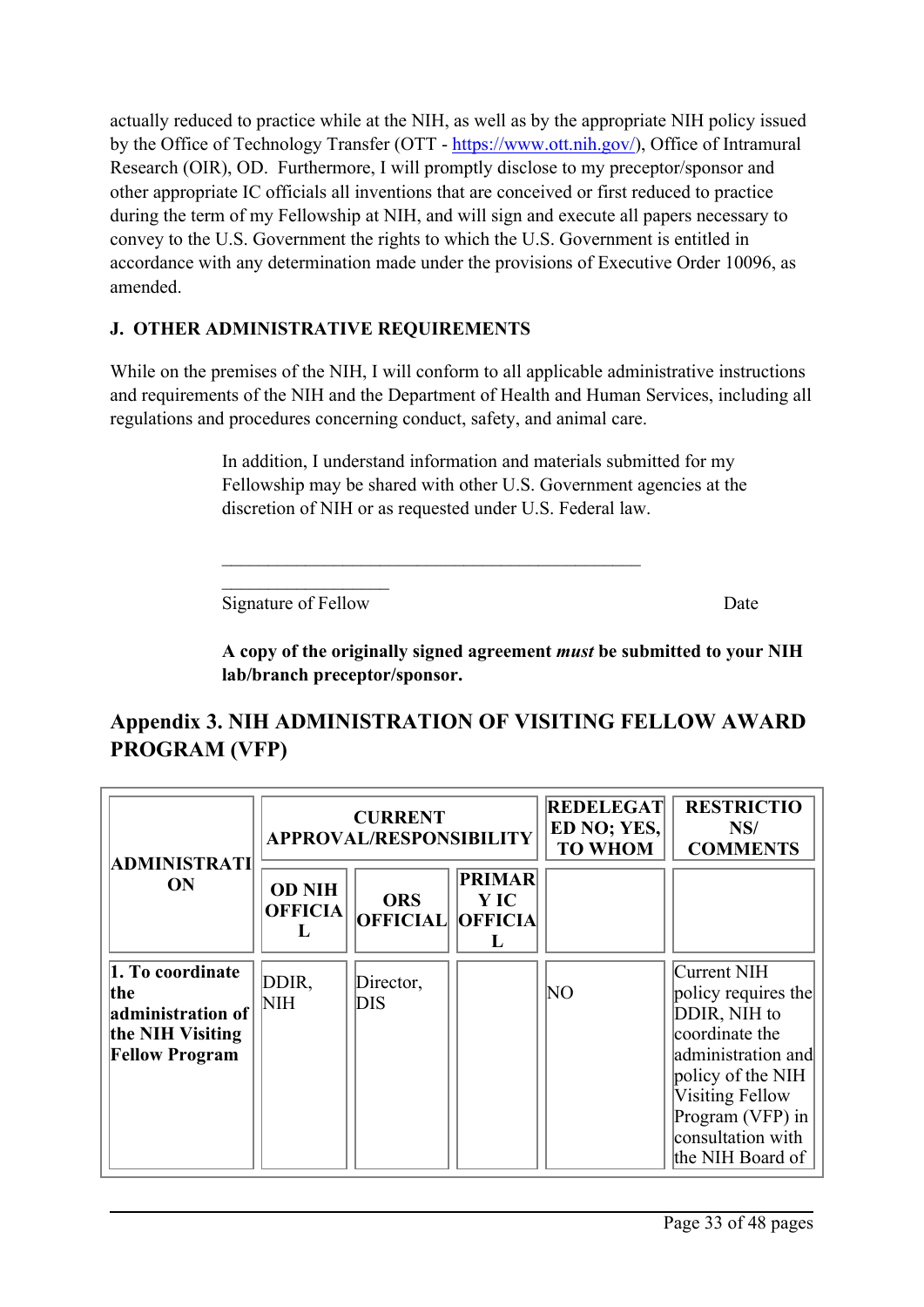|                                                                                                                                              | <b>CURRENT</b><br><b>APPROVAL/RESPONSIBILITY</b> |                                                                  |                                              | <b>REDELEGAT</b><br>ED NO; YES,<br><b>TO WHOM</b>                                                                                                                                    | <b>RESTRICTIO</b><br>NS/<br><b>COMMENTS</b>                           |
|----------------------------------------------------------------------------------------------------------------------------------------------|--------------------------------------------------|------------------------------------------------------------------|----------------------------------------------|--------------------------------------------------------------------------------------------------------------------------------------------------------------------------------------|-----------------------------------------------------------------------|
| ADMINISTRATI<br>ON                                                                                                                           | <b>OD NIH</b><br><b>OFFICIA</b><br>L             | <b>ORS</b><br><b>OFFICIAL</b>                                    | <b>PRIMAR</b><br>Y IC<br><b>OFFICIA</b><br>L |                                                                                                                                                                                      |                                                                       |
| 2. To coordinate<br>the establishment<br>of new NIH VFP<br>components to<br>meet evolving<br>training needs                                  | DDIR, NIH                                        | Director,<br><b>DIS</b><br>consults on<br>immigration<br>matters |                                              | <b>YES TO:</b><br>Officials with<br>sufficient<br>knowledge and<br>expertise to<br>exercise this<br>authority in<br>accordance<br>with law,<br>regulations,<br>and written<br>policy | Scientific<br>Directors and<br>ORS/DIS for<br>immigration<br>matters. |
| 3. To coordinate<br>modifications of<br>the individual<br><b>VFP</b> component<br>provisions NIH-<br>wide                                    | DDIR,<br>NIH                                     | Director,<br><b>DIS</b><br>consults on<br>immigration<br>matters |                                              | <b>YES TO:</b><br>Officials with<br>sufficient<br>knowledge and<br>expertise to<br>exercise this<br>authority in<br>accordance<br>with law,<br>regulations,<br>and written<br>policy |                                                                       |
| 4. To coordinate<br>the establishment<br>of stipend levels,<br>adjustments, and<br>changes for all<br>components of<br>the NIH VF<br>Program | DDIR,<br>NIH                                     | Director,<br>DIS<br>consults on<br>immigration<br>matters        |                                              | YES TO:<br>Officials with<br>sufficient<br>knowledge and<br>expertise to<br>exercise this<br>authority in<br>accordance<br>with law,<br>regulations,                                 |                                                                       |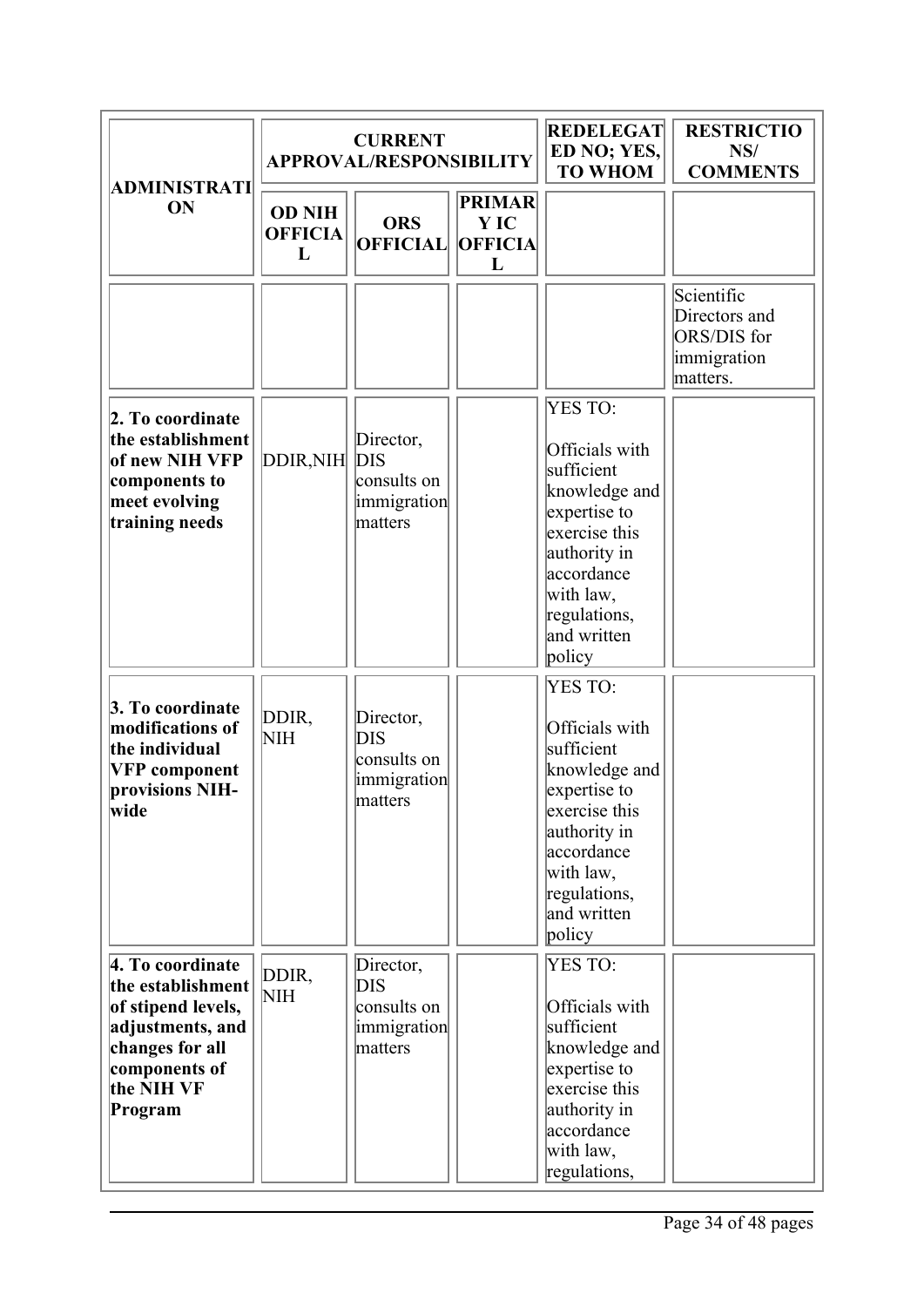|                                                                                                                       | <b>CURRENT</b><br><b>APPROVAL/RESPONSIBILITY</b> |                                                                  |                                              | <b>REDELEGAT</b><br>ED NO; YES,<br><b>TO WHOM</b>                                                                                                                                        | <b>RESTRICTIO</b><br>NS/<br><b>COMMENTS</b>                                                                                                                                                                                                              |
|-----------------------------------------------------------------------------------------------------------------------|--------------------------------------------------|------------------------------------------------------------------|----------------------------------------------|------------------------------------------------------------------------------------------------------------------------------------------------------------------------------------------|----------------------------------------------------------------------------------------------------------------------------------------------------------------------------------------------------------------------------------------------------------|
| ADMINISTRATI<br>ON                                                                                                    | <b>OD NIH</b><br><b>OFFICIA</b><br>L             | <b>ORS</b><br><b>OFFICIAL</b>                                    | <b>PRIMAR</b><br>Y IC<br><b>OFFICIA</b><br>L |                                                                                                                                                                                          |                                                                                                                                                                                                                                                          |
|                                                                                                                       |                                                  |                                                                  |                                              | and written<br>policy                                                                                                                                                                    |                                                                                                                                                                                                                                                          |
| 5. To review<br>Institute/Center<br>requests for G-7<br><b>J-1</b> extensions<br>beyond five<br>vears.                | DDIR,<br>NIH                                     | Director,<br>DIS or<br>designee                                  |                                              | <b>YES TO:</b><br>IC Sci. Dirs.<br>who must<br>recommend/<br>approve<br>extension<br>requests before<br>submission to<br><b>DDIR</b>                                                     |                                                                                                                                                                                                                                                          |
| <b>6. To review and</b><br>recommend to<br><b>DOS</b> requests for<br>extension beyond<br>five years in J-1<br>status |                                                  | Director,<br>DIS or<br>designee                                  |                                              |                                                                                                                                                                                          | Recommendations<br>transmitted to<br>DOS must be<br>authorized by the<br>NIH J-1 Exchange<br>Visitor<br>Responsible or<br>Alternate<br>Responsible<br>Officer in the DIS<br>via the Student<br>and Exchange<br>Visitor<br>Information<br>System (SEVIS). |
| 7. To coordinate<br>and approve any<br>and/or all<br>exceptions to the<br>NIH VF Program<br>provisions                | DDIR,<br>NIH                                     | Director,<br><b>DIS</b><br>consults on<br>immigration<br>matters |                                              | YES TO:<br><b>OIR Officials</b><br>with sufficient<br>knowledge and<br>expertise to<br>exercise this<br>authority in<br>accordance<br>with law,<br>regulations,<br>and written<br>policy |                                                                                                                                                                                                                                                          |
| 8. To maintain                                                                                                        | OFM, NIH                                         |                                                                  |                                              | NΟ                                                                                                                                                                                       |                                                                                                                                                                                                                                                          |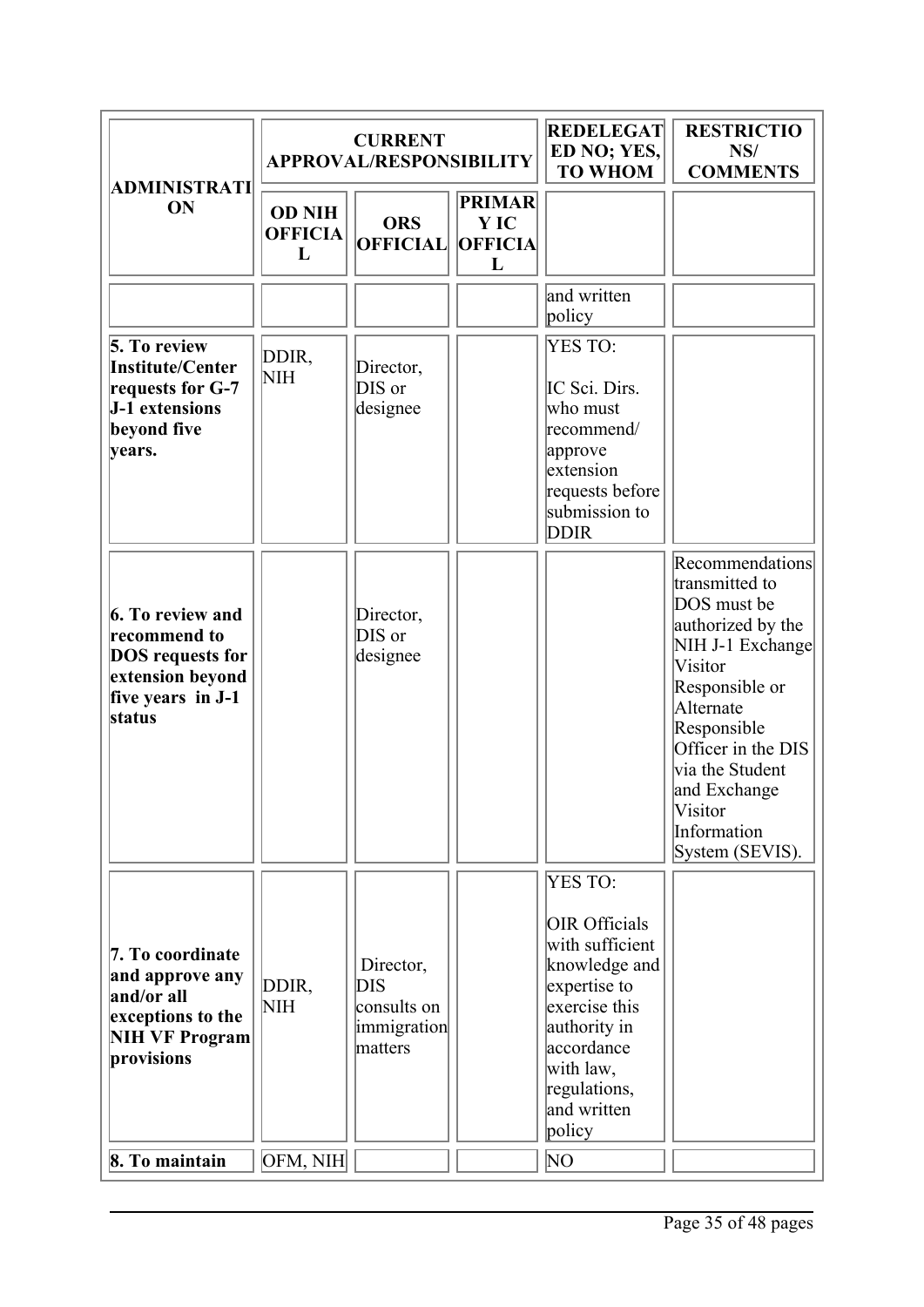|                                                                                                                                                                                                                                      |                                      | <b>CURRENT</b><br><b>APPROVAL/RESPONSIBILITY</b> |                                              | <b>REDELEGAT</b><br>ED NO; YES,<br><b>TO WHOM</b> | <b>RESTRICTIO</b><br>NS/<br><b>COMMENTS</b> |
|--------------------------------------------------------------------------------------------------------------------------------------------------------------------------------------------------------------------------------------|--------------------------------------|--------------------------------------------------|----------------------------------------------|---------------------------------------------------|---------------------------------------------|
| ADMINISTRATI<br>ON                                                                                                                                                                                                                   | <b>OD NIH</b><br><b>OFFICIA</b><br>L | <b>ORS</b><br><b>OFFICIAL</b>                    | <b>PRIMAR</b><br>Y IC<br><b>OFFICIA</b><br>L |                                                   |                                             |
| the Fellowship<br>Stipend Outlay,<br>including<br>processing<br>financial<br>documents to<br>arrange for and<br>assure the proper<br>payment,<br>adjustment, or<br>termination of<br>stipends and<br>other authorized<br>allowances. |                                      |                                                  |                                              |                                                   |                                             |
| 9. To provide<br>required<br>financial<br>information on<br>individual<br><b>Fellows annually</b><br>to the Internal<br><b>Revenue Service</b><br>(IRS) and to the<br><b>Fellows.</b>                                                | OFM, NIH                             |                                                  |                                              | NO                                                |                                             |
| 10. To maintain<br>required<br>accounting<br>information and<br>generate<br>necessary reports                                                                                                                                        | OFM, NIH                             |                                                  |                                              | NO                                                |                                             |
| 11.To provide<br>consultation to<br>the DDIR, NIH<br>and OIR, NIH as<br>needed/required                                                                                                                                              |                                      | Director,<br>DIS or<br>designee                  |                                              | NO                                                |                                             |
| 12. To provide<br>advice and/or<br>guidance to<br>designated IC                                                                                                                                                                      |                                      | Director,<br>DIS or<br>designee                  |                                              | NΟ                                                |                                             |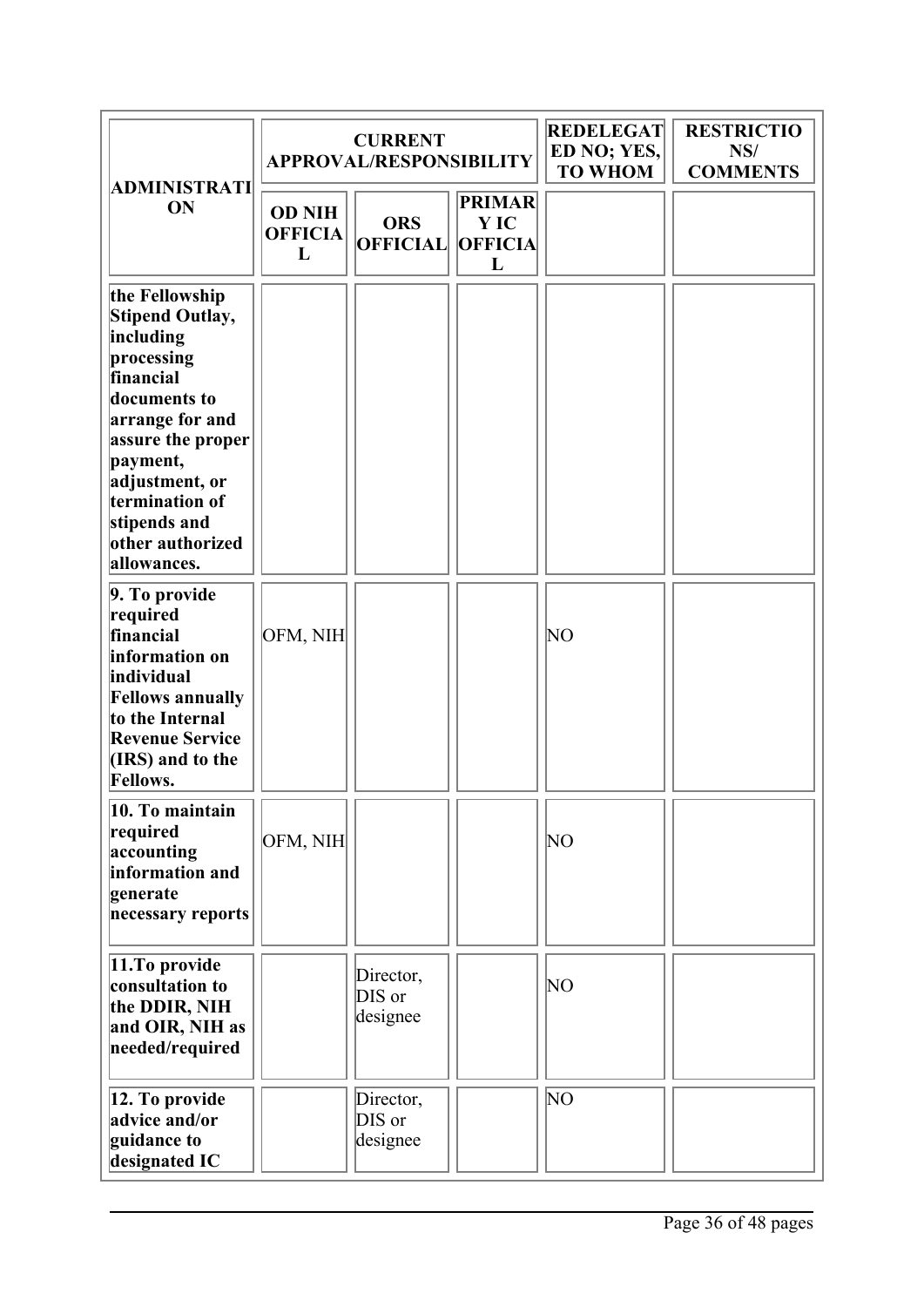|                                                                                                                                                                                                                              | <b>CURRENT</b><br><b>APPROVAL/RESPONSIBILITY</b>                            |                                                                  |                                              | <b>REDELEGAT</b><br>ED NO; YES,<br><b>TO WHOM</b> | <b>RESTRICTIO</b><br>NS/<br><b>COMMENTS</b>                                                                                                                                                                                                                                                                                                                                                                                                                                                                                               |
|------------------------------------------------------------------------------------------------------------------------------------------------------------------------------------------------------------------------------|-----------------------------------------------------------------------------|------------------------------------------------------------------|----------------------------------------------|---------------------------------------------------|-------------------------------------------------------------------------------------------------------------------------------------------------------------------------------------------------------------------------------------------------------------------------------------------------------------------------------------------------------------------------------------------------------------------------------------------------------------------------------------------------------------------------------------------|
| ADMINISTRATI<br>ON                                                                                                                                                                                                           | <b>OD NIH</b><br><b>OFFICIA</b><br>L                                        | <b>ORS</b><br><b>OFFICIAL</b>                                    | <b>PRIMAR</b><br>Y IC<br><b>OFFICIA</b><br>L |                                                   |                                                                                                                                                                                                                                                                                                                                                                                                                                                                                                                                           |
| program and/or<br>administrative<br>officials of the<br>purposes and<br>requirements of<br>the NIH VF<br>Program, as well<br>as its relationship<br>and appropriate<br>usage to other<br><b>NIH</b> scientific<br>mechanisms |                                                                             |                                                                  |                                              |                                                   |                                                                                                                                                                                                                                                                                                                                                                                                                                                                                                                                           |
| 13. To evaluate<br>the VF<br>Program's<br>effectiveness and<br>determine if the<br>Program is<br>accomplishing its<br>purpose                                                                                                | Office of<br>Intramural<br>Training<br>land<br>Education<br>(OITE),<br>ΙNΙH | Director,<br><b>DIS</b><br>consults on<br>immigration<br>matters |                                              | NO                                                | Evaluation of the<br>Program to<br>include:<br>assessment of its<br>relationship with<br>other NIH<br>Fellowship<br>programs and<br>determination<br>whether it is<br>functioning<br>effectively and<br>accomplishing its<br>purpose.<br>Evaluation results<br>and any<br>recommendation<br>for changes to the<br>Program will be<br>presented to the<br>OIR, NIH Board<br>of Scientific<br>Directors, and IC<br>Directors for<br>review and<br>concurrence.<br>Final<br>consideration and<br>approval will be<br>by the NIH<br>Director. |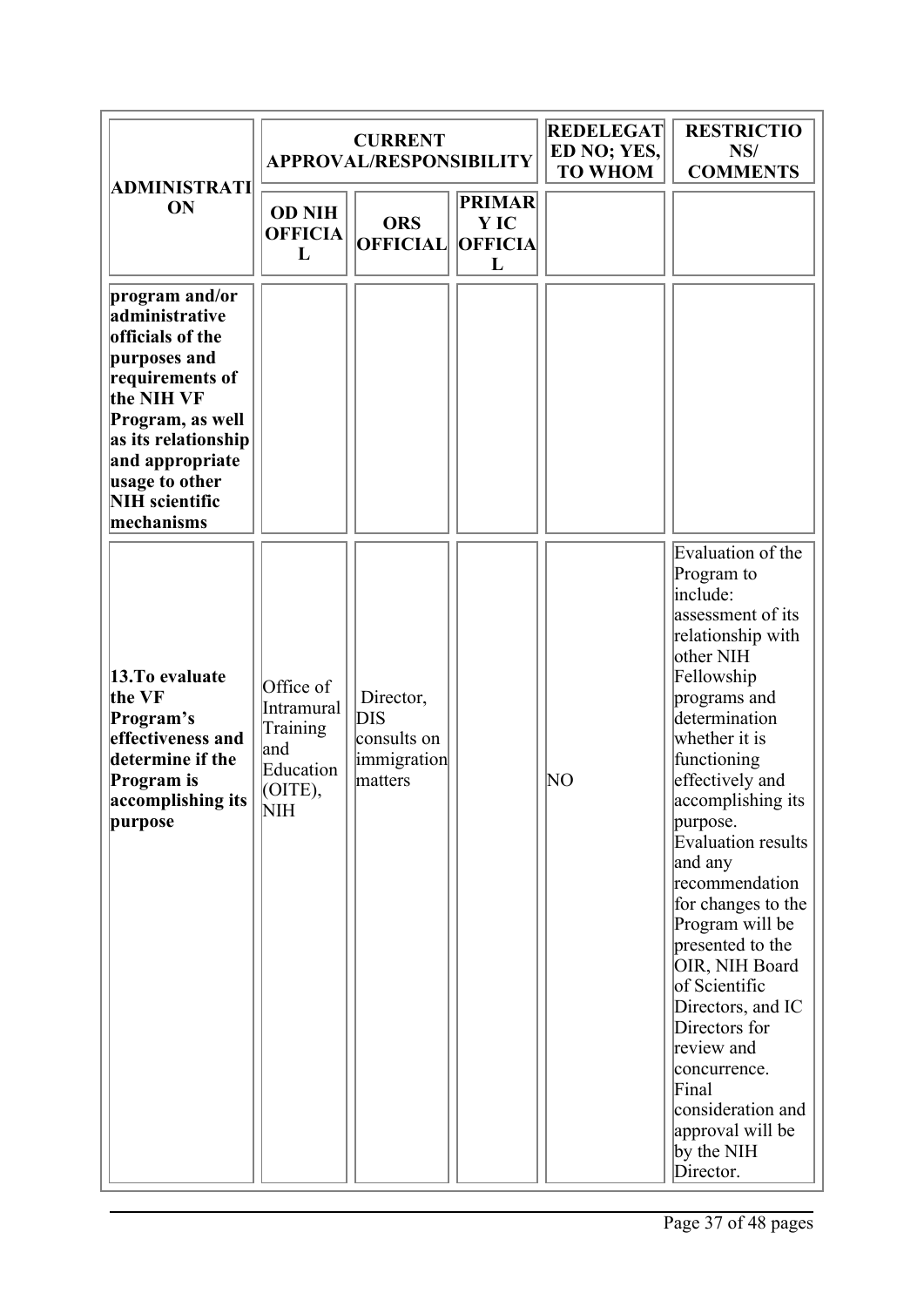## **IC ADMINISTRATION OF INTRAMURAL VISITING FELLOW (VF) PROGRAM**

|                                                                                                                                                                                                                                                                                                                                                                                                                                                | <b>CURRENT</b><br><b>APPROVAL/RESPONSIBILIT</b><br>Y |                                             |                                                                            | <b>REDELEGAT</b>              | <b>RESTRICTION</b>               |
|------------------------------------------------------------------------------------------------------------------------------------------------------------------------------------------------------------------------------------------------------------------------------------------------------------------------------------------------------------------------------------------------------------------------------------------------|------------------------------------------------------|---------------------------------------------|----------------------------------------------------------------------------|-------------------------------|----------------------------------|
| ADMINISTRATI<br>ON                                                                                                                                                                                                                                                                                                                                                                                                                             | <b>OD NIH</b><br><b>OFFICIA</b><br>$\bf L$           | <b>ORS</b><br><b>OFFICIA</b><br>$\mathbf L$ | <b>PRIMAR</b><br><b>Y</b> IC<br><b>OFFICIA</b><br>$\bf L$                  | ED NO; YES,<br><b>TO WHOM</b> | $\mathbf{S}/$<br><b>COMMENTS</b> |
| 1. To provide<br>advice and<br>guidance to IC<br>scientific program<br>officials of the<br>purposes and<br>requirements of<br>the VF Program<br>provisions                                                                                                                                                                                                                                                                                     |                                                      | <b>DIS</b>                                  | Designate<br>$d$ IC<br>Program<br>Admin.<br>Officials<br>(Key<br>Contacts) | NO                            |                                  |
| 2. To assure that:<br>applicants meet<br>eligibility<br>requirements;<br>necessary<br>documentation is<br>present and<br>complete; Fellow<br>schedules are<br>determined;<br>documentation to<br>activate, renew,<br>and terminate the<br><b>Fellowships is</b><br>distributed;<br>completion of<br>medical exams is<br>arranged; and IC<br>orientation for<br>each Fellow,<br>including advising<br>on benefits<br>available, is<br>conducted |                                                      |                                             | Designate<br>d IC<br>Program<br>Admin.<br>Officials<br>(Key<br>Contacts)   | NΟ                            |                                  |
| 3. To sign and<br>submit<br>immigration<br>documents to the                                                                                                                                                                                                                                                                                                                                                                                    |                                                      | Director,<br>DIS or<br>designee             |                                                                            | NO                            |                                  |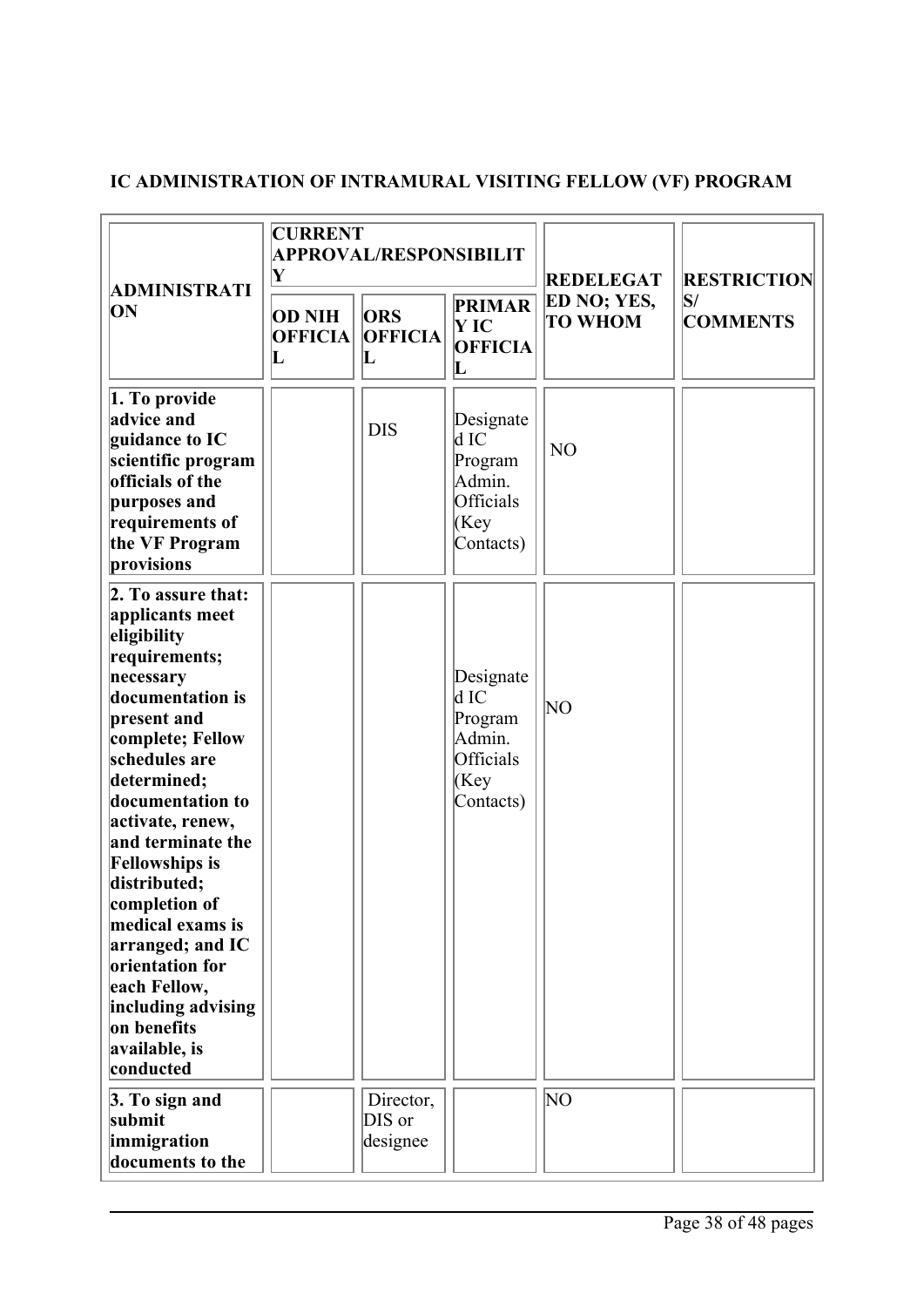| Department of<br>State, Department<br>of Homeland<br>Security,<br>Department of<br>Labor, U.S.<br><b>Embassies and</b><br>consular posts,<br>and Education<br>Commission for<br><b>Foreign Medical</b><br>Graduates |           |    |  |
|---------------------------------------------------------------------------------------------------------------------------------------------------------------------------------------------------------------------|-----------|----|--|
| 4. To provide<br>immigration<br>services and verify<br>valid non-<br>immigrant work<br>authorization<br>status; to provide<br>orientation for<br><b>Fellows</b> on<br>immigration<br>matters                        | DIS staff | NΟ |  |

#### **FELLOWSHIPS**

| <b>ADMINISTRATI</b>                                                                                                                                                                                            |                                      | <b>CURRENT</b><br><b>APPROVAL/RESPONSIBILIT</b><br>Y        |                                                     | <b>REDELEGAT</b>                                 | <b>RESTRICTION</b>    |
|----------------------------------------------------------------------------------------------------------------------------------------------------------------------------------------------------------------|--------------------------------------|-------------------------------------------------------------|-----------------------------------------------------|--------------------------------------------------|-----------------------|
| <b>ON</b>                                                                                                                                                                                                      | <b>OD NIH</b><br><b>OFFICIA</b><br>L | <b>ORS</b><br><b>OFFICIA</b><br>L                           | <b>PRIMAR</b><br><b>Y</b> IC<br><b>OFFICIA</b><br>L | ED NO; YES,<br><b>TO WHOM</b>                    | S/<br><b>COMMENTS</b> |
| 1. To approve<br>initial Fellowships<br>within the NIH<br><b>VF Program</b><br>provisions for all<br><b>VF</b> components.<br>(Fellows with up<br>to five years of<br>relevant<br>Postdoctoral<br>experience). | DDIR,<br><b>NIH</b>                  | <b>DIS</b><br>Notificati<br>on and<br>clearance<br>required | IС<br>Directors                                     | <b>YES TO:</b><br>IC Sci Dirs;<br>IC Lab/Br Chfs |                       |
| 2. To approve<br>initial Fellowships                                                                                                                                                                           | DDIR,<br>NIH                         | <b>DIS</b><br>Notificati                                    |                                                     | NO                                               |                       |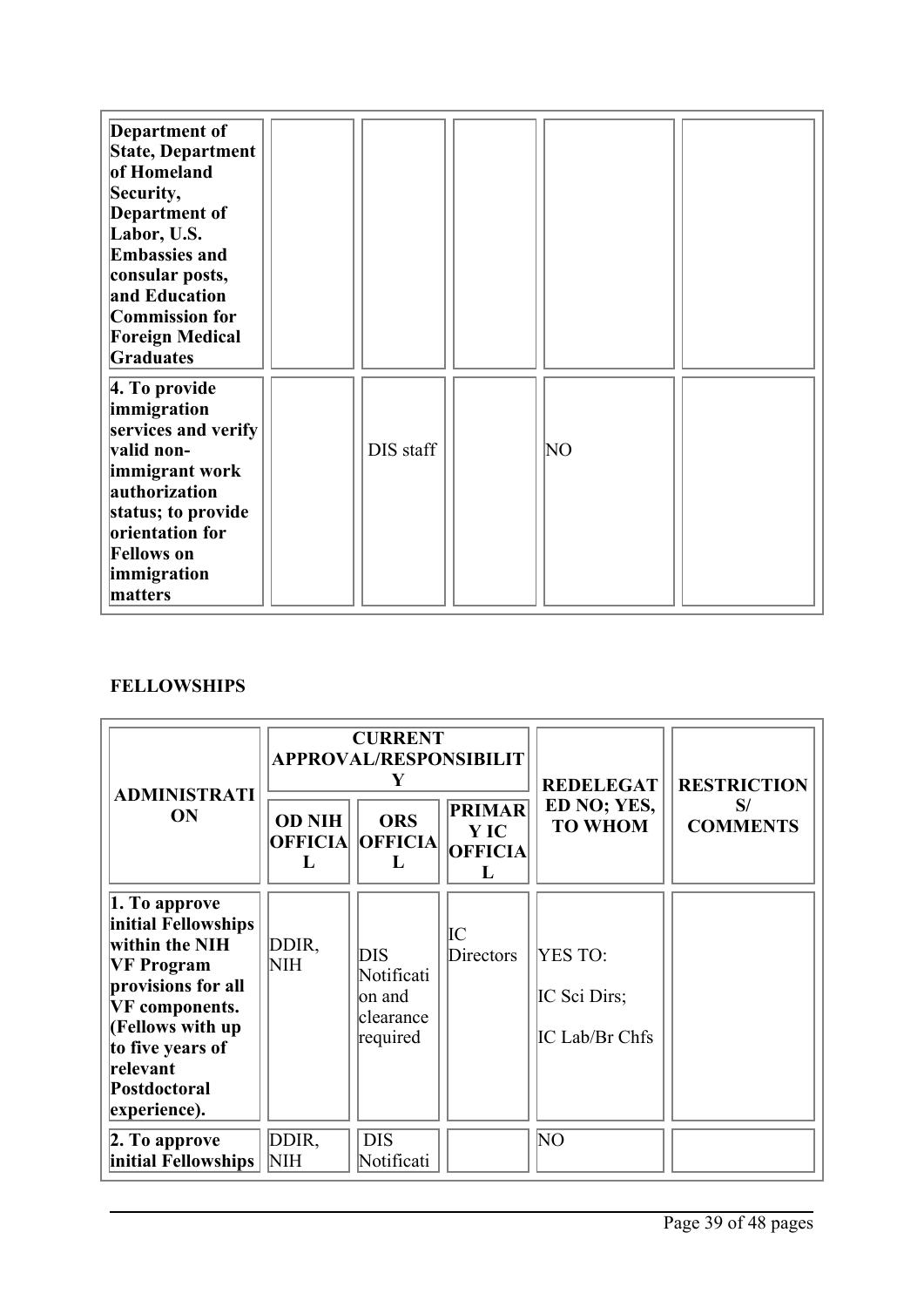|                                                                                                                                                                            |                                      | <b>CURRENT</b><br><b>APPROVAL/RESPONSIBILIT</b><br>Y        |                                              | <b>REDELEGAT</b>                          | <b>RESTRICTION</b>                                                                                                                                                     |
|----------------------------------------------------------------------------------------------------------------------------------------------------------------------------|--------------------------------------|-------------------------------------------------------------|----------------------------------------------|-------------------------------------------|------------------------------------------------------------------------------------------------------------------------------------------------------------------------|
| <b>ADMINISTRATI</b><br>ON                                                                                                                                                  | <b>OD NIH</b><br><b>OFFICIA</b><br>L | <b>ORS</b><br><b>OFFICIA</b><br>L                           | <b>PRIMAR</b><br>Y IC<br><b>OFFICIA</b><br>L | ED NO; YES,<br><b>TO WHOM</b>             | S/<br><b>COMMENTS</b>                                                                                                                                                  |
| within the NIH<br><b>VF Program</b><br>provisions for all<br><b>VF</b> components.<br>(Fellows with<br>more than five<br>years of relevant<br>Postdoctoral<br>experience). |                                      | on and<br>clearance<br>required                             |                                              |                                           |                                                                                                                                                                        |
| 3. To approve<br>renewal of<br><b>Fellowships up to</b><br>five years within<br>the NIH Program<br>provisions for all<br><b>VF</b> components                              | DDIR,<br><b>NIH</b>                  | <b>DIS</b><br>Notificati<br>on and<br>clearance<br>required | IC<br>Directors                              | YES TO:<br>IC Sci Dirs;<br>IC Lab/Br Chfs |                                                                                                                                                                        |
| 4. To approve<br>Fellowships<br>beyond five years<br>for a terminal<br>period not-to-<br>exceed three<br>months                                                            | DDIR,<br><b>NIH</b>                  | DIS<br>Notificati<br>on and<br>clearance<br>required        | IС<br><b>Directors</b>                       | YES TO:<br>IC Sci Dirs                    |                                                                                                                                                                        |
| 5. To approve<br>Postdoctoral<br>Fellowships<br>beyond five years<br>for a terminal,<br>exceptional sixth<br> year                                                         | DDIR,<br><b>NIH</b>                  | DIS<br>Notificati<br>on and<br>clearance<br>required        | IС<br><b>Directors</b>                       | <b>YES TO:</b><br>IC Sci Dirs             | Follow the OIR<br>guidance for full<br>eligibility<br>requirements per<br>Section C.3.                                                                                 |
| 6. To approve the<br>transfer or<br>reassignment of<br><b>Fellows between</b><br>IC.                                                                                       | DDIR,<br><b>NIH</b>                  | <b>DIS</b><br>Notificati<br>on and<br>clearance<br>required | IС<br><b>Directors</b>                       | YES TO:<br>IC Sci Dirs                    | The gaining IC<br>must submit a<br>transfer request to<br>the DIS. If the<br>Fellow is a J-1<br>Exchange Visitor,<br>the gaining IC<br>must also have the<br>losing IC |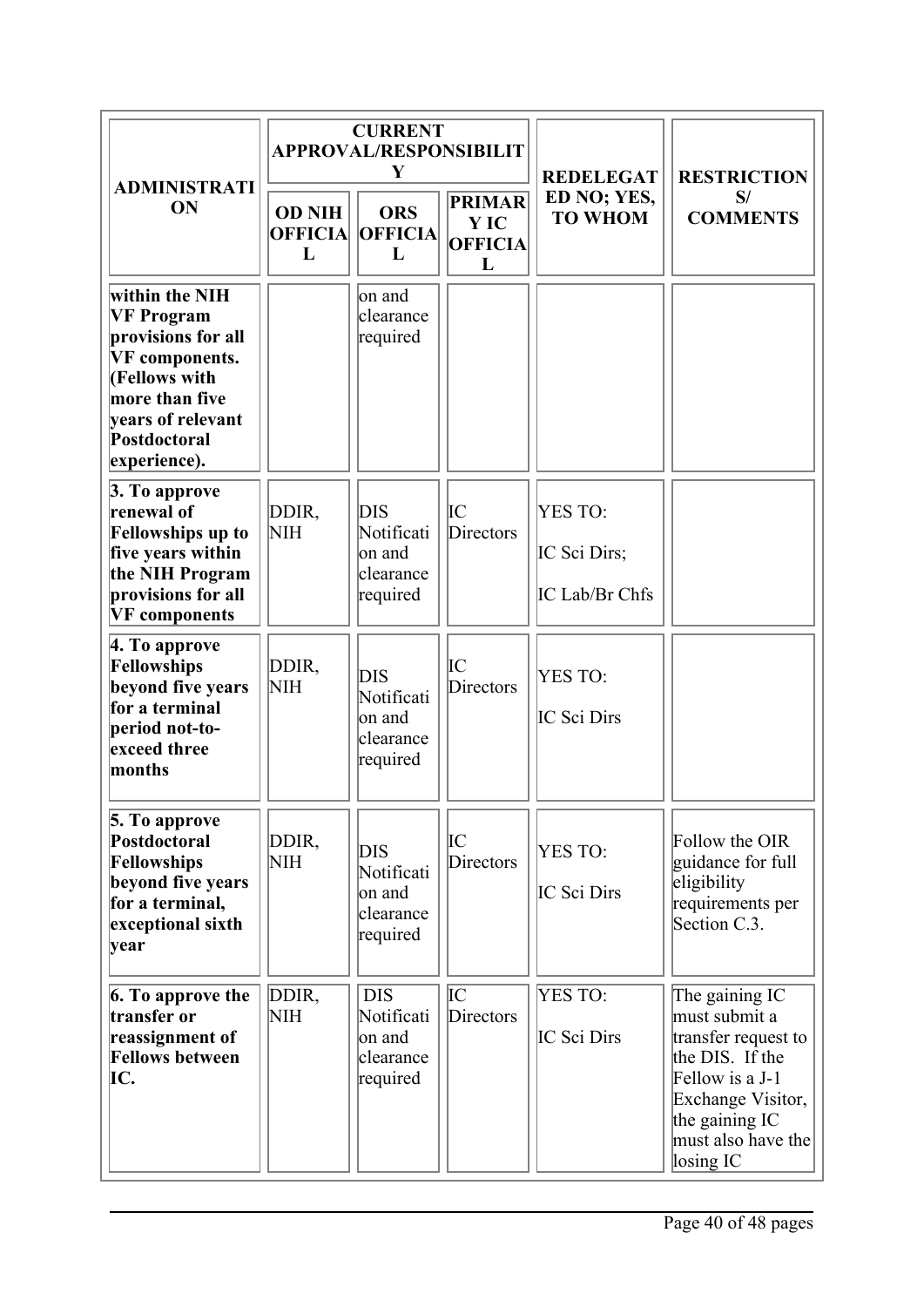|                                                                                                                   |                                      | <b>CURRENT</b><br><b>APPROVAL/RESPONSIBILIT</b><br>Y        |                                              | <b>REDELEGAT</b>                                          | <b>RESTRICTION</b>                                                                                                                                                                                                                                                                                                                                                                                                                                                                                                                            |
|-------------------------------------------------------------------------------------------------------------------|--------------------------------------|-------------------------------------------------------------|----------------------------------------------|-----------------------------------------------------------|-----------------------------------------------------------------------------------------------------------------------------------------------------------------------------------------------------------------------------------------------------------------------------------------------------------------------------------------------------------------------------------------------------------------------------------------------------------------------------------------------------------------------------------------------|
| <b>ADMINISTRATI</b><br>ON                                                                                         | <b>OD NIH</b><br><b>OFFICIA</b><br>L | <b>ORS</b><br><b>OFFICIA</b><br>L                           | <b>PRIMAR</b><br>Y IC<br><b>OFFICIA</b><br>L | ED NO; YES,<br><b>TO WHOM</b>                             | S/<br><b>COMMENTS</b>                                                                                                                                                                                                                                                                                                                                                                                                                                                                                                                         |
|                                                                                                                   |                                      |                                                             |                                              |                                                           | preceptor sign the<br><b>IC</b> Exchange<br>Visitor $(J-1)$<br>Intra/Inter IC<br>transfer form<br>agreeing to the<br>transfer/reassignm<br>ent and to verify<br>that the new<br>research is<br>consistent with the<br>original research<br>objectives of the<br>Exchange Visitor.<br>The transfer form<br>must be included<br>with the VF<br>transfer request<br>sent to DIS for<br>approval of<br>transfer. IC must<br>enter transfer in<br>NBS FPS. All<br>Fellows must wait<br>for final DIS<br>approval before<br>beginning at new<br>IC. |
| 7. To approve<br>part-time<br>schedules on a<br>case-by-case basis<br>for Fellows within<br>all VF<br>components. | DDIR,<br><b>NIH</b>                  | <b>DIS</b><br>Notificati<br>on and<br>clearance<br>required | IС<br>Directors                              | YES TO:<br>IC Sci Dirs                                    | Requesting IC<br>must provide DIS<br>a memo<br>describing<br>circumstances that<br>lead to part-time<br>schedule. DIS<br>must approve.                                                                                                                                                                                                                                                                                                                                                                                                        |
| 8. To revoke<br><b>Fellowships in</b><br>whole or in part                                                         | DDIR,<br>NH                          | DIS<br>Notificati<br>on and<br>concurren<br>lce<br>required | IС<br>Directors                              | YES TO:<br>IC Sci Dirs with<br>notification to<br>the OIR | Use the NBS FPS<br>to process the<br>termination<br>immediately.<br>DIS must be<br>notified.                                                                                                                                                                                                                                                                                                                                                                                                                                                  |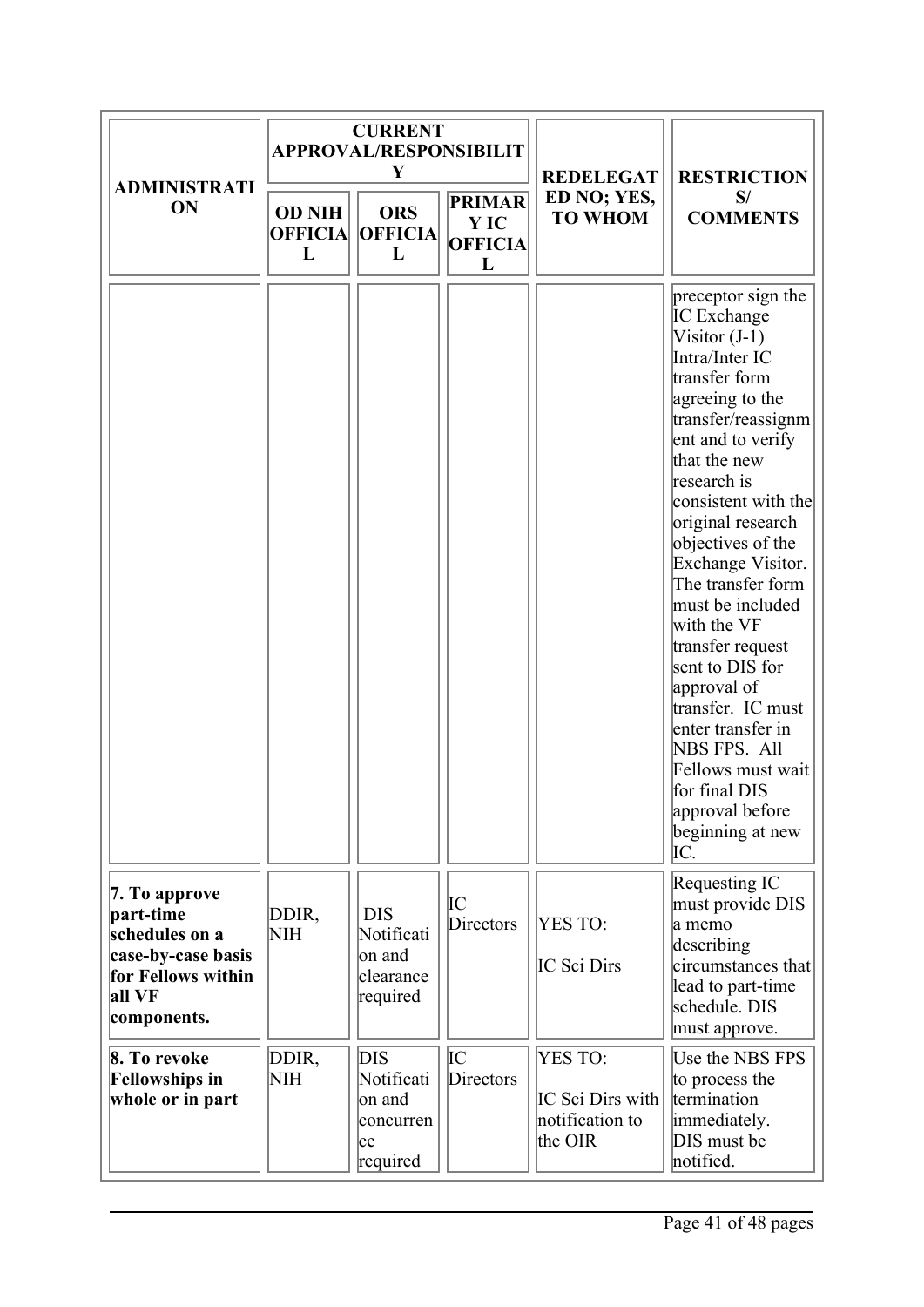| <b>ADMINISTRATI</b> | <b>CURRENT</b><br><b>APPROVAL/RESPONSIBILIT</b> |                              |                                                | <b>REDELEGAT</b>              | <b>RESTRICTION</b>                                                                 |
|---------------------|-------------------------------------------------|------------------------------|------------------------------------------------|-------------------------------|------------------------------------------------------------------------------------|
| ON                  | <b>OD NIH</b><br><b>OFFICIA</b>                 | <b>ORS</b><br><b>OFFICIA</b> | <b>PRIMAR</b><br><b>Y</b> IC<br><b>OFFICIA</b> | ED NO; YES,<br><b>TO WHOM</b> | <b>COMMENTS</b>                                                                    |
|                     |                                                 |                              |                                                |                               | See Section F.5.<br>"Termination of<br>Fellowship" for<br>detailed<br>information. |

#### **STIPENDS**

|                                                                                                                | <b>CURRENT</b><br>Y                                                                                                                                    | <b>APPROVAL/RESPONSIBILIT</b> |                       | <b>REDELEGAT</b>                                | <b>RESTRICTION</b>                                                                                                                                                                                                                                                                                                                                                                                                    |
|----------------------------------------------------------------------------------------------------------------|--------------------------------------------------------------------------------------------------------------------------------------------------------|-------------------------------|-----------------------|-------------------------------------------------|-----------------------------------------------------------------------------------------------------------------------------------------------------------------------------------------------------------------------------------------------------------------------------------------------------------------------------------------------------------------------------------------------------------------------|
| ADMINISTRATI<br>ЮN                                                                                             | <b>PRIMAR</b><br><b>OD NIH</b><br><b>ORS</b><br><b>TO WHOM</b><br>'Y IC<br><b>OFFICIA</b><br><b>OFFICIA</b><br><b>OFFICIA</b><br>L<br>$\mathbf L$<br>L | ED NO; YES,                   | S <br><b>COMMENTS</b> |                                                 |                                                                                                                                                                                                                                                                                                                                                                                                                       |
| 1. To approve<br>initial stipends<br>and/or stipend<br>increases within<br>the NIH VF<br>Program<br>provisions | DDIR,<br><b>NIH</b>                                                                                                                                    |                               | IС<br>Directors       | <b>YES TO:</b><br>IC Sci Dirs<br>IC Lab/Br Chfs | This includes the<br>authority to grant<br>a specialty<br>allowance of up<br>to $$10,000$ when<br>a Postdoctoral<br>Fellow has a<br>degree or<br>equivalent<br>experience in<br>one of the<br>specialty<br>allowances<br>specified per<br>Section F.2.a.<br>This also<br>includes the<br>authority to grant<br>a one-time<br>exceptional<br>stipend increase<br>at the time of<br>renewal of one<br>stipend level for |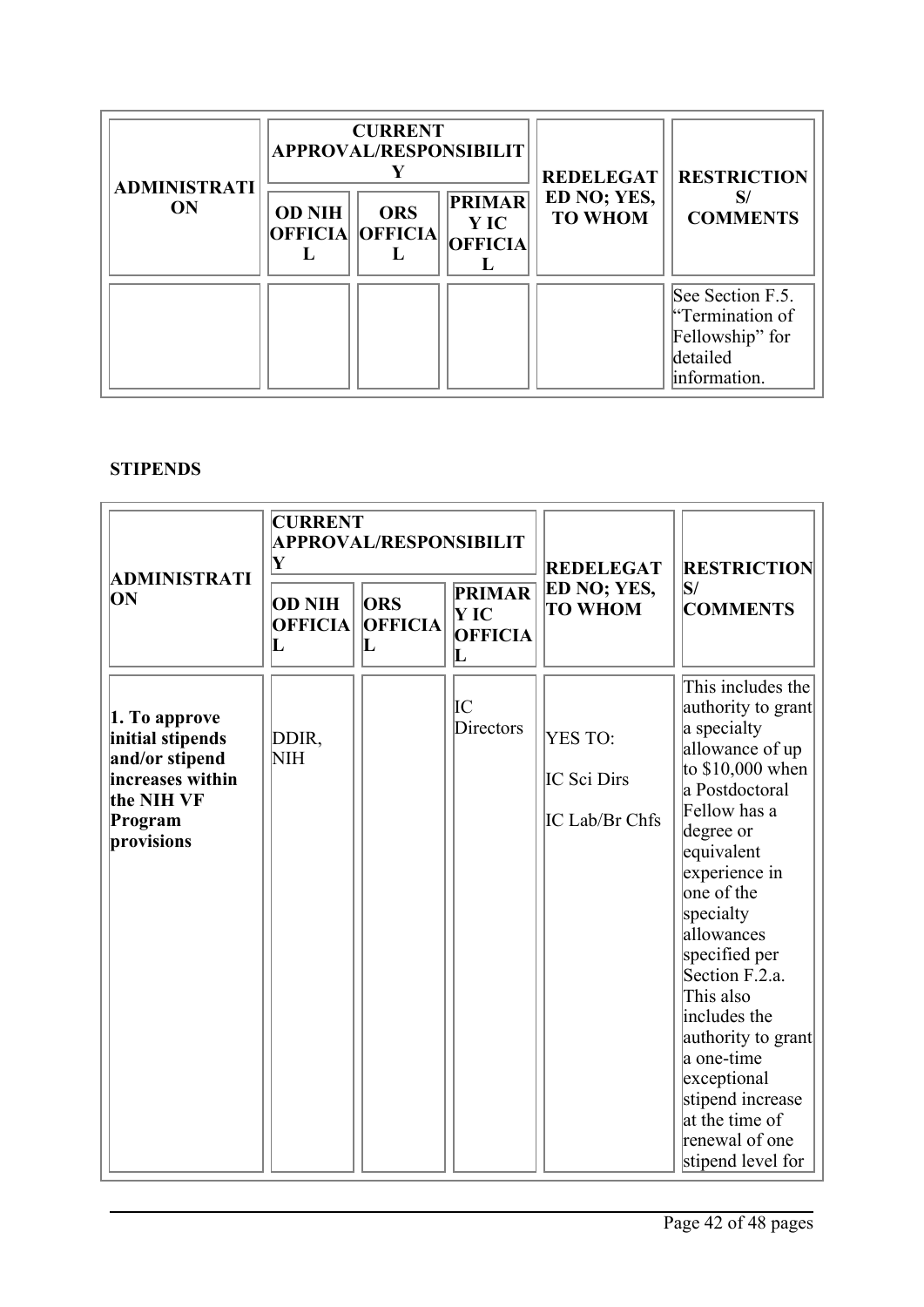|  |  | ten percent of an        |
|--|--|--------------------------|
|  |  | IC's Postdoctoral        |
|  |  | Fellows, <i>i.e.</i> , a |
|  |  | Fellow with one          |
|  |  | year of                  |
|  |  | Postdoctoral             |
|  |  | experience could         |
|  |  | be paid a stipend        |
|  |  | within the range         |
|  |  | for the two-year         |
|  |  | experience level.        |

#### **SUPPLEMENTAL FUNDING**

|                                                                                                                       | <b>CURRENT</b><br>Y                  | <b>APPROVAL/RESPONSIBILIT</b>     |                                              | <b>REDELEGAT</b>              | <b>RESTRICTION</b>                                                                                                                                                                                                                                                                              |
|-----------------------------------------------------------------------------------------------------------------------|--------------------------------------|-----------------------------------|----------------------------------------------|-------------------------------|-------------------------------------------------------------------------------------------------------------------------------------------------------------------------------------------------------------------------------------------------------------------------------------------------|
| ADMINISTRATI<br>ON                                                                                                    | <b>OD NIH</b><br><b>OFFICIA</b><br>L | <b>ORS</b><br><b>OFFICIA</b><br>L | <b>PRIMAR</b><br>Y IC<br><b>OFFICIA</b><br>L | ED NO; YES,<br><b>TO WHOM</b> | S <br><b>COMMENTS</b>                                                                                                                                                                                                                                                                           |
| 1. To approve<br>supplemental<br>funding in<br>accordance with<br>NIH-wide<br>established VF<br>Program<br>provisions | DDIR,<br>NIH                         |                                   | IC<br>Directors                              | YES TO:<br>IC Sci Dirs        | Combined NIH<br>land<br>supplemental<br>funding must be<br>comparable to<br>the stipend level<br>$of$ equally<br>qualified Fellows<br>in awarded<br>component.<br>Supplemental<br>funding cannot<br>be used to pay<br>for health<br>insurance cost<br>only; a stipend<br>must be<br>authorized. |

#### **MENTORING**

| <b>ADMINISTRATI   CURRENT</b> |                                      | <b>REDELEGAT   RESTRICTION</b> |
|-------------------------------|--------------------------------------|--------------------------------|
| ON                            | APPROVAL/RESPONSIBILIT   ED NO; YES, |                                |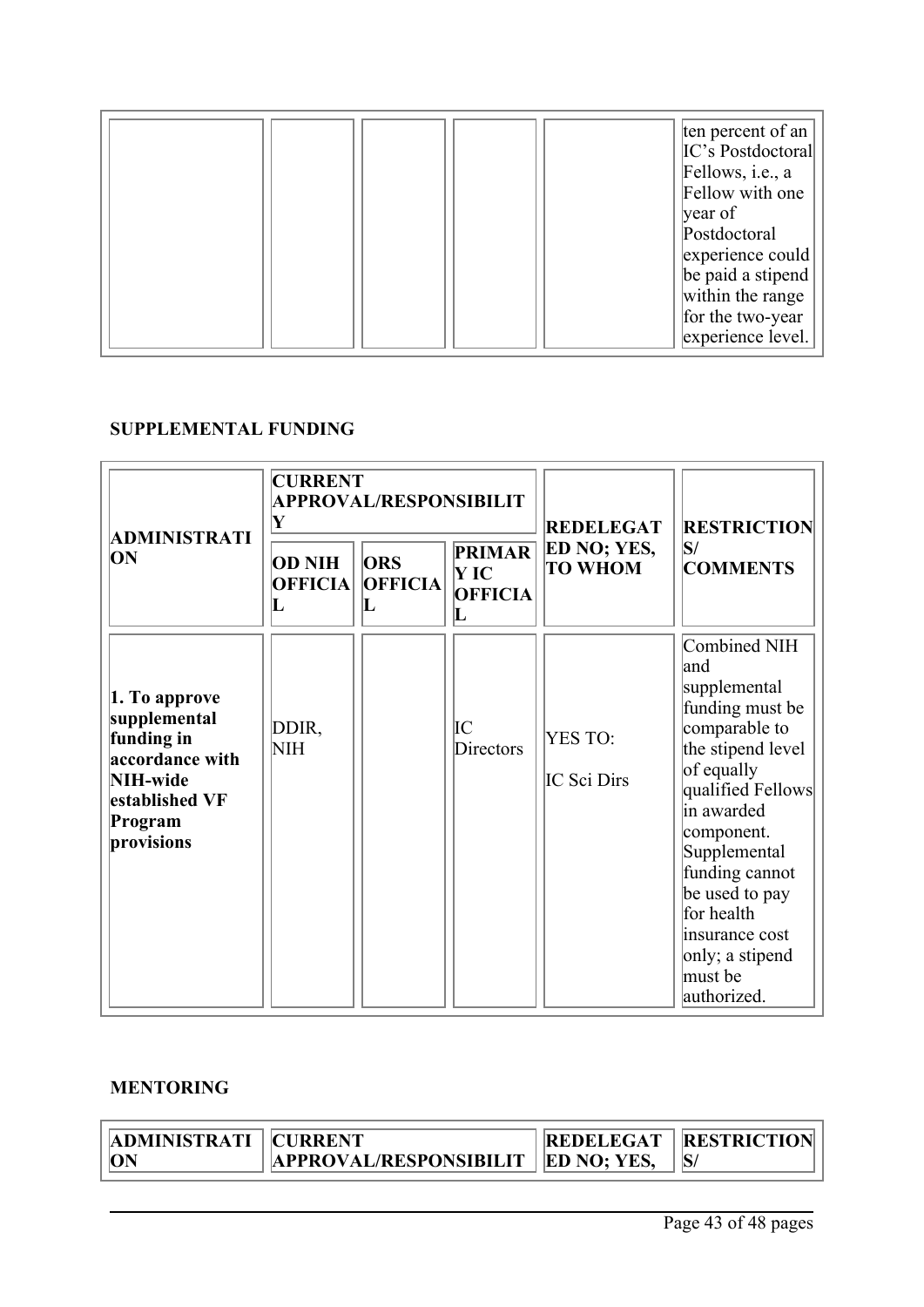|                                | Y                   |                                      |                                                | <b>TO WHOM</b>       | <b>COMMENTS</b> |
|--------------------------------|---------------------|--------------------------------------|------------------------------------------------|----------------------|-----------------|
|                                | <b>OD NIH</b><br>ш  | <b>ORS</b><br><b>OFFICIA OFFICIA</b> | <b>PRIMAR</b><br>$\bf{Y}$ IC<br><b>OFFICIA</b> |                      |                 |
| $ 1. T_0$ provide<br>mentoring | DDIR,<br><b>NIH</b> |                                      | IC<br>Directors                                | YES TO:              |                 |
|                                |                     |                                      |                                                | IC Sci Dirs          |                 |
|                                |                     |                                      |                                                | IC Lab/Br Chfs       |                 |
|                                |                     |                                      |                                                | <b>IC</b> Preceptors |                 |

## **TRAINING/TUITION**

| <b>ADMINISTRATI</b><br>ON                                                                                                                                                                                                                                     | <b>CURRENT</b><br><b>APPROVAL/RESPONSIBILIT</b><br>Y |                                                              |                                                    | <b>REDELEGAT</b>              | <b>RESTRICTION</b>                                                                                                       |
|---------------------------------------------------------------------------------------------------------------------------------------------------------------------------------------------------------------------------------------------------------------|------------------------------------------------------|--------------------------------------------------------------|----------------------------------------------------|-------------------------------|--------------------------------------------------------------------------------------------------------------------------|
|                                                                                                                                                                                                                                                               | <b>OD NIH</b><br><b>OFFICIA</b><br>L                 | <b>ORS</b><br><b>OFFICIA</b><br>L                            | <b>PRIMAR</b><br><b>YIC</b><br><b>OFFICIA</b><br>L | ED NO; YES,<br><b>TO WHOM</b> | S/<br><b>COMMENTS</b>                                                                                                    |
| 1. To approve a<br>rotation in a<br><b>Science Policy</b><br>Office, generally<br>one rotation of<br>three months or<br>less, when the<br>activity can be<br>justified as an<br>$ $ integral part of the $ $<br><b>NIH</b> research<br>training<br>experience | DDIR,<br><b>NIH</b>                                  | DIS<br>Notificatio<br>∣n and<br>concurren<br>lce<br>required | IC<br>Directors                                    | NΟ                            |                                                                                                                          |
| 2. To approve<br>training (other<br>than<br>rotations)/tuition<br>to the extent it is<br>directly related to<br>the NIH research<br>experience                                                                                                                | DDIR,<br><b>NIH</b>                                  | DIS<br>Notificatio<br>∣n and<br>concurren<br>lce<br>required | IС<br>Directors                                    | <b>YES TO:</b><br>IC Sci Dirs | Fellows must be<br>physically<br>present at NIH<br>research<br>facilities; they<br>may not be<br>assigned<br>lelsewhere. |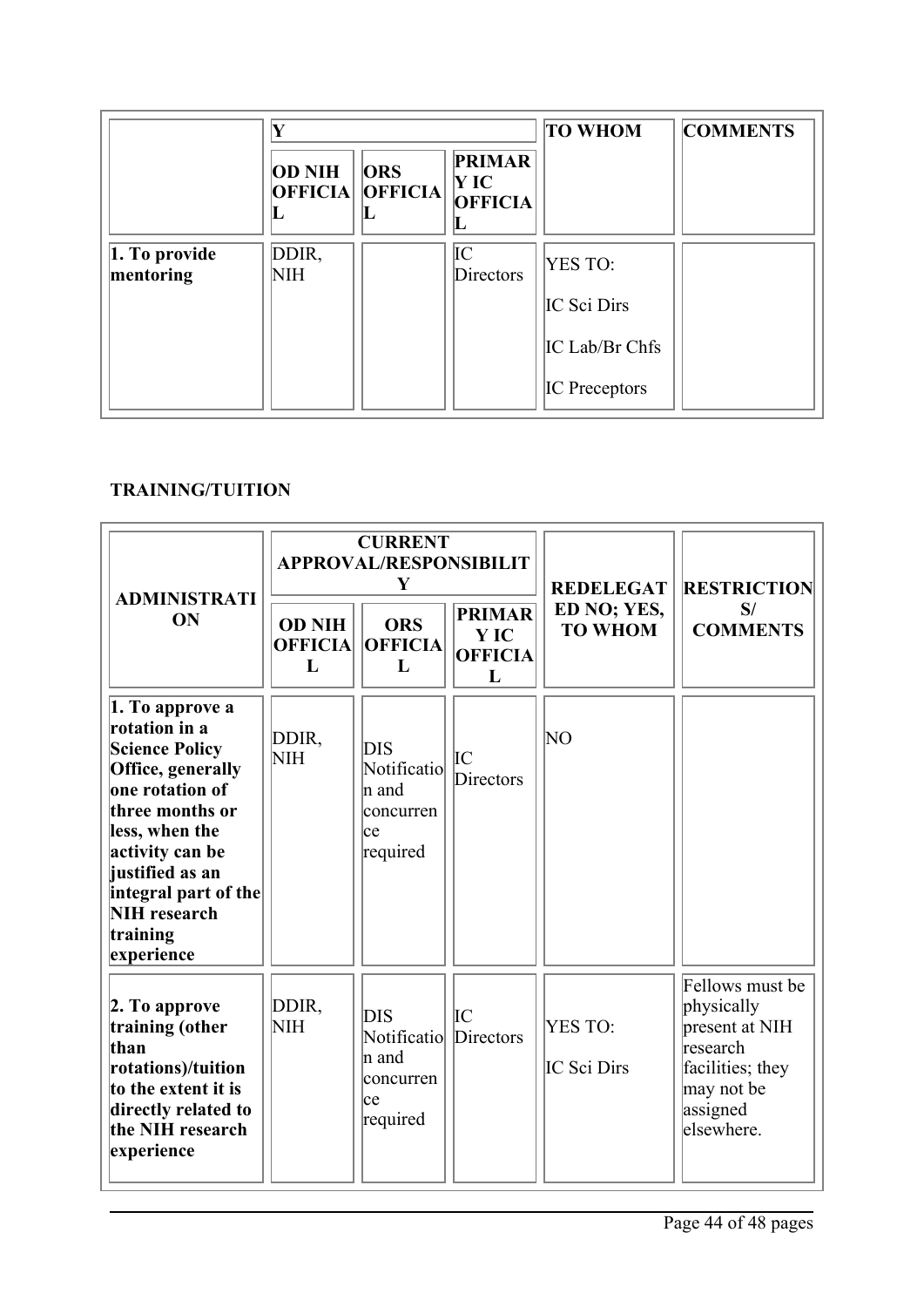| <b>ADMINISTRATI</b><br>ON                                                                                                                                                                                                                      | <b>CURRENT</b><br><b>APPROVAL/RESPONSIBILIT</b><br>Y |                                                                    |                                              | <b>REDELEGAT</b>                                                 | <b>RESTRICTION</b>                                                                                                                                                                                                                                                                                                  |
|------------------------------------------------------------------------------------------------------------------------------------------------------------------------------------------------------------------------------------------------|------------------------------------------------------|--------------------------------------------------------------------|----------------------------------------------|------------------------------------------------------------------|---------------------------------------------------------------------------------------------------------------------------------------------------------------------------------------------------------------------------------------------------------------------------------------------------------------------|
|                                                                                                                                                                                                                                                | <b>OD NIH</b><br><b>OFFICIA</b><br>L                 | <b>ORS</b><br><b>OFFICIA</b><br>L                                  | <b>PRIMAR</b><br>Y IC<br><b>OFFICIA</b><br>L | ED NO; YES,<br><b>TO WHOM</b>                                    | S/<br><b>COMMENTS</b>                                                                                                                                                                                                                                                                                               |
| 3. To develop<br>Individual<br>Development<br>Plans<br>(IDPs)/Career<br>Development<br>Plans (CDPs) and<br>assure instruction<br>in safety, use of<br>equipment,<br>handling<br>hazardous<br>materials, proper<br>animal care and<br>treatment | DDIR,<br><b>NIH</b>                                  |                                                                    | IC<br>Directors                              | YES TO:<br>IC Sci Dirs<br>IC Lab/Br Chfs<br><b>IC</b> Preceptors |                                                                                                                                                                                                                                                                                                                     |
| 4. Patient<br><b>Care/Patient</b><br>Contact                                                                                                                                                                                                   | DDIR,<br><b>NIH</b>                                  | DIS must<br>issue<br>clearance<br>after<br><b>DDIR</b><br>approval | ΝO                                           |                                                                  | Fellows may not<br>engage in<br>primary patient<br>care/contact<br>activities. Any<br>clinically related<br>activity MUST<br>be incidental and<br>explicitly under<br>the direct<br>supervision and<br>control of an<br>NIH employee<br>physician, and is<br>subject to<br>immigration<br>rules and<br>regulations. |

#### **EXCUSED ABSENCES**

| <b>ADMINISTRATI</b> | <b>CURRENT</b>                              | <b>REDELEGAT</b> | <b>ERESTRICTION</b> |
|---------------------|---------------------------------------------|------------------|---------------------|
|                     | <b>APPROVAL/RESPONSIBILIT   ED NO; YES,</b> |                  |                     |
| <b>ON</b>           |                                             | <b>TO WHOM</b>   | <b>COMMENTS</b>     |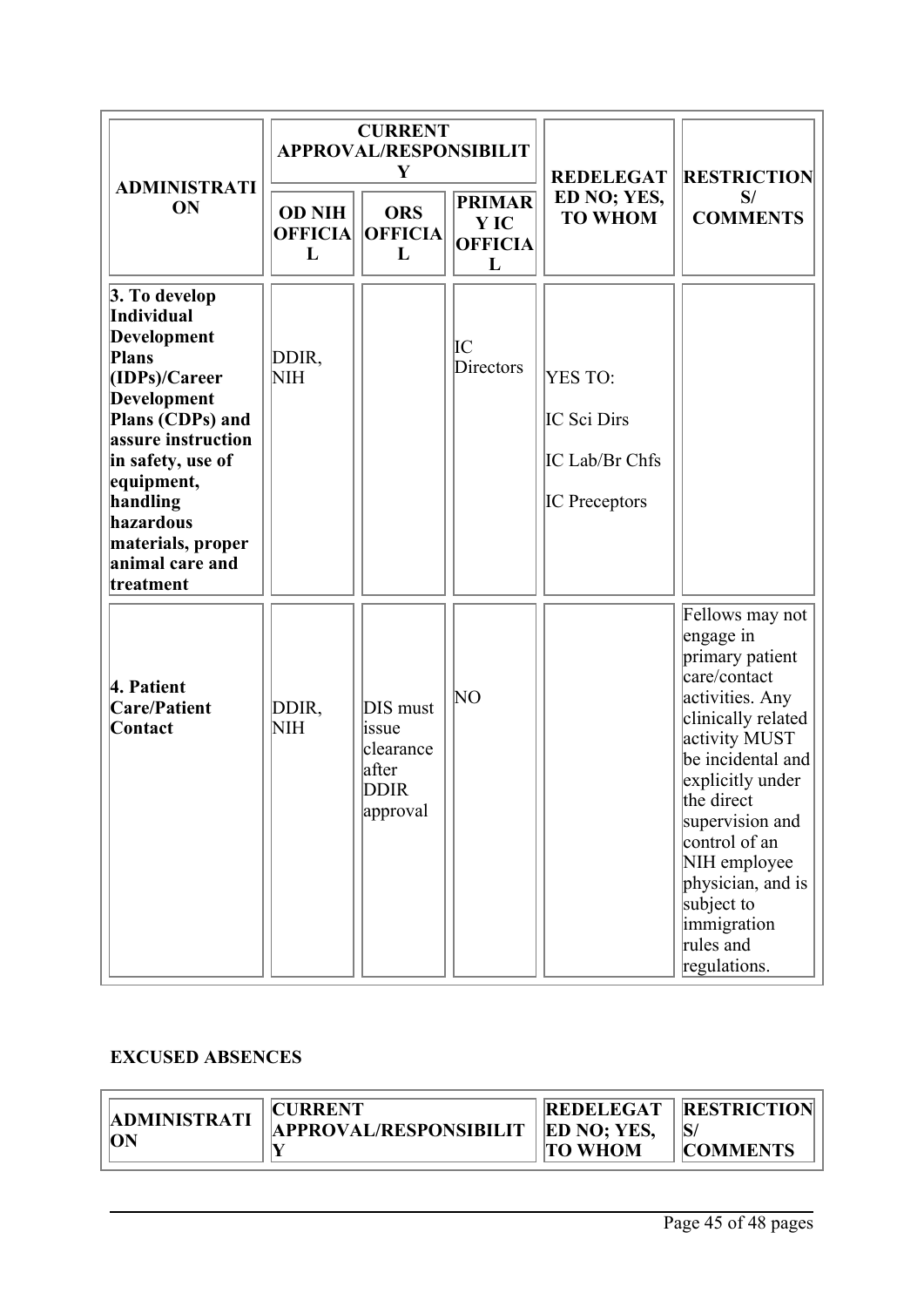|                       | <b>OD NIH</b><br><b>OFFICIA</b><br>ய | <b>ORS</b><br><b>OFFICIA OFFICIA</b> | <b>PRIMAR</b><br>Y IC |                    |  |
|-----------------------|--------------------------------------|--------------------------------------|-----------------------|--------------------|--|
| $\vert 1.$ To approve | DDIR,                                |                                      | IC                    |                    |  |
| extended absences     | <b>NIH</b>                           | <b>DIS</b>                           | Directors             | <b>YES TO:</b>     |  |
| and absence           |                                      | Notificatio                          |                       |                    |  |
| without stipend       |                                      | n and                                |                       | <b>IC Sci Dirs</b> |  |
| (see Section $G.5$ )  |                                      | clearance                            |                       |                    |  |
|                       |                                      | required                             |                       |                    |  |
|                       |                                      |                                      |                       |                    |  |

## **Appendix 4. SAMPLE PRE-AWARD NOTIFICATION FROM DESIGNATED IC PROGRAM OFFICIAL**

Dear Dr. <<Last Name>>:

It is a pleasure to notify you that you have been selected to receive a  $\leq$ Pre-doctoral or Postdoctoral>> Visiting Fellow Award in National Institutes of Health'<sup>s</sup> (NIH) Visiting Fellow Program with the  $\le$ Full name of IC>> ( $\le$ Initials of IC>>). This award is contingent upon approval by the United States (U.S.) Department of State and the Department of Homeland Security of your entry into the U.S. and/or continued stay in the U.S. under all applicable immigration regulations. <<If applicable, ICs should also note: This award is also subject to <sup>a</sup> medical evaluation as directed by the NIH Occupational Medical Service (OMS) procedures. The required medical evaluation may be conducted by your own physician at your own expense or by the OMS at no cost to you. Please inform the  $\le$ Initials of IC>> of your preference.>>

Official notification of your Fellowship will be sent under <sup>a</sup> separate cover, along with the applicable immigration documents, from the NIH Division of International Services (DIS), Office of Research Services (ORS). You will receive correspondence from the DIS with more specific instructions. **Please do not make any visa or travel arrangements until instructed by the DIS**.

Your Fellowship is with the  $\le$ Full Name of Laboratory/Branch  $\ge$ , under the sponsorship of Dr. <<Full Name of Training Preceptor>>, <<Initials of IC>>. Your initial Fellowship is for <<Note duration, e.g. two years>>, beginning on or about <<begin date>>, and your stipend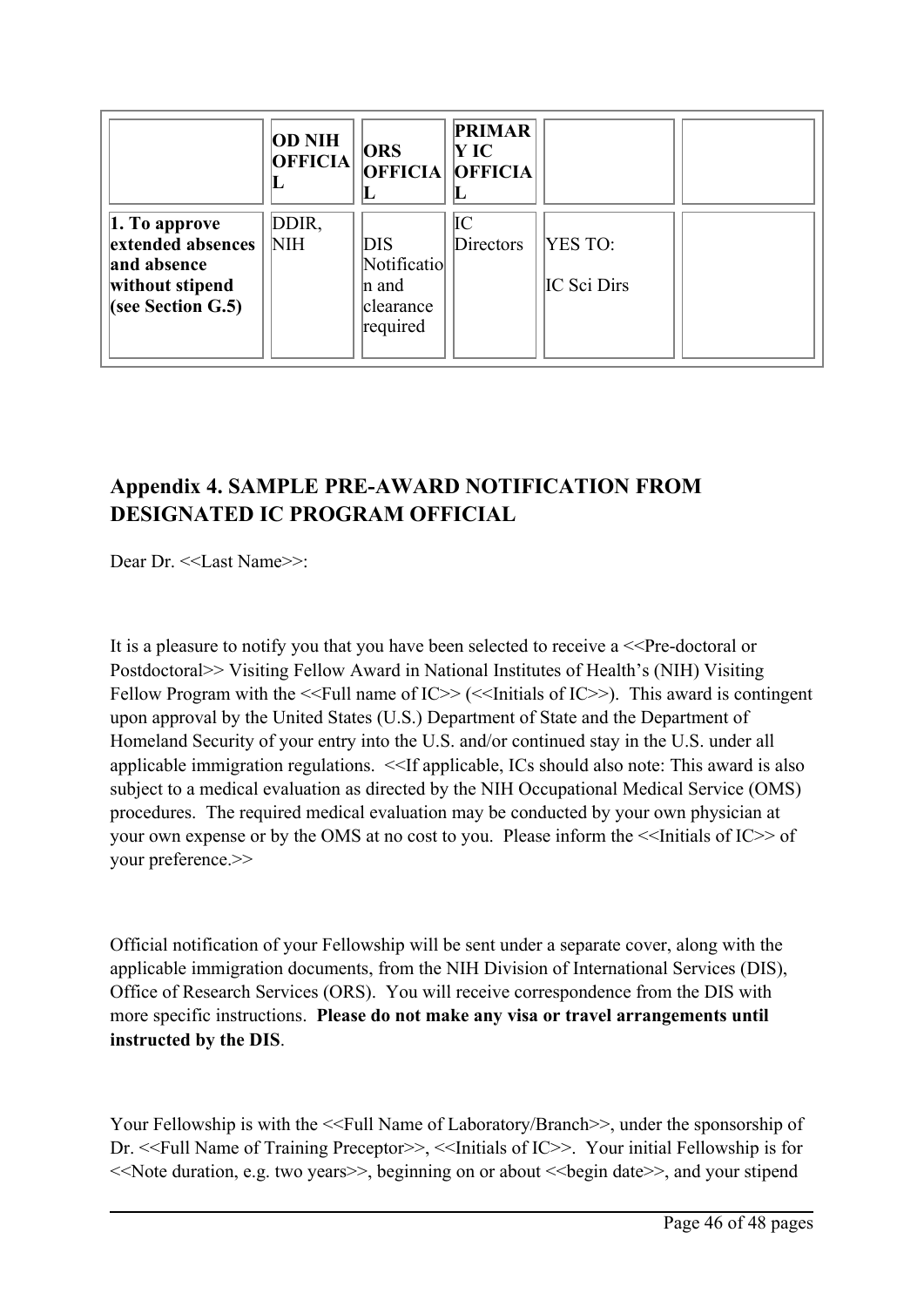will be  $\frac{\sqrt{2}}{2}$  will be  $\frac{\sqrt{2}}{2}$  per year. Your stipend will be subject to Federal, state, and local income taxes. Upon your arrival at the NIH, repor<sup>t</sup> to the DIS on your first scheduled work day for activation of your Fellowship and verification of your immigration status. **Activation of your Fellowship will not occur until you repor<sup>t</sup> to the DIS**. Additional information concerning program provisions, U.S. immigration requirements, and other benefits and conditions is contained in the "Statement of Visiting Fellow Program Provisions" enclosed with this letter. Also enclosed is the "Visiting Fellowship Agreement" that you must carefully read, sign, date, and provide to the <<Initials of IC>> after your arrival.

Under the terms of your Fellowship, in order to receive training in NIH facilities, you are required to be covered by adequate health insurance. This requirement may be satisfied by <sup>a</sup> policy held either in your name or in another'<sup>s</sup> name with you identified as <sup>a</sup> "family member." **If you will be sponsored as <sup>a</sup> J-1 Exchange Visitor, health insurance coverage for yourself and any J-2 dependent family members must also be in compliance with Department of State (DOS) regulations and include coverage for medical evacuation and repatriation of remains** (refer to the requirements provided by the DIS under separate cover).

One approved plan of health insurance that meets both the NIH'<sup>s</sup> and DOS'<sup>s</sup> requirements is available at the NIH through the Foundation for Advanced Education in the Sciences (FAES); information is available at <https://faes.org/content/health-insurance-services>. At your direction, the  $\le$ Initials of IC>> will provide funds in an amount not–to-exceed the cost of FAES'<sup>s</sup> fee-for-service health insurance, individual or family as appropriate, in addition to your regular stipend, for <sup>a</sup> policy issued in your name. You must enroll for health insurance before the start date of the award or the day of arrival. Health insurance enrollment will be effective the start date of the award. On the start date, you should meet with FAES to complete, sign, and submit all required health insurance forms.

Alternatively, you may purchase another private health plan in your own name, in which case an allowance will be provided by the  $\le$ Initials of IC>> not-to-exceed the cost of FAES's feefor-service health insurance, individual or family, as appropriate. Also, if incurred, the NIH will reimburse you for any additional health insurance cost as <sup>a</sup> result of being covered under <sup>a</sup> spouse'<sup>s</sup> policy with your name listed as "family member" not-to-exceed the cost of the FAES'<sup>s</sup> fee-for-service health insurance.

Please be prepared to indicate your choice of health insurance plan or provide proof of existing coverage to your  $\le$ Initials of IC>> prior to the start of your Fellowship. If you will be sponsored as <sup>a</sup> J-1 Exchange Visitor, you must bring <sup>a</sup> copy of your insurance coverage, in English, to verify compliance with DOS insurance requirements.